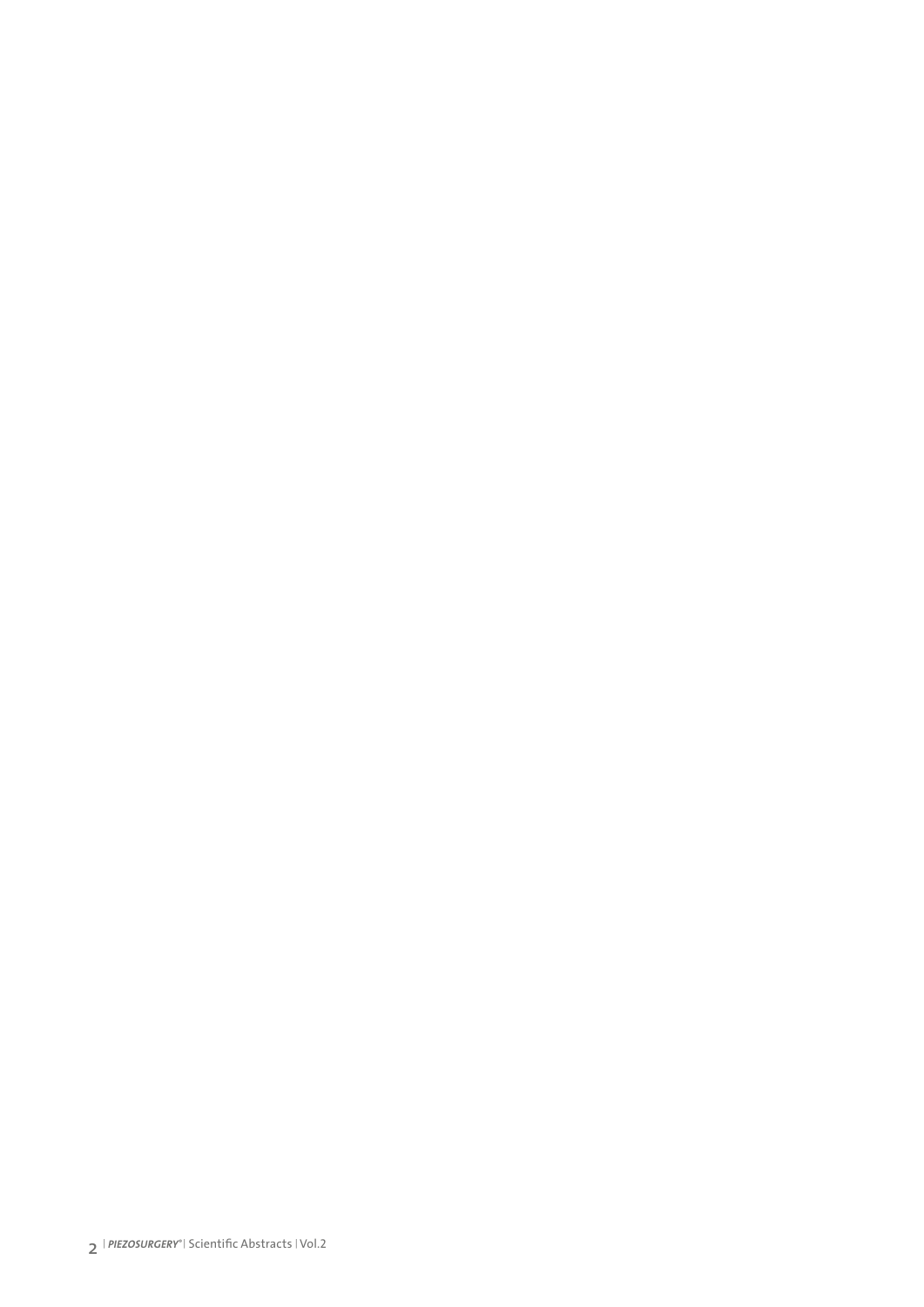### *Piezosurgery® Technology*

| – HISTOLOGICAL RESULTS | Stoetzer M., Felgenträger D., Kampmann A., Schumann P., Rücker M., Gellrich N.C., von See C.<br>Effects of a new piezoelectric device on periosteal microcirculation after                                                                                                                                                                                     |      |
|------------------------|----------------------------------------------------------------------------------------------------------------------------------------------------------------------------------------------------------------------------------------------------------------------------------------------------------------------------------------------------------------|------|
|                        | subperiosteal preparation.<br>Microvasc Res. 2014 Jul;94:114-8. doi: 10.1016/j.mvr.2014.06.003. Epub 2014 Jun 14.                                                                                                                                                                                                                                              | 9    |
|                        | Ma L., Mattheos N., Sun Y., Liu X.L., Yip Chui Y., Lang N.P.<br>Wound healing of osteotomy defects prepared with piezo or conventional surgical<br>instruments: a pilot study in rabbits.<br>J Investig Clin Dent. 2014 May 22. doi: 10.1111/jicd.12097. [Epub ahead of print]                                                                                 | 9    |
|                        | Ma L., Stübinger S., Liu X.L., Schneider U.A., Lang N.P.<br>Healing of osteotomy sites applying either piezosurgery or two conventional saw<br>blades: a pilot study in rabbits.                                                                                                                                                                               |      |
|                        | Int Orthop. 2013 Aug;37(8):1597-603. doi: 10.1007/s00264-013-1908-3. Epub 2013 Jun 22.                                                                                                                                                                                                                                                                         | 9    |
|                        | Rashad A., Sadr-Eshkevari P., Weuster M., Schmitz I., Prochnow N., Maurer P.<br>Material attrition and bone micromorphology after conventional and ultrasonic<br>implant site preparation.<br>Clin Oral Implants Res. 2013 Aug;24 Suppl A100:110-4. doi: 10.1111/j.1600-0501.2011.02389.x.<br>Epub 2012 Jan 17.                                                | 10   |
|                        |                                                                                                                                                                                                                                                                                                                                                                |      |
|                        | Gülnahar Y., Hüseyin Kösger H., Tutar Y.<br>A comparison of piezosurgery and conventional surgery by heat shock protein 70<br>expression.                                                                                                                                                                                                                      |      |
|                        | Int J Oral Maxillofac Surg. 2013 Apr;42(4):508-10. doi: 10.1016/j.ijom.2012.10.027. Epub 2012 Nov 26.                                                                                                                                                                                                                                                          | 10   |
|                        | Claire S., Lea S.C., Walmsley A.D.<br>Characterisation of bone following ultrasonic cutting.<br>Clin Oral Investig. 2013 Apr;17(3):905-12. doi: 10.1007/s00784-012-0754-9. Epub 2012 May 26.                                                                                                                                                                   | 11   |
|                        | Stacchi C., Vercellotti T., Torelli L., Furlan F., Di Lenarda R.<br>Changes in Implant Stability Using Different Site Preparation Techniques: Twist<br>Drills versus Piezosurgery. A Single-Blinded, Randomized, Controlled Clinical Trial.<br>Clin Implant Dent Relat Res. 2013 Apr;15(2):188-97. doi: 10.1111/j.1708-8208.2011.00341.x. Epub 2011 Apr 19. 11 |      |
|                        | Birkenfeld F., Becker M.E., Harder S., Lucius R., Kern M.<br>Increased intraosseous temperature caused by ultrasonic devices during bone<br>surgery and the influences of working pressure and cooling irrigation.<br>Int J Oral Maxillofac Implants. 2012 Nov-Dec;27(6):1382-8.                                                                               | 12   |
|                        | Schütz S., Egger J., Kühl S., Filippi A., Lambrecht J.T.<br>Intraosseous temperature changes during the use of piezosurgical inserts in vitro.<br>Int J Oral Maxillofac Surg. 2012 Nov;41(11):1338-43. doi: 10.1016/j.ijom.2012.06.007. Epub 2012 Aug 17.                                                                                                      | 12   |
|                        | Hollstein S., Hoffmann E., Vogel J., Heyroth F., Prochnow N., Maurer P.<br>Micromorphometrical analyses of five different ultrasonic osteotomy devices at<br>the rabbit skull.                                                                                                                                                                                 |      |
|                        | Clin. Oral Impl. Res 2012 Jun;23(6):713-8. doi: 10.1111/j.1600-0501.2011.02185.x. Epub 2011 Apr 13.                                                                                                                                                                                                                                                            | 12   |
|                        | Baker J.A., Vora S., Bairam L., Kim H.I., Davis E.L., Andreana S.<br>Piezosurgery vs. conventional implant site preparation: ex vivo implant primary<br>stability.                                                                                                                                                                                             |      |
|                        | Clin Oral Implants Res. 2012 Apr;23(4):433-7. doi: 10.1111/j.1600-0501.2011.02286.x. Epub 2011 Sep 15.                                                                                                                                                                                                                                                         | - 13 |
|                        |                                                                                                                                                                                                                                                                                                                                                                |      |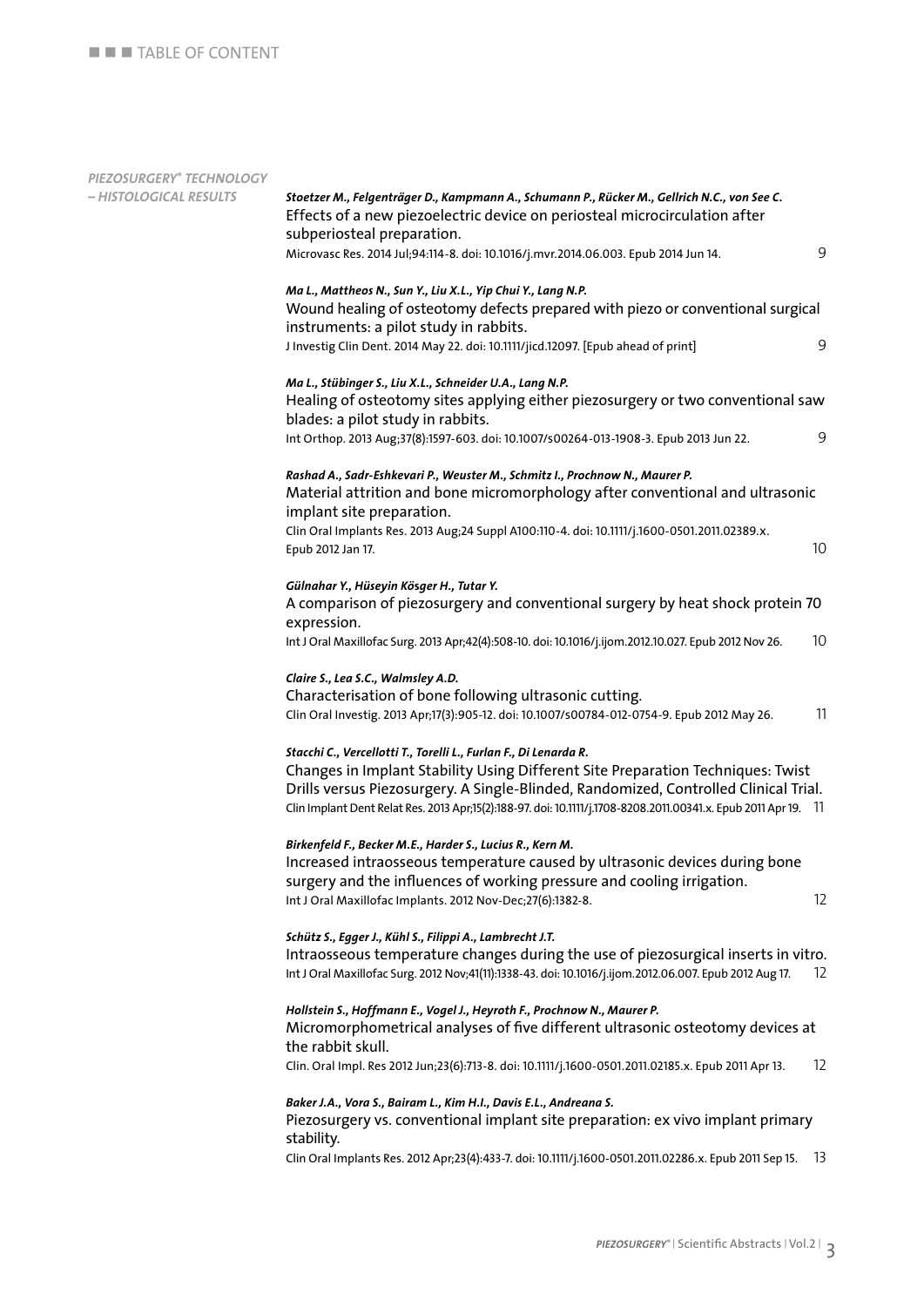|              | von See C., Gellrich N.C, Rücker M., Kokemüller H., Kober H., Stöver E.<br>Investigation of perfusion in osseous vessels in close vicinity to piezo-electric bone                                                                                                             |    |
|--------------|-------------------------------------------------------------------------------------------------------------------------------------------------------------------------------------------------------------------------------------------------------------------------------|----|
|              | cutting.<br>Br J Oral Maxillofac Surg 2012 Apr;50(3):251-5. doi: 10.1016/j.bjoms.2011.04.069. Epub 2011 May 18.                                                                                                                                                               | 13 |
|              | Pavlíková G., Foltán R., Burian M., Horká E., Adámek S., Hejcl A., Hanzelka T., Sedy´ J.<br>Piezosurgery prevents brain tissue damage: an experimental study on a new rat<br>model.                                                                                           |    |
|              | Int. J. Oral Maxillofac. Surg. 2011 Aug;40(8):840-4. doi: 10.1016/j.ijom.2011.05.008. Epub 2011 Jun 15. 14                                                                                                                                                                    |    |
|              | Salami A., Mora R., Crippa B., Gentile R., Dellepiane M., Guastini L.<br>Potential nerve damage following contact with a piezoelectric device.<br>Ann Otol Rhinol Laryngol. 2011 Apr;120(4):249-54.                                                                           | 14 |
|              | von See C., Rücker M., Kampmann A., Kokemüller H., Bormann K.H., Gellrich N.C.<br>Comparison of different harvesting methods from the flat and long bones of rats.<br>Br J Oral Maxillofac Surg. 2010 Dec;48(8):607-12. doi: 10.1016/j.bjoms.2009.09.012. Epub 2009 Nov 3. 14 |    |
|              | Di Alberti L., Donnini F., Di Alberti C., Camerino M.<br>A comparative study of bone densitometry during osseointegration: piezoelectric<br>surgery versus rotary protocols.                                                                                                  |    |
|              | Quintessence Int (Berl) 41(8):639-44 (2010) PMID 20657852.                                                                                                                                                                                                                    | 15 |
|              | Maurer P., Kriwalsky M.S., Block Veras R., Vogel J., Syrowatka F., Heiss C.<br>Micromorphometrical analysis of conventional osteotomy techniques and<br>ultrasonic osteotomy at the rabbit skull.                                                                             |    |
|              | Clin Oral Implants Res. 2008 Jun;19(6):570-5. doi: 10.1111/j.1600-0501.2007.01516.x.                                                                                                                                                                                          | 15 |
| NEUROSURGERY | Grauvogel J., Scheiwe C., Kaminsky J.<br>Use of Piezosurgery for removal of retrovertebral body osteophytes in anterior<br>cervical discectomy.                                                                                                                               |    |
|              | Spine J. 2014 Apr;14(4):628-36. doi: 10.1016/j.spinee.2013.06.085. Epub 2013 Dec 4.                                                                                                                                                                                           | 16 |
|              | Grauvogel J., Grauvogel T.D., Kaminsky J.<br>Piezosurgical lateral suboccipital craniectomy and opening of the internal auditory<br>canal in the rat.                                                                                                                         |    |
|              | J Neurosurg Sci. 2014 Mar;58(1):17-22.                                                                                                                                                                                                                                        | 16 |
|              | Farrell M., Solano M.A., Fitzpatrick N., Jovanovik J.<br>Use of an ex vivo canine ventral slot model to test the efficacy of a piezoelectric<br>cutting tool for decompressive spinal surgery.                                                                                |    |
|              | Vet Surg. 2013 Oct;42(7):832-9. doi: 10.1111/j.1532-950X.2013.12051.x. Epub 2013 Aug 5.                                                                                                                                                                                       | 17 |
|              | Jayawardene J., Choy D., Kuthubutheen J., Rajan G. P.<br>Piezosurgery Applications in Skull Base Surgery.                                                                                                                                                                     |    |
|              | J Neurol Surg B 2012; 73 - A429 DOI: 10.1055/s-0032-1314338.                                                                                                                                                                                                                  | 17 |
|              | Grauvogel J., Scheiwe C., Kaminsky J.<br>Use of piezosurgery for internal auditory canal drilling in acoustic neuroma surgery.                                                                                                                                                |    |

Acta Neurochir (Wien). 2011 Oct;153(10):1941-7; discussion 1947. Epub 2011 Jul 27. 17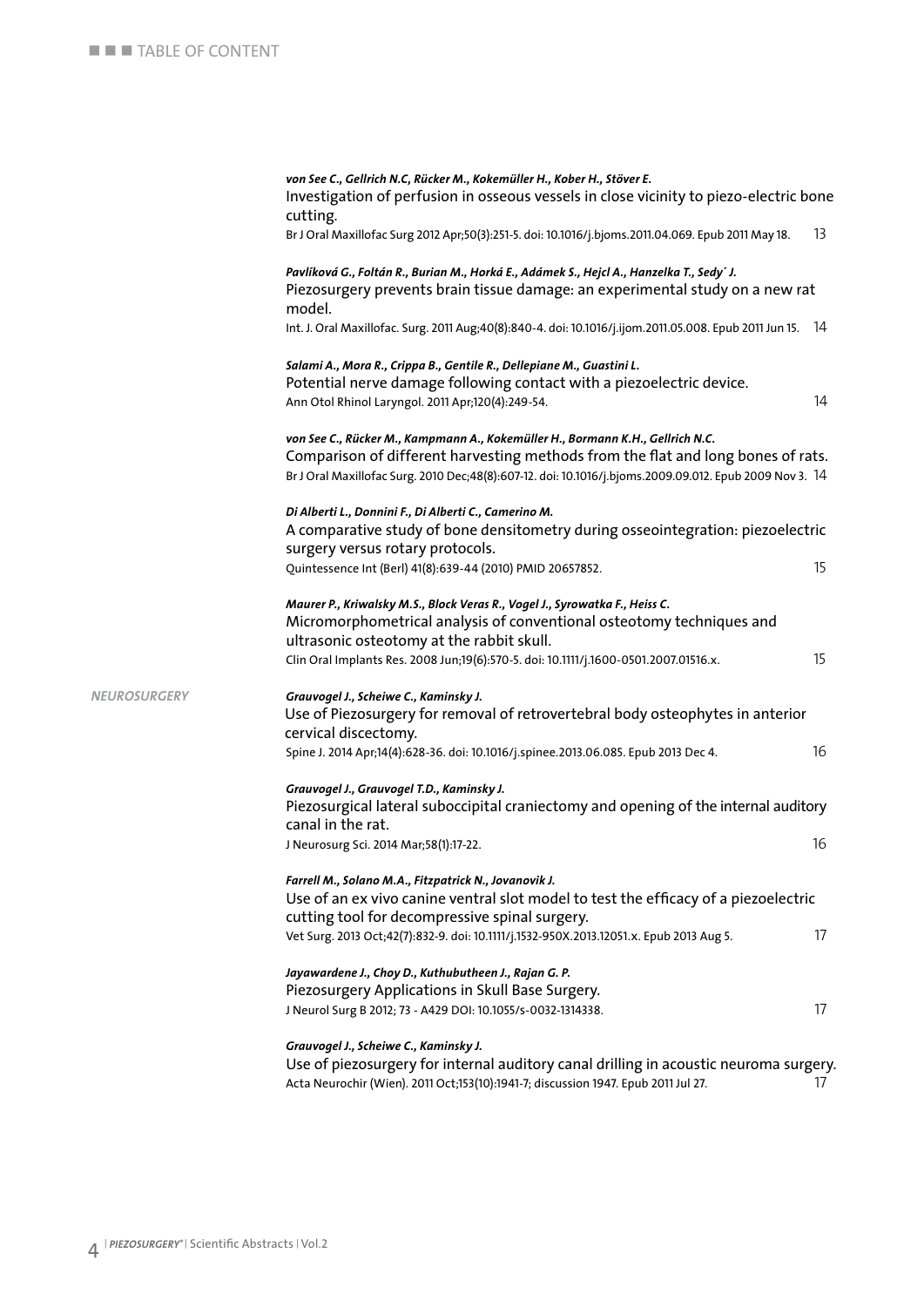|                              | Sham M.E., Sai Kiran<br>Efficacy of Piezo-Electric Surgery for Optic Canal Unroofing: Our Experience with<br>Two Cases.                                                                                                                                                                                           |    |
|------------------------------|-------------------------------------------------------------------------------------------------------------------------------------------------------------------------------------------------------------------------------------------------------------------------------------------------------------------|----|
|                              | The Open Neurosurgery Journal, 2011, 4, 24-27.                                                                                                                                                                                                                                                                    | 18 |
|                              | Jung S.H., Ferrer A.D., Vela J.S., Granados F.A.<br>Spheno-Orbital Meningioma Resection and Reconstruction: The Role of                                                                                                                                                                                           |    |
|                              | Piezosurgery and Premolded Titanium Mesh.<br>Craniomaxillofac Trauma Reconstr. 2011 December; 4(4): 193-200. doi: 10.1055/s-0031-1286113.                                                                                                                                                                         | 18 |
| <b>ENT SURGERY</b>           | Mancini G., Buonaccorsi S., Reale G., Tedaldi M.<br>Application of piezoelectric device in endoscopic sinus surgery.<br>J Craniofac Surg. 2012 Nov;23(6):1736-40. doi: 10.1097/SCS.ob013e318270fa16.                                                                                                              | 19 |
|                              | Pirodda A., Raimondi M.C., Ferri G.G.<br>Piezosurgery in otology: a promising device but not always the treatment of<br>choice.                                                                                                                                                                                   |    |
|                              | Eur Arch Otorhinolaryngol. 2012 Mar;269(3):1059. doi: 10.1007/s00405-011-1841-2. Epub 2011 Nov 22. 19                                                                                                                                                                                                             |    |
|                              | Crippa B., Salzano F.A., Mora R., Dellepiane M., Salami A., Guastini L.<br>Comparison of postoperative pain: piezoelectric device versus microdrill.<br>Eur Arch Otorhinolaryngol. 2011 Sep;268(9):1279-82. doi: 10.1007/s00405-011-1520-3. Epub 2011 Feb 16. 20                                                  |    |
|                              | Salami A., Mora R., Dellepiane M., Crippa B., Santimauro V., Guastini L.<br>Piezosurgery versus microdrill in intact canal wall mastoidectomy.<br>Eur Arch Otorhinolaryngol. 2010 Nov;267(11):1705-11. doi: 10.1007/s00405-010-1308-x. Epub 2010 Jun 25. 20                                                       |    |
|                              | Salami A., Mora R., Dellepiane M., Guastini L.<br>Piezosurgery® for removal of symptomatic ear osteoma.<br>Eur Arch Otorhinolaryngol. 2010 Oct;267(10):1527-30. doi: 10.1007/s00405-010-1289-9. Epub 2010 Jun 4. 20                                                                                               |    |
|                              | Salami A., Mora R., Dellepiane M., Crippa B., Guastini L.<br>Results of revision mastoidectomy with Piezosurgery®.<br>Acta Otolaryngol. 2010 Oct;130(10):1119-24. doi: 10.3109/00016481003716536.                                                                                                                 | 21 |
|                              | Salami A., Dellepiane M., Proto E., Mora R.<br>Piezosurgery in otologic surgery: four years of experience.<br>Otolaryngol Head Neck Surg. 2009 Mar;140(3):412-8.                                                                                                                                                  | 21 |
| <b>MAXILLOFACIAL SURGERY</b> | Robiony M., Casadei M., Sbuelz M., Della Pietra L., Politi M.<br>Ultrasonic aesthetic cranioplasty.<br>J Craniofac Surg. 2014 Jul;25(4):1448-50. doi: 10.1097/SCS.0000000000000793.                                                                                                                               | 22 |
|                              | Ponto K.A., Zwiener I., Al-Nawas B., Kahaly G.J., Otto A.F., Karbach J., Pfeiffer N., Pitz S.<br>Piezosurgery for orbital decompression surgery in thyroid associated orbitopathy.<br>J Craniomaxillofac Surg. 2014 Jun 26. pii: S1010-5182(14)00204-2. doi: 10.1016/j.jcms.2014.06.020.<br>[Epub ahead of print] | 22 |
|                              | Robiony M., Costa F., Politi M.<br>Ultrasound endoscopic bone cutting for rapid maxillary expansion.<br>J Oral Maxillofac Surg. 2014 May;72(5):980-90. doi: 10.1016/j.joms.2013.10.004. Epub 2013 Oct 16.                                                                                                         | 22 |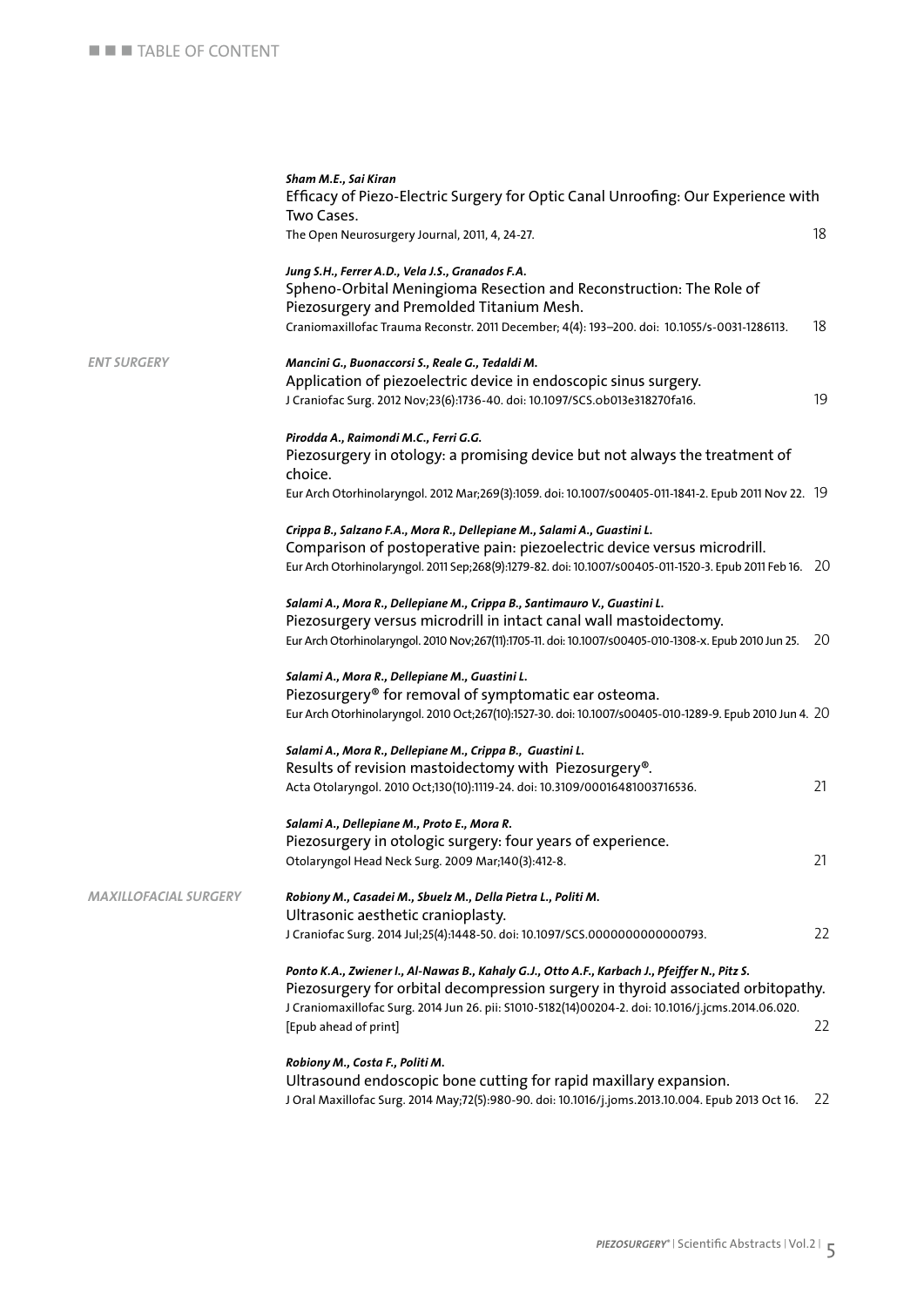| Chiarini L., Albanese M., Anesi A., Galzignato P.F., Mortellaro C., Nocini P., Bertossi D.<br>Surgical treatment of unilateral condylar hyperplasia with piezosurgery.<br>J Craniofac Surg. 2014 May;25(3):808-10. doi: 10.1097/SCS.0000000000000699.                              | 23 |
|------------------------------------------------------------------------------------------------------------------------------------------------------------------------------------------------------------------------------------------------------------------------------------|----|
| Bertossi D., Albanese M., Chiarini L., Corega C., Mortellaro C., Nocini P.<br>Eagle syndrome surgical treatment with piezosurgery.<br>J Craniofac Surg. 2014 May;25(3):811-3. doi: 10.1097/SCS.0000000000000700.                                                                   | 23 |
| Spinelli G., Lazzeri D., Conti M., Agostini T., Mannelli G.<br>Comparison of piezosurgery and traditional saw in bimaxillary orthognathic<br>surgery.                                                                                                                              |    |
| J Craniomaxillofac Surg. 2014 Mar 20. pii: S1010-5182(14)00080-8. doi: 10.1016/j.jcms.2014.02.011.<br>[Epub ahead of print]                                                                                                                                                        | 23 |
| Iacoangeli M., Rienzo A.D., Nocchi N., Balercia P., Lupi E., Regnicolo L., Somma L.G., Alvaro L., Scerrati M.<br>Piezosurgery as a Further Technical Adjunct in Minimally Invasive Supraorbital<br>Keyhole Approach and Lateral Orbitotomy.                                        |    |
| J Neurol Surg A Cent Eur Neurosurg. 2014 Feb 19. [Epub ahead of print]                                                                                                                                                                                                             | 24 |
| Ghassemi A., Prescher A., Talebzadeh M., Hölzle F., Modabber A.<br>Osteotomy of the nasal wall using a newly designed piezo scalpel-a cadaver study.<br>J Oral Maxillofac Surg. 2013 Dec;71(12):2155.e1-6. doi: 10.1016/j.joms.2013.07.028. Epub 2013 Sep 25. 24                   |    |
| Bertossi D., Lucchese A., Albanese M., Turra M., Faccioni F., Nocini P., Rodriguez Y Baena R.<br>Piezosurgery versus conventional osteotomy in orthognathic surgery: a paradigm<br>shift in treatment.                                                                             |    |
| J Craniofac Surg. 2013 Sep;24(5):1763-6. doi: 10.1097/SCS.0b013e31828f1aa8.                                                                                                                                                                                                        | 25 |
| Gennaro P., Chisci G., Aboh I.V., Iannetti G.<br>Inferior alveolar nerve lateralization: a dual technique.<br>Int J Oral Maxillofac Surg. 2013 Jun;42(6):796-7. doi: 10.1016/j.ijom.2013.02.015. Epub 2013 Apr 2.                                                                  | 25 |
| Hoffmann E., Räder C., Fuhrmann H., Maurer P.<br>Styloid-carotid artery syndrome treated surgically with Piezosurgery: A case report<br>and literature review.                                                                                                                     |    |
| J Craniomaxillofac Surg. 2013 Mar;41(2):162-6. doi: 10.1016/j.jcms.2012.07.004. Epub 2012 Aug 16.                                                                                                                                                                                  | 26 |
| Rana M., Gellrich N.C., Rana M., Piffkó J., Kater W.<br>Evaluation of surgically assisted rapid maxillary expansion with piezosurgery<br>versus oscillating saw and chisel osteotomy - a randomized prospective trial.<br>Trials. 2013 Feb 17;14:49. doi: 10.1186/1745-6215-14-49. | 26 |
| Ochiai S., Kuroyanagi N., Sakuma H., Sakuma H., Miyachi H., Shimozato K.<br>Endoscopic-assisted resection of peripheral osteoma using piezosurgery.<br>Oral Surg Oral Med Oral Pathol Oral Radiol. 2013 Jan;115(1):e16-20. doi: 10.1016/j.0000.2011.09.032.<br>Epub 2012 May 10.   | 27 |
| Iacoangeli M., Neri P., Balercia P., Lupi E., Di Rienzo A., Nocchi N., Alvaroa L., Scerrati M.<br>Piezosurgery for osteotomies in orbital surgery: Our experience and review of the<br>literature.                                                                                 |    |
| Int J Surg Case Rep. 2013;4(2):188-91. doi: 10.1016/j.ijscr.2012.11.006. Epub 2012 Nov 17.                                                                                                                                                                                         | 27 |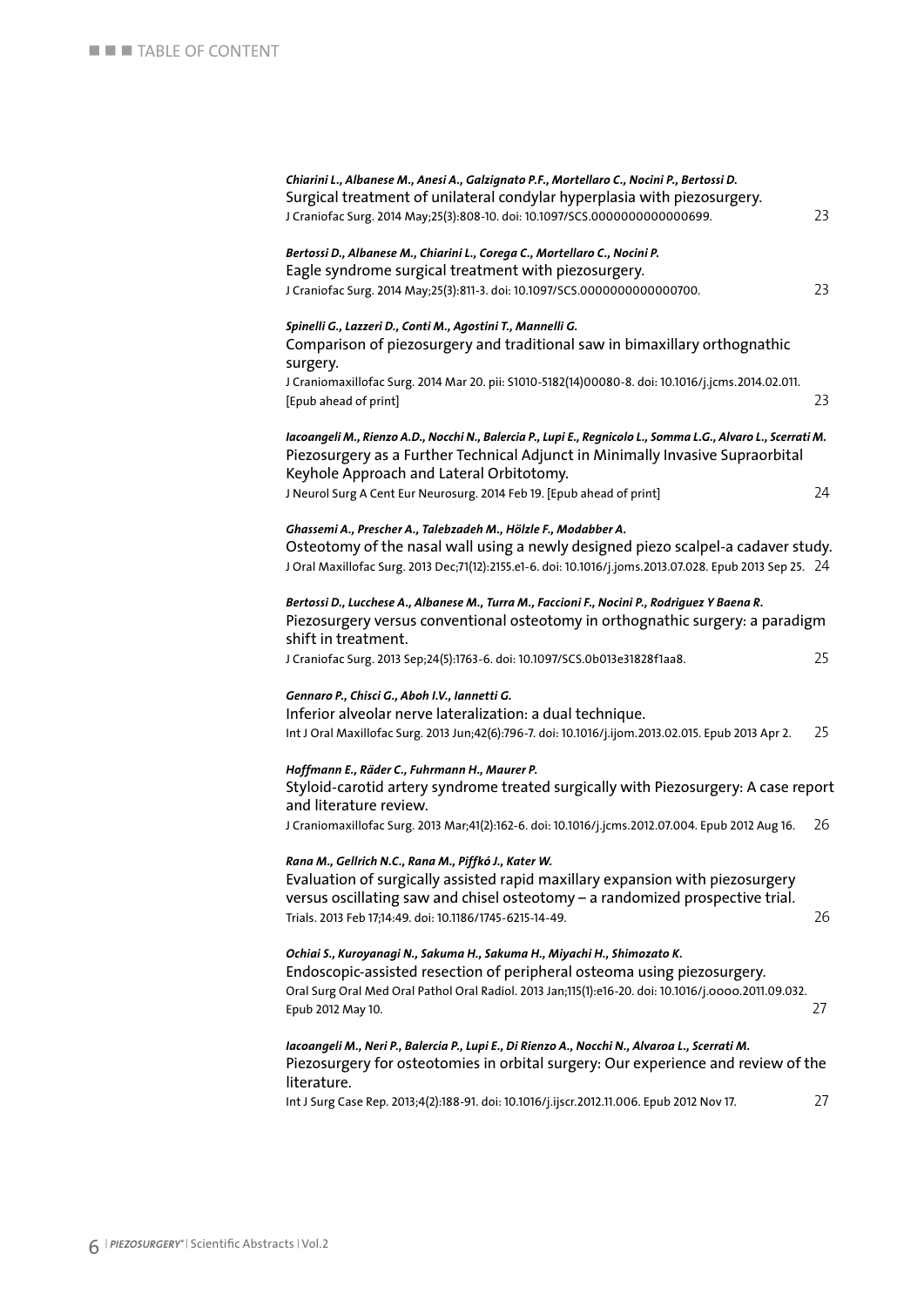| Itro A., Lupo G., Carotenuto A., Filipi M., Cocozza E., Fiengo G., Marra A.<br>Management of temporomandibular joint ankylosis: a case report of joint<br>replacement with piezoelectric surgery.<br>Minerva Stomatol. 2012 Jul-Aug;61(7-8):329-35. | 27 |
|-----------------------------------------------------------------------------------------------------------------------------------------------------------------------------------------------------------------------------------------------------|----|
| Itro A., Lupo G., Carotenuto A., Filipi M., Cocozza E., Marra A.<br>Benefits of piezoelectric surgery in oral and maxillofacial surgery. Review of<br>literature.                                                                                   |    |
| Minerva Stomatol. 2012 May;61(5):213-24.                                                                                                                                                                                                            | 28 |
| Rougeot A., Koppe M., Gleizal A.<br>The use of Piezosurgery <sup>™</sup> for external dacryocystorhinostomy.<br>Br J Oral Maxillofac Surg. 2012 Apr 17. [Epub ahead of print]                                                                       | 28 |
| Nusrath M.A., Postlethwaite K.R.<br>Use of piezosurgery in calvarial bone grafts and for release of the inferior alveolar<br>nerve in sagittal split osteotomy: technical note.                                                                     |    |
| Br J Oral Maxillofac Surg 2011 Dec;49(8):668-9. doi: 10.1016/j.bjoms.2010.09.024. Epub 2011 Jan 7.                                                                                                                                                  | 28 |
| Salgarelli A.C., Robiony M., Consolo U., Collini M., Bellini P.<br>Piezosurgery to perform hyoid bone osteotomies in thyroglossal duct cyst<br>surgery.                                                                                             |    |
| J Craniofac Surg. 2011 Nov;22(6):2272-4. doi: 10.1097/SCS.0b013e318232788e.                                                                                                                                                                         | 28 |
| Wagner M.E., Rana M., Traenkenschuh W., Kokemueller H., Eckardt A.M., Gellrich N.C.<br>Piezoelectric-assisted removal of a benign fibrous histiocytoma of the mandible: an<br>innovative technique for prevention of dentoalveolar nerve injury.    | 29 |
| Head Face Med. 2011 Oct 31;7:20. doi: 10.1186/1746-160X-7-20.                                                                                                                                                                                       |    |
| Nocini P.F., Turra M., Valsecchi S., Blandamura S., Bedogni A.<br>Microvascular Free Bone Flap Harvest With Piezosurgery.<br>J Oral Maxillofac Surg. 2011 May;69(5):1485-1492. doi: 10.1016/j.joms.2009.10.016. Epub 2010 Jun 29.                   | 29 |
| Robiony M., Polini F.                                                                                                                                                                                                                               |    |
| Piezosurgery: a safe method to perform osteotomies in young children affected by<br>hemifacial microsomia.                                                                                                                                          |    |
| J Craniofac Surg. 2010 Nov;21(6):1813-5. doi: 10.1097/SCS.0b013e3181f43e03.                                                                                                                                                                         | 29 |
| Laurentjoye M., Jeanniot P.Y., Beziat J.L., Gleizal A.<br>Piezoelectric osteotomies during fibula free flap harvesting.<br>J Plast Reconstr Aesthet Surg. 2010 May;63(5):e495-6. Epub 2009 Oct 8.                                                   | 29 |
| <b>Burghard P.</b>                                                                                                                                                                                                                                  |    |
| Piezosurgery-assisted sliding genioplasty: a method for reduction of complications.<br>Review and case report.                                                                                                                                      |    |
| Eur J Plast Surg (2010) 33:183-187.                                                                                                                                                                                                                 | 30 |
| Bovi M., Manni A., Mavriqi L., Bianco G., Celletti R.<br>The use of piezosurgery to mobilize the mandibular alveolar nerve followed<br>immediately by implant insertion: a case series evaluating neurosensory<br>disturbance.                      |    |
| Int J Periodontics Restorative Dent. 2010 Feb;30(1):73-81.                                                                                                                                                                                          | 30 |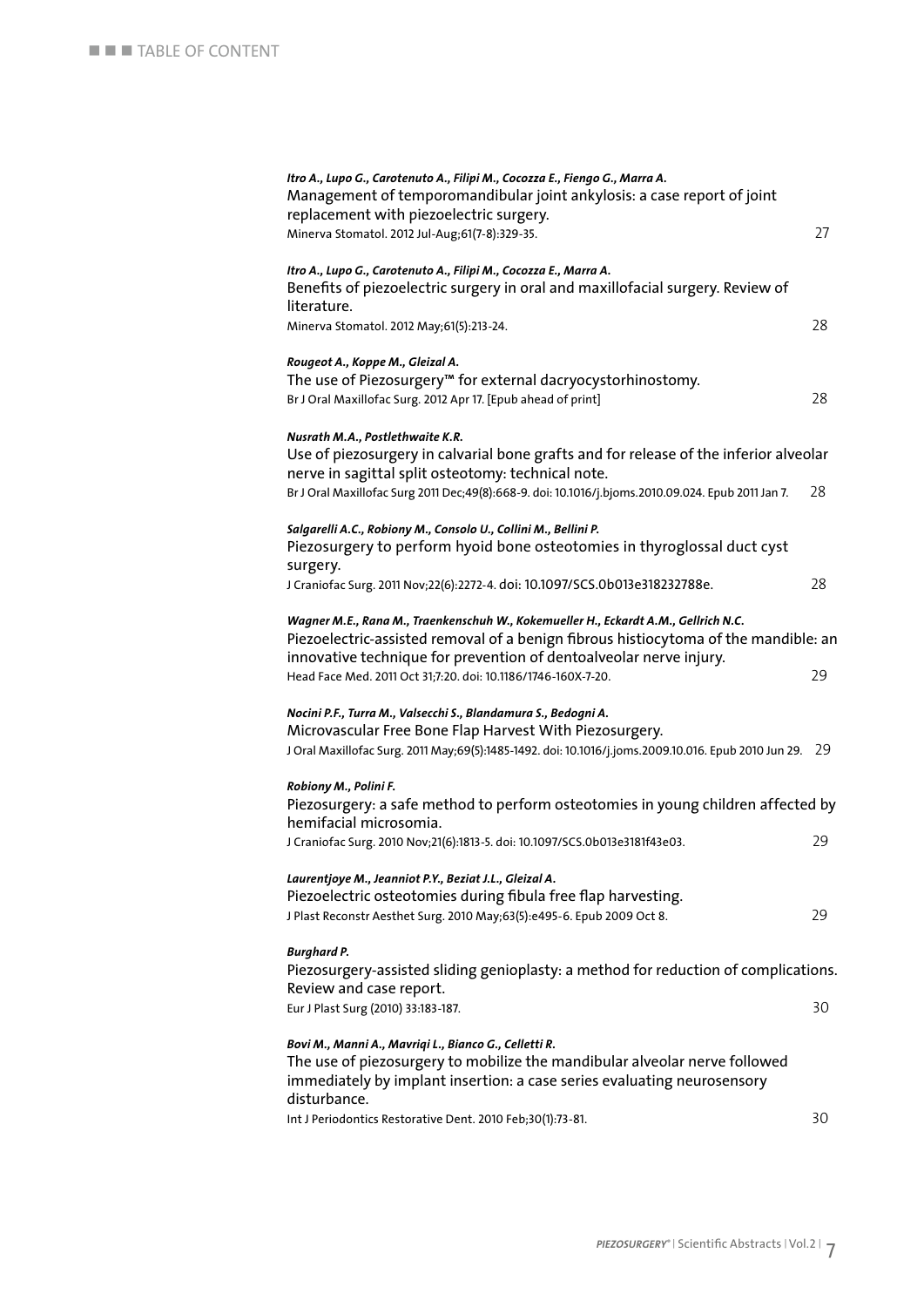|                           | Clauser L., Tieghi R.<br>New mini-osteotomy of the infraorbital nerve in bony decompression for       |      |
|---------------------------|-------------------------------------------------------------------------------------------------------|------|
|                           | endocrine orbitopathy.                                                                                | 31   |
|                           | J Craniofac Surg. 2010 Jan;21(1):222-4. doi: 10.1097/SCS.0b013e3181c51123.                            |      |
|                           | Béziat J.L., Babic B., Ferreira S., Gleizal A.                                                        |      |
|                           | [Justification for the mandibular-maxillary order in bimaxillary osteotomy].                          |      |
|                           | Rev Stomatol Chir Maxillofac. 2009 Dec;110(6):323-6. Epub 2009 Nov 25.                                | 31   |
|                           | Sortino F., Pedullà E., Masoli V.                                                                     |      |
|                           | The piezoelectric and rotatory osteotomy technique in impacted third molar                            |      |
|                           | surgery: comparison of postoperative recovery.                                                        |      |
|                           | J Oral Maxillofac Surg. 2008 Dec;66(12):2444-8. doi: 10.1016/j.joms.2008.06.004.                      | 32   |
|                           | Landes C.A., Stübinger S., Laudemann K., Rieger J., Sader R.                                          |      |
|                           | Bone harvesting at the anterior iliac crest using piezoosteotomy versus                               |      |
|                           | conventional open harvesting: a pilot study.                                                          |      |
|                           | Oral Surg Oral Med Oral Pathol Oral Radiol Endod. 2008 Mar;105(3):e19-28.                             | 32   |
|                           | Turra M., Bertossi D., Bissolotti G., Anesi A., Chiarini L., Nocini P.F.                              |      |
|                           | Genioplasty with piezosurgery.                                                                        |      |
|                           | J Cranio-Maxillofac Surg. 2008; 36 (Suppl.1) Abstracts, EACMFS XIX Congress                           | 32   |
|                           | Gonzalez-Lagunas J., Mareque J.                                                                       |      |
|                           | Calvarial bone harvesting with piezoelectric device.                                                  |      |
|                           | J Craniofac Surg. 2007 Nov;18(6):1395-6.                                                              | 33   |
| <b>ORTHOPEDIC SURGERY</b> | Pamelin E., Zoccolan A., Spingardi O.                                                                 |      |
|                           | Corrective osteotomies of the hand using piezosurgery: Our experience.                                |      |
|                           | Chirurgie de la main, Volume 30, n° 6, pages 464-465 (décembre 2011) Doi : 10.1016/j.main.2011.10.123 | - 33 |
|                           | Hoigné D., Hug U., von Wartburg U.                                                                    |      |
|                           | Piezoelectric osteotomy in hand surgery: the autologous osteocartilage                                |      |
|                           | transplantation for joint reconstruction.                                                             |      |
|                           | Handchir Mikrochir Plast Chir. 2011 Oct;43(5):319-20. Epub 2011 Sep 20.                               | 33   |
|                           | Dagnino G., Dagnino G., Ruggeri R., Franchin F.                                                       |      |
|                           | (Diezocurgery dans la chirurgie de l'avant-pied (Diezocurgery in forefoot surgery                     |      |

 La piezosurgery dans la chirurgie de l'avant-pied (Piezosurgery in forefoot surgery). Médecine et Chirurgie du Pied Volume 27, Number 2, 57-60, DOI: 10.1007/s10243-011-0310-3 34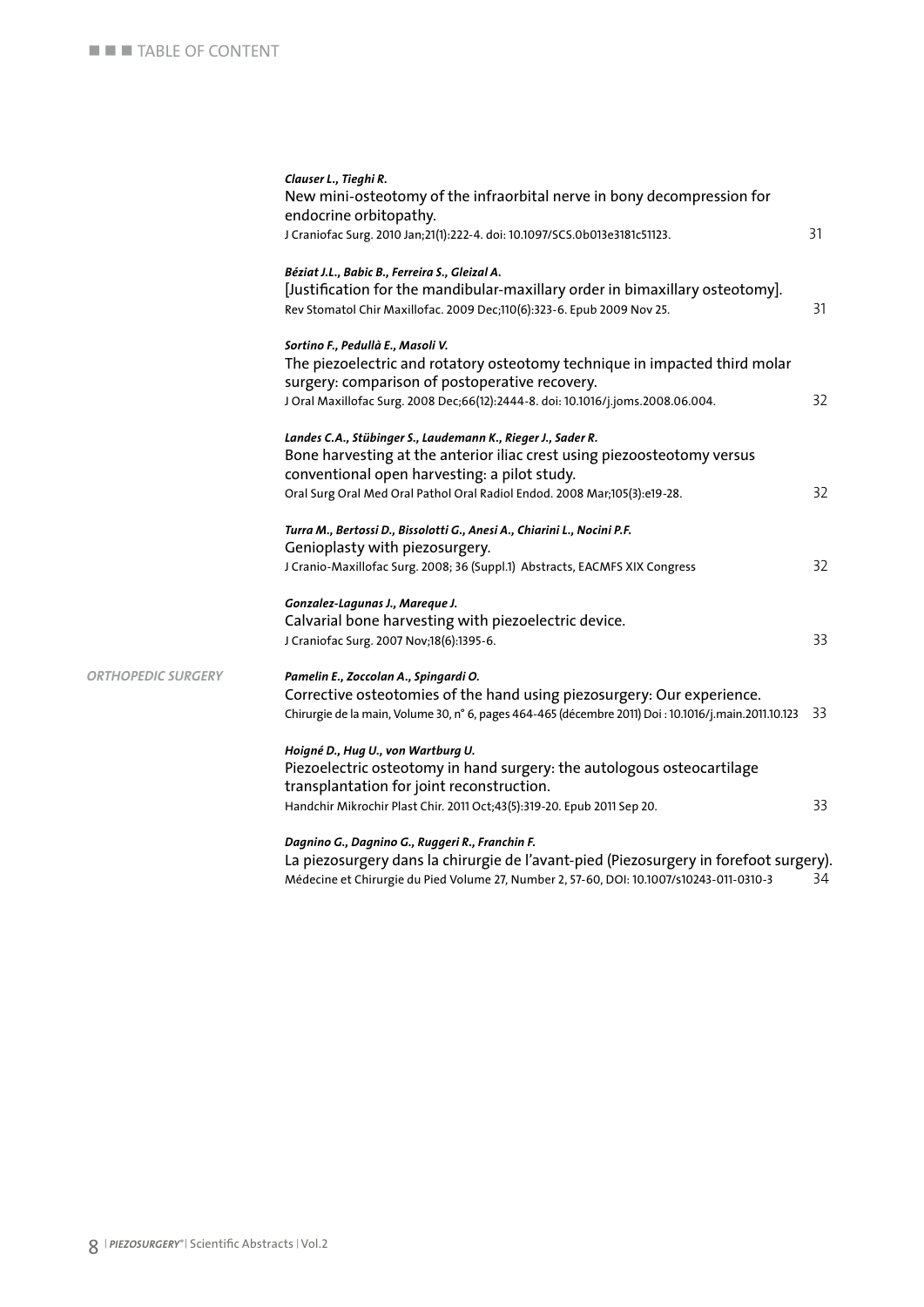### *Stoetzer M., Felgenträger D., Kampmann A., Schumann P., Rücker M., Gellrich N.C., von See C.*

### Effects of a new piezoelectric device on periosteal microcirculation after subperiosteal preparation.

english Microvasc Res. 2014 Jul;94:114-8. doi: 10.1016/j.mvr.2014.06.003. Epub 2014 Jun 14.

#### ■ Abstract

**Introduction:** Subperiosteal preparation using a periosteal elevator leads to disturbances of local periosteal microcirculation. Soft-tissue damage can usually be considerably reduced using piezoelectric technology. For this reason, we investigated the effects of a novel piezoelectric device on local periosteal microcirculation and compared this approach with the conventional preparation of the periosteum using a periosteal elevator.

**Material and methods:** A total of 20 Lewis rats were randomly assigned to one of two groups. Subperiosteal preparation was performed using either a piezoelectric device or a periosteal elevator. Intravital microscopy was performed immediately after the procedure as well as three and eight days postoperatively. Statistical analysis of microcirculatory parameters was performed offline using analysis of variance (ANOVA) on ranks (p<0.05).

**Results:** At all time points investigated, intravital microscopy demonstrated significantly higher levels of periosteal perfusion in the group of rats that underwent piezosurgery than in the group of rats that underwent treatment with a periosteal elevator.

**Conclusion:** The use of a piezoelectric device for subperiosteal preparation is associated with better periosteal microcirculation than the use of a conventional periosteal elevator. As a result, piezoelectric devices can be expected to have a positive effect on bone metabolism.

### *Ma L., Mattheos N., Sun Y., Liu X.L., Yip Chui Y., Lang N.P.* Wound healing of osteotomy defects prepared with piezo or conventional surgical instruments: a pilot study in rabbits.

**ENGLISH JInvestig Clin Dent. 2014 May 22. doi: 10.1111/jicd.12097. [Epub ahead of print]** 

#### ■ Abstract

**Aim:** The aim of the present study was to evaluate and compare the wound-healing process following osteotomies performed with either conventional rotary burs or piezoelectric surgery in a rabbit model.

**Methods:** Two types of osteotomy window defects of the nasal cavities were prepared on the nasal bone of 16 adult New Zealand white rabbits with either a conventional rotary bur or piezo surgery. The defects were covered with a resorbable membrane. Four animals were killed at 1, 2, 3, and 5 weeks after the surgical procedure, respectively. Histological and morphometric evaluations were performed to assess the volumetric density of various tissue components: the blood clot, vascularized structures, provisional matrix, osteoid, mineralized bone, bone debris, residual tissue, and old bone.

**Results:** Significantly more bone debris was found at 1 week in the conventionally-prepared defects compared to the piezo surgically-prepared defects. At 2 and 3 weeks, a newly-formed hard tissue bridge, mainly composed of woven bone, was seen; however, no statistically-significant differences were observed. At 5 weeks, the defects were completely filled with newly-formed bone.

**Conclusions:** The defects prepared by piezo surgery showed a significantly decreased proportion of bone debris at 1 week, compared to conventional rotary bur defect.

### *Ma L., Stübinger S., Liu X.L., Schneider U.A., Lang N.P.* Healing of osteotomy sites applying either piezosurgery or two conventional saw blades: a pilot study in rabbits.

english Int Orthop. 2013 Aug;37(8):1597-603. doi: 10.1007/s00264-013-1908-3. Epub 2013 Jun 22.

#### ■ Abstract

**Purpose:** The purpose of this study was to compare bone healing of experimental osteotomies applying either piezosurgery or two different oscillating saw blades in a rabbit model.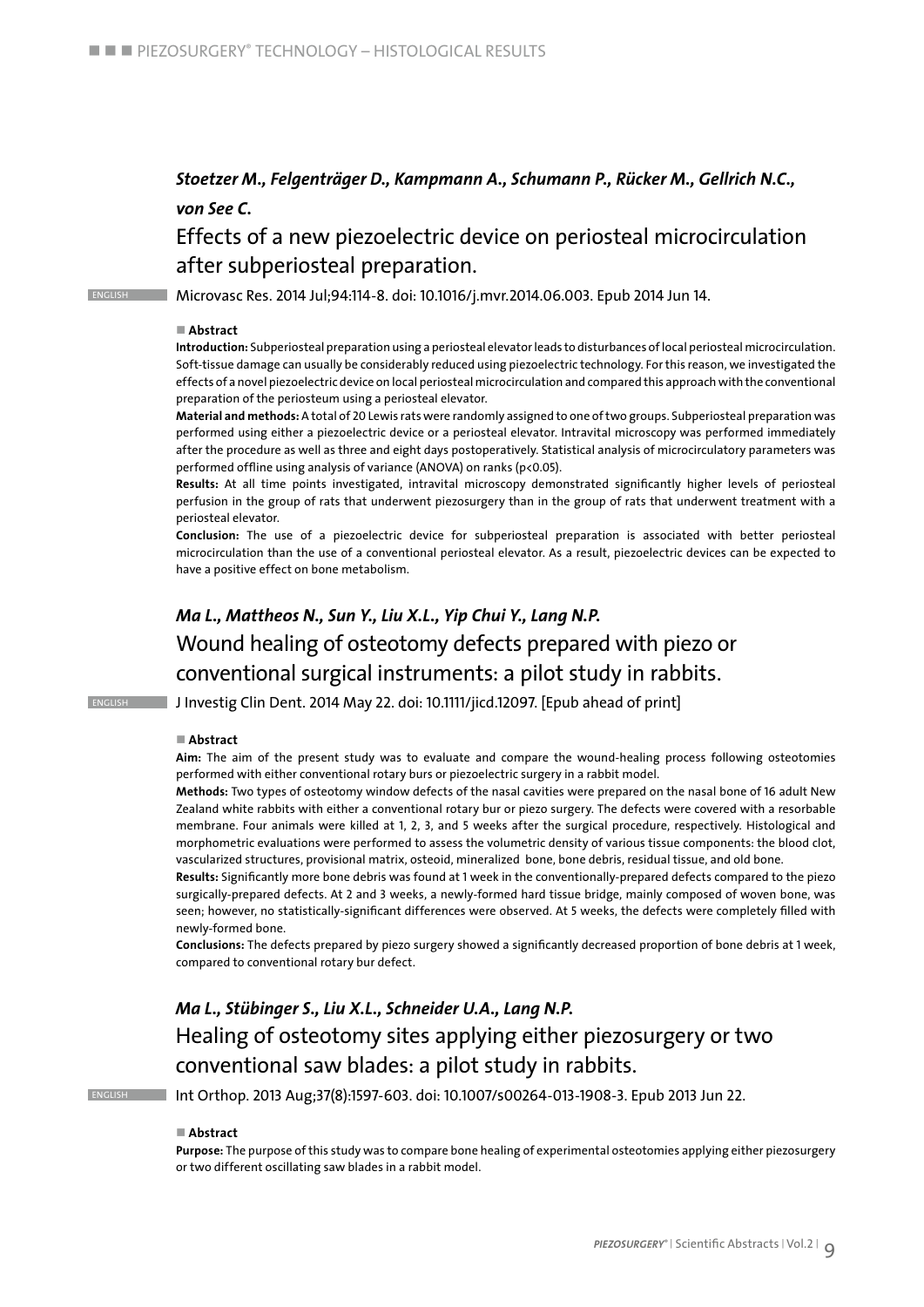**Methods:** The 16 rabbits were randomly assigned into four groups to comply with observation periods of one, two, three and five weeks. In all animals, four osteotomy lines were performed on the left and right nasal bone using a conventional saw blade, a novel saw blade and piezosurgery.

**Results:** All three osteotomy techniques revealed an advanced gap healing starting after one week. The most pronounced new bone formation took place between two and three weeks, whereby piezoelectric surgery revealed a tendency to faster bone formation and remodelling. Yet, there were no significant differences between the three modalities.

**Conclusions:** The use of a novel as well as the piezoelectric bone-cutting instrument revealed advanced bone healing with a favourable surgical performance compared to a traditional saw.

### *Rashad A., Sadr-Eshkevari P., Weuster M., Schmitz I., Prochnow N., Maurer P.* Material attrition and bone micromorphology after conventional and ultrasonic implant site preparation.

english Clin Oral Implants Res. 2013 Aug;24 Suppl A100:110-4. doi: 10.1111/j.1600-0501.2011.02389.x. Epub 2012 Jan 17.

#### ■ Abstract

**Objective:** Little is known about the recently introduced ultrasonic implant site preparation. The purpose of this study was to compare material attrition and micromorphological changes after ultrasonic and conventional implant site preparations. **Material and methods:** Implant site preparations were performed on fresh bovine ribs using one conventional (Straumann, Freiburg, Germany) and two ultrasonic (Piezosurgery; Mectron Medical Technology, Carasco, Italy and Variosurg; NSK, Tochigi, Japan) systems with sufficient saline irrigation. Sections were examined by environmental scanning electron microscopy (ESEM). Energy-dispersive X-ray spectroscopy (EDX) was performed to evaluate the metal attrition within the bone and the irrigation fluid.

**Results:** ESEM: After conventional osteotomy, partially destroyed trabecular structures of the cancellous bone that were loaded with debris were observed, whereas after ultrasonic implant site preparations, the anatomic structures were preserved. EDX: None of the implant site preparation methods resulted in metal deposits in the adjacent bone structures. However, within the irrigation liquid, there was significantly higher metal attrition with ultrasonic osteotomy (P < 0.0001 and P < 0.0001 for Mectron and NSK, respectively). Whereas for Straumann system used, 15.5% of the SEM/EDX findings were drill-origin metals, this percentage increased to 37.3% and 37.9% with the application of Mectron and NSK, respectively. **Conclusion:** Ultrasonic implant site preparation is associated with the preservation of bone microarchitecture and with the increased attrition of metal particles. Therefore, copious irrigation seems to be even more essential for ultrasonic implant site preparation than for the conventional method.

### *Gülnahar Y., Hüseyin Kösger H., Tutar Y.*  A comparison of piezosurgery and conventional surgery by heat shock protein 70 expression.

english Int J Oral Maxillofac Surg. 2013 Apr;42(4):508-10. doi: 10.1016/j.ijom.2012.10.027. Epub 2012 Nov 26.

#### ■ Abstract

The effects of mechanical instruments on the viability of cells are essential in terms of regeneration. There is considerable interest in cell repair following damage mediated by dental surgical procedures. Cells can tolerate stress by expressing heat shock protein 70 (Hsp70). During and after surgical tooth removal, oxidative stress can activate Hsp70 expression proportional to the intensity of the stress signal stimulus to cope with stress. This study examined the expression of Hsp70 as a potential biomarker of immediate postoperative stress in patients undergoing two different surgical procedures of different severity. Expression of Hsp70 both at mRNA and at protein level in the conventional group was two-fold higher than that of the piezo group. This suggests that tooth movement by the piezo method causes relatively lower stress in the alveolar bone. Piezosurgery provides relatively low stress to the patients and this may help cell repair after the surgical procedure. Patients undergoing more aggressive surgery using conventional methods showed a significant increase in Hsp70 in the immediate postoperative period. Therefore, Hsp70 induction can be a potential tool as a prognostic surgical marker.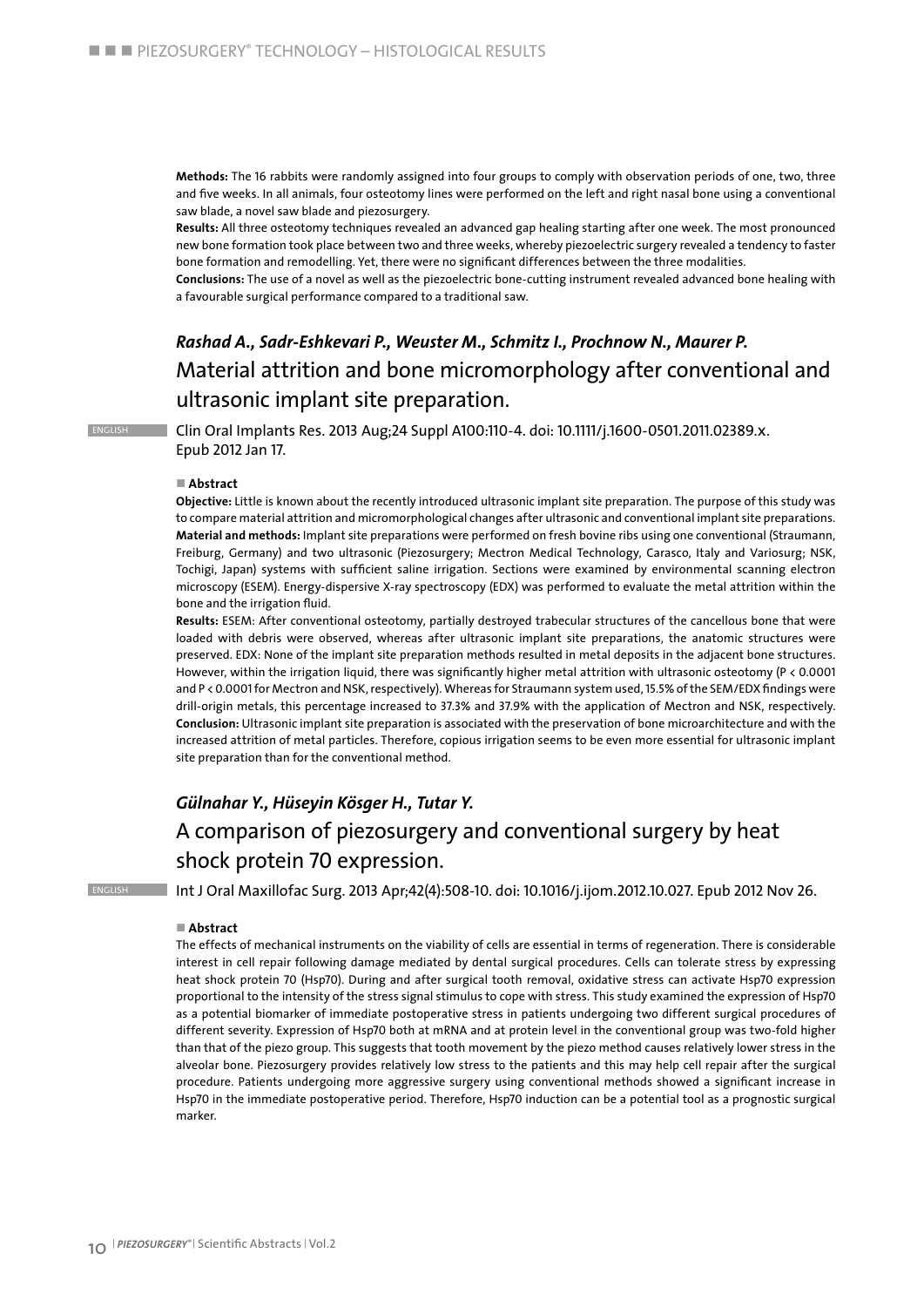### *Claire S., Lea S.C., Walmsley A.D.* Characterisation of bone following ultrasonic cutting.

English Clin Oral Investig. 2013 Apr;17(3):905-12. doi: 10.1007/s00784-012-0754-9. Epub 2012 May 26.

#### ■ Abstract

**Objectives:** Ultrasonic surgery is an increasingly popular technique for cutting bone, but little research has investigated how the ultrasonic tip oscillations may affect the cuts they produce in bone. The aim of this investigation was to evaluate the oscillation and cutting characteristics of an ultrasonic surgical device.

**Materials and methods:** A Piezosurgery 3 (Mectron, Carasco, Italy) ultrasonic cutting system was utilised with an OP3 style tip. The system was operated with the tip in contact with porcine bone samples (loads of 50 to 200 g) mounted at 45° to the vertical insert tip and with a water flow of 57 ml/min. Tip oscillation amplitude was determined using scanning laser vibrometry. Bone surfaces defects were characterised using laser profilometry and scanning electron microscopy.

**Results:** A positive relationship was observed between the magnitude of tip oscillations and the dimensions of defects cut into the bone surface. Overloading the tip led to a reduction in oscillation and hence in the defect produced. A contact load of 150 g provided the greatest depth of cut. Defects produced in the bone came from two clear phases of cutting.

**Conclusions:** The structure of the bone was found to be an important factor in the cut characteristics following piezosurgery. **Clinical relevance:** Cutting of bone with ultrasonics is influenced by the load applied and the setting used. Care must be used to prevent the tip from sliding over the bone at low loadings.

### *Stacchi C., Vercellotti T., Torelli L., Furlan F., Di Lenarda R.* Changes in Implant Stability Using Different Site Preparation Techniques: Twist Drills versus Piezosurgery. A Single-Blinded, Randomized, Controlled Clinical Trial.

ENGLISH Clin Implant Dent Relat Res. 2013 Apr;15(2):188-97. doi: 10.1111/j.1708-8208.2011.00341.x. Epub 2011 Apr 19.

#### ■ Abstract

**Purpose:** The objective of the present investigation was to longitudinally monitor stability changes of implants inserted using traditional rotary instruments or piezoelectric inserts, and to follow their variations during the first 90 days of healing. **Materials and methods:** A randomized, controlled trial was conducted on 20 patients. Each patient received two identical, adjacent implants in the upper premolar area: the test site was prepared with piezosurgery, and the control site was prepared using twist drills. Resonance frequency analysis measurements were taken by a blinded operator on the day of surgery and after 7, 14, 21, 28, 42, 56, and 90 days.

**Results:** At 90 days, 39 out of 40 implants were osseointegrated (one failure in the control group). Both groups showed an initial decrease in mean implant stability quotient (ISQ) values: a shift in implant stability to increasing ISQ values occurred after 14 days in the test group and after 21 days in the control group. The lowest mean ISQ value was recorded at 14 days for test implants (97.3% of the primary stability) and at 21 days for the control implants (90.8% of the primary stability). ISQ variations with respect to primary stability differed significantly between the two groups during the entire period of observation: from day 14 to day 42, in particular, the differences were extremely significant (p < .0001). All 39 implants were in function successfully at the visit scheduled 1 year after insertion.

**Conclusions:** The findings from this study suggest that ultrasonic implant site preparation results in a limited decrease of ISQ values and in an earlier shifting from a decreasing to an increasing stability pattern, when compared with the traditional drilling technique. From a clinical point of view, implants inserted with the piezoelectric technique demonstrated a shortterm clinical success similar to those inserted using twist drills.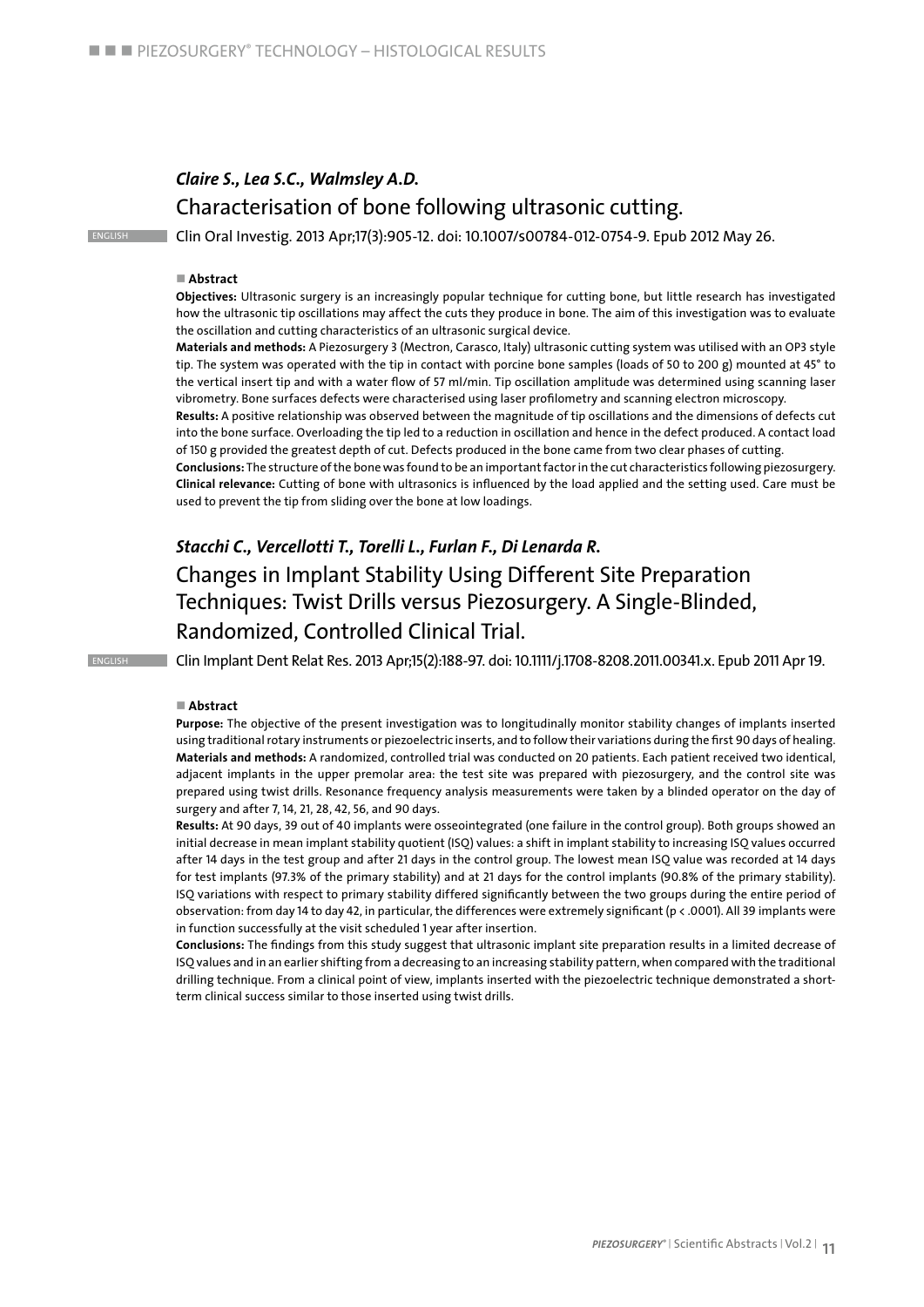### *Birkenfeld F., Becker M.E., Harder S., Lucius R., Kern M.* Increased intraosseous temperature caused by ultrasonic devices during bone surgery and the influences of working pressure and cooling irrigation.

ENGLISH **Int J Oral Maxillofac Implants. 2012 Nov-Dec;27(6):1382-8.** 

#### ■ Abstract

**Purpose:** The purpose of this study was to investigate the increases in intraosseous temperature generated by a modern ultrasonic device for bone surgery (UDBS) and the influences of working pressure and cooling irrigation on this temperature.

**Material and methods:** Twenty human mandibular bone specimens (20x15x5 to 7 mm) were used; three vertical cuts were performed for a duration of 12 seconds per cut. Each bone specimen was machined with a different combination of working pressure (1.5, 2.0, 3.0, 4.0, or 6.0 N) and cooling irrigation (0, 30, 60, or 90 mL/min), and intraosseous temperatures were measured. Harmful temperature development was defined as an increase of more than 10°C for the 75th percentile and/or a maximum increase of more than 15°C. Cutting performance was also measured.

**Results:** Harmless intraosseous temperature development was identified for working pressures of 1.5 N and 2.0 N with cooling irrigations of 30, 60, and 90 mL/min and for 3.0 N at 90 mL/min. The maximum temperature observed was 72°C (6.0 N with 60 mL/min). The mean cutting performance values were 0.21±0.02 mm/s for 6.0 N, 0.21±0.06 mm/s for 3.0 N, 0.20±0.01 mm/s for 4.0 N, 0.11±0.05 mm/s for 1.5 N, and 0.08±0.03 mm/s for 2.0 N.

**Conclusion:** To prevent tissue damage in dental bone surgery, a minimum coolant amount of 30 mL/min is recommended. The working pressure should be chosen with great care because of its significant influence on intraosseous temperature. Doubling of the working pressure from 1.5 to 3.0 N requires a tripling of the coolant (30 to 90 mL/min) to prevent tissue damage. A working pressure above 3.0 N did not result in improved cutting performance.

### *Schütz S., Egger J., Kühl S., Filippi A., Lambrecht J.T.*

### Intraosseous temperature changes during the use of piezosurgical inserts in vitro.

English Int J Oral Maxillofac Surg. 2012 Nov;41(11):1338-43. doi: 10.1016/j.ijom.2012.06.007. Epub 2012 Aug 17.

#### ■ Abstract

This study concerns intraosseous temperature changes during the use of piezosurgical inserts. On six fresh pig jaws heated to body temperature (36°C), osteotomies and osteoplasties were performed in vitro with the Piezosurgery® 3 device (Mectron, Carasco, Italy) and various inserts. The intraosseous temperature increases were measured at a depth of 3 mm and at a distance of 1 mm from the working site using nickel–chromium/nickel temperature sensors. 20°C Ringer's solution was used for cooling in an initial test series and 10°C Ringer's in a second series. The processed bone was examined using digital volume tomography images to determine the ratio of cortical to cancellous bone thickness. Mean temperature increases of 4.4–10.9°C were found; maximum temperature peaks were over 47°C for an average of only 8.5 s. The type of piezosurgical insert had a marked influence on intraosseous temperature generation ( $p = 0.026$ ); the thickness of the cortical bone and the temperature of the coolant did not. Coolant temperature had an influence on the bone cooling time (p = 0.013). The results show that correct use of the piezosurgery device does not give rise to prolonged temperature increases over 47°C and hence does not cause any irreversible thermal damage in the bone.

### *Hollstein S., Hoffmann E., Vogel J., Heyroth F., Prochnow N., Maurer P.* Micromorphometrical analyses of five different ultrasonic osteotomy devices at the rabbit skull.

english Clin. Oral Impl. Res 2012 Jun;23(6):713-8. doi: 10.1111/j.1600-0501.2011.02185.x. Epub 2011 Apr 13.

#### ■ Abstract

**Objectives:** The recently introduced ultrasonic osteotome procedure is an alternative to conventional methods of osteotomy. The aim of the present study was to establish the differences between five recently introduced ultrasonic osteotomes and to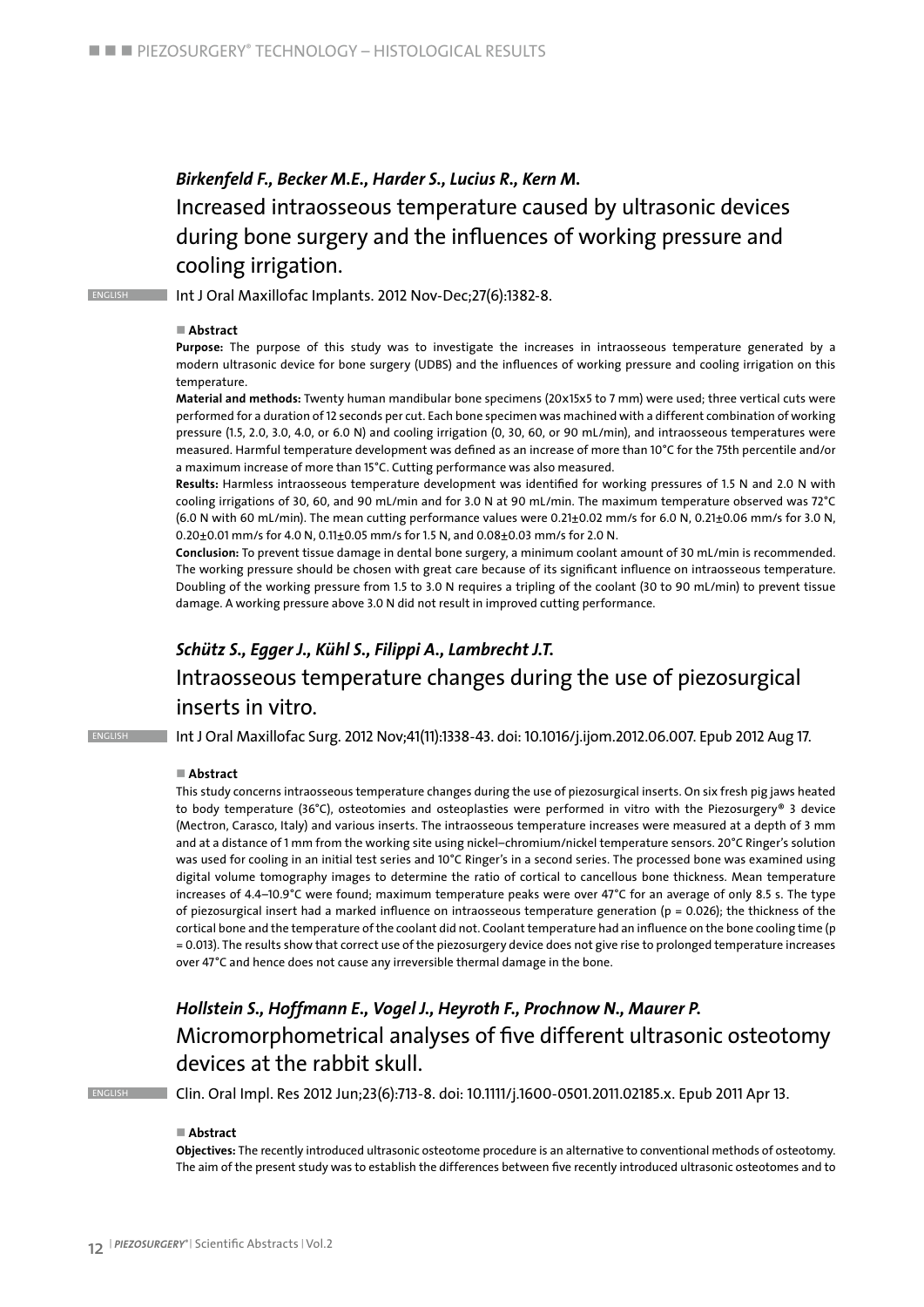perform micromorphological and quantitative roughness analyses of osteotomized bone surfaces.

**Materials and methods:** Fresh, standard-sized bony samples were taken from a rabbit skull using the following ultrasonic osteotomes: the Piezosurgery® 3 with insert tip OT7, Piezosurgery® Medical with insert tip MT1-10, Piezon Master Surgery® with insert tip SL1, VarioSurg® with inert tip SG1, and Piezotome 2 with insert tip BS1 II. The required duration of time for each osteotomy was recorded. The prepared surfaces were examined via light microscopy, environmental surface electron microscopy (ESEM), and confocal laser scanning microscopy (CLSM).

**Results:** All of the investigated piezoelectric osteotomes preserved the anatomical structure of bone. The mean roughness values of the osteotomized bone edge obtained using the investigated piezoelectric osteotomes were as follows: 2.47 μm (Piezosurgery® 3), 9.79 μm (Piezosurgery® Medical), 4.66 μm (Piezon Master Surgery®), 6.38 μm (VarioSurg®), and 6.06 μm (Piezotome 2). Significantly higher roughness values were observed when using the Piezosurgery® Medical in comparison with those achieved by the Piezosurgery® 3 (P<0.0001) and Piezon Master Surgery® (P=0.002). Different osteotomy durations were achieved using the different piezoelectric osteotomes: 144 s (Piezosurgery® 3), 126 s (Piezosurgery® Medical), 142 s (Piezon Master Surgery®), 149 s (VarioSurg®), and 137 s (Piezotome 2).

**Conclusions:** In the present study, micromorphological differences following the use of various ultrasonic devices were clearly identified. According to this study, it can be concluded that the power and the composition of the teeth of the insert tip might impact procedure duration and cutting qualities.

### *Baker J.A., Vora S., Bairam L., Kim H.I., Davis E.L., Andreana S.* Piezosurgery vs. conventional implant site preparation: ex vivo implant primary stability.

English Clin Oral Implants Res. 2012 Apr;23(4):433-7. doi: 10.1111/j.1600-0501.2011.02286.x. Epub 2011 Sep 15.

#### n **Abstract**

**Objectives:** This study aims to determine differences in primary stability between implants placed in cortical bone following Piezoelectric or conventional site preparation, as assessed by resonance frequency analysis (RFA) and reverse torque testing (RTT).

**Material and methods:** Four fresh bovine ribs were acquired and surgical guides fabricated with five sites per rib (n = 20), for proper site preparation. Implant sites were prepared via conventional drilling technique as per manufacturer's instruction (Implantium) or via Piezoelectric (Mectron) implant site preparation using the Implant Prep kit. Twenty 10 mm long, 3.6 mm diameter Implantium implants were placed with 35 Ncm torque; 10 implants per preparation method. RFA was assessed via the Osstell Mentor. Five values were taken per implant. All implants where subjected to a reverse torque in increasing increments of 5 until 50 Ncm force was reached.

**Results:** The five RFA values per site were averaged and plotted by placement technique. A paired t-test statistical analysis was run. The average RFA values showed no statistical significance between the 10 test (RFA = 69.04 ± 5.11) and 10 control (RFA = 70.94  $\pm$  6.41) sites (P > 0.05). All implants in both groups withstood RTT up to 50 Ncm force without movement and thus showed no statistical differences.

**Conclusion:** Results of this ex vivo study imply that the Piezoelectric implant site preparation affords similar primary implant stability in comparison to conventional rotary instrumentation in cortical bone.

### *von See C., Gellrich N.C, Rücker M., Kokemüller H., Kober H., Stöver E.* Investigation of perfusion in osseous vessels in close vicinity to piezoelectric bone cutting.

English Br J Oral Maxillofac Surg 2012 Apr;50(3):251-5. doi: 10.1016/j.bjoms.2011.04.069. Epub 2011 May 18.

#### n **Abstract**

Cutting bones by piezosurgery leads to failure of perfusion at the site of the osteotomy, the cause of which cannot be identified immediately. Among other things the formation of vascular thrombi by the transmission of oscillations from the piezoelectric unit to the bone may be responsible. We used three output levels of oscillation that were predefined by the system. The outer cortical bone of the calvaria of rats ( $n = 24$ ) was removed horizontally and the intraosseous vessels exposed at the surface of the osteotomy. The blood flow was then examined repeatedly using intravital fluorescence microscopy. To calculate the transmission of oscillations to the bone, the spatial oscillation frequency of each calvarium and the contact pressure during removal of bone in vitro ( $n = 18$ ) were also examined. After removal of the bone there was constant blood flow at all three levels of oscillation output. In no case did an individual vessel seem to be occluded.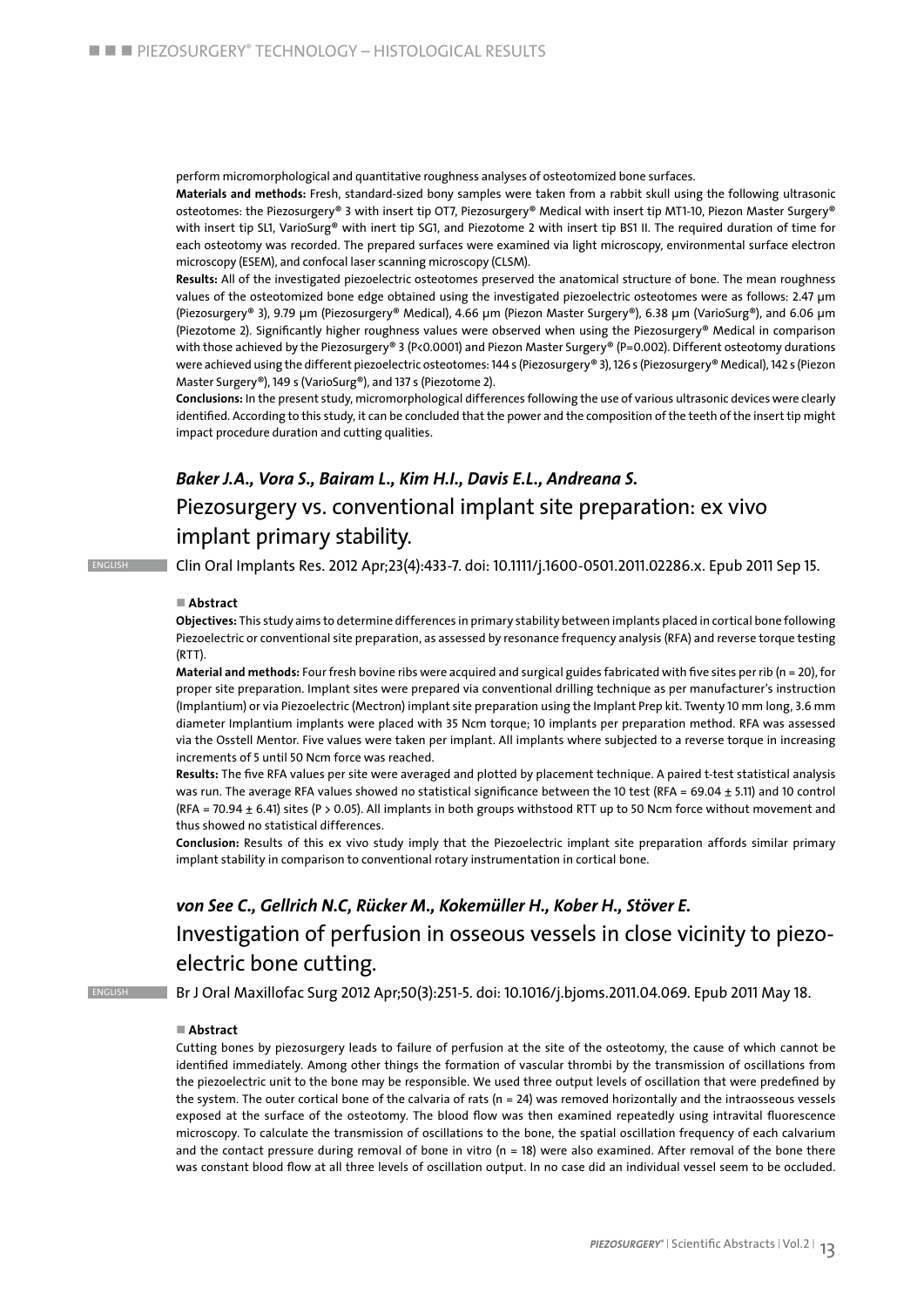The excitation oscillation of the bone was established at 2000 Hz in all spatial directions, irrespective of the predefined oscillation output. The application of piezosurgery does not cause the formation of vascular thrombi in the bone. This probably results from the oscillation damping properties of bone.

### *Pavlíková G., Foltán R., Burian M., Horká E., Adámek S., Hejcl A., Hanzelka T., Sedy´ J.* Piezosurgery prevents brain tissue damage: an experimental study on a new rat model.

English Int. J. Oral Maxillofac. Surg. 2011 Aug;40(8):840-4. doi: 10.1016/j.ijom.2011.05.008. Epub 2011 Jun 15.

#### ■ Abstract

Piezosurgery is a promising meticulous system for bone cutting, based on ultrasound microvibrations. It is thought that the impact of piezosurgery on the integrity of soft tissue is generally low, but it has not been examined critically. The authors undertook an experimental study to evaluate the brain tissue response to skull bone removal using piezosurgery compared with a conventional drilling method. In Wistar male rats, a circular bone window was drilled to the parietal bone using piezosurgery on one side and a conventional bone drill on the other side. The behavioural performance of animals was evaluated using the motor BBB test and sensory plantar test. The brains of animals were evaluated by magnetic resonance imaging (MRI) and histology. The results of MRI showed significantly increased depth and width of the brain lesion in the region of conventional drilling compared with the region where piezosurgery was used. Cresylviolet and NF 160 staining confirmed these findings. There was no significant difference in any of the behavioural tests between the two groups. In conclusion, piezosurgery is a safe method for the performance of osteotomy in close relation to soft tissue, including an extremely injury-sensitive tissue such as brain.

### *Salami A., Mora R., Crippa B., Gentile R., Dellepiane M., Guastini L.* Potential nerve damage following contact with a piezoelectric device.

ENGLISH **Ann Otol Rhinol Laryngol. 2011 Apr**;120(4):249-54.

#### ■ Abstract

**Objectives:** The aim of the study was to assess the extent of the potential nerve damage following prolonged contact with a piezoelectric device.

**Methods:** The study was conducted with 30 patients; all of the patients had cervical metastatic lymph nodes at levels II, III, and IV (N2b) and a negative evaluation for metastatic disease (M0). The patients underwent radical neck dissection. After its skeletonization,the spinal nerve was exposed directly to ultrasonic activation with a piezoelectric device for various times (5, 10, and 20 seconds) and with different inserts (OP3 insert and OT7 insert). The axonal damage was graded from 0 to 3 as follows: 0, no damage; 1, minor axonal damage; 2, severe axonal damage but not covering the entirety of the nerve fascicles; 3, severe axonal damage covering the entirety of the nerve fascicles.

**Results:** Histologic examination showed no evidence of damage to the perineurium and axons after 5 and 10 seconds of exposure to ultrasonic activation with each insert.

**Conclusions:** Our histologic data highlight the selective action of the piezoelectric device, which reduces the risk of acidental nerve damage in otolaryngological bone surgery.

### *von See C., Rücker M., Kampmann A., Kokemüller H., Bormann K.H., Gellrich N.C.* Comparison of different harvesting methods from the flat and long bones of rats.

ENGLISH Br J Oral Maxillofac Surg. 2010 Dec;48(8):607-12. doi: 10.1016/j.bjoms.2009.09.012. Epub 2009 Nov 3.

#### ■ Abstract

Different harvesting methods have been developed for bony augmentation before implantation. The aim of the present study was to assess the viability of endochondral (femoral) and membranous (mandibular) bone cells harvested by different methods under standard conditions in an animal model, and to investigate the surface of the bone in the harvested area. Samples of mandibular and femoral bone were harvested using a drilling burr, a piezoelectrical device, or a Safescraper®. Blocks of bone that had been harvested with cutting forceps were used as controls. The size of the samples was measured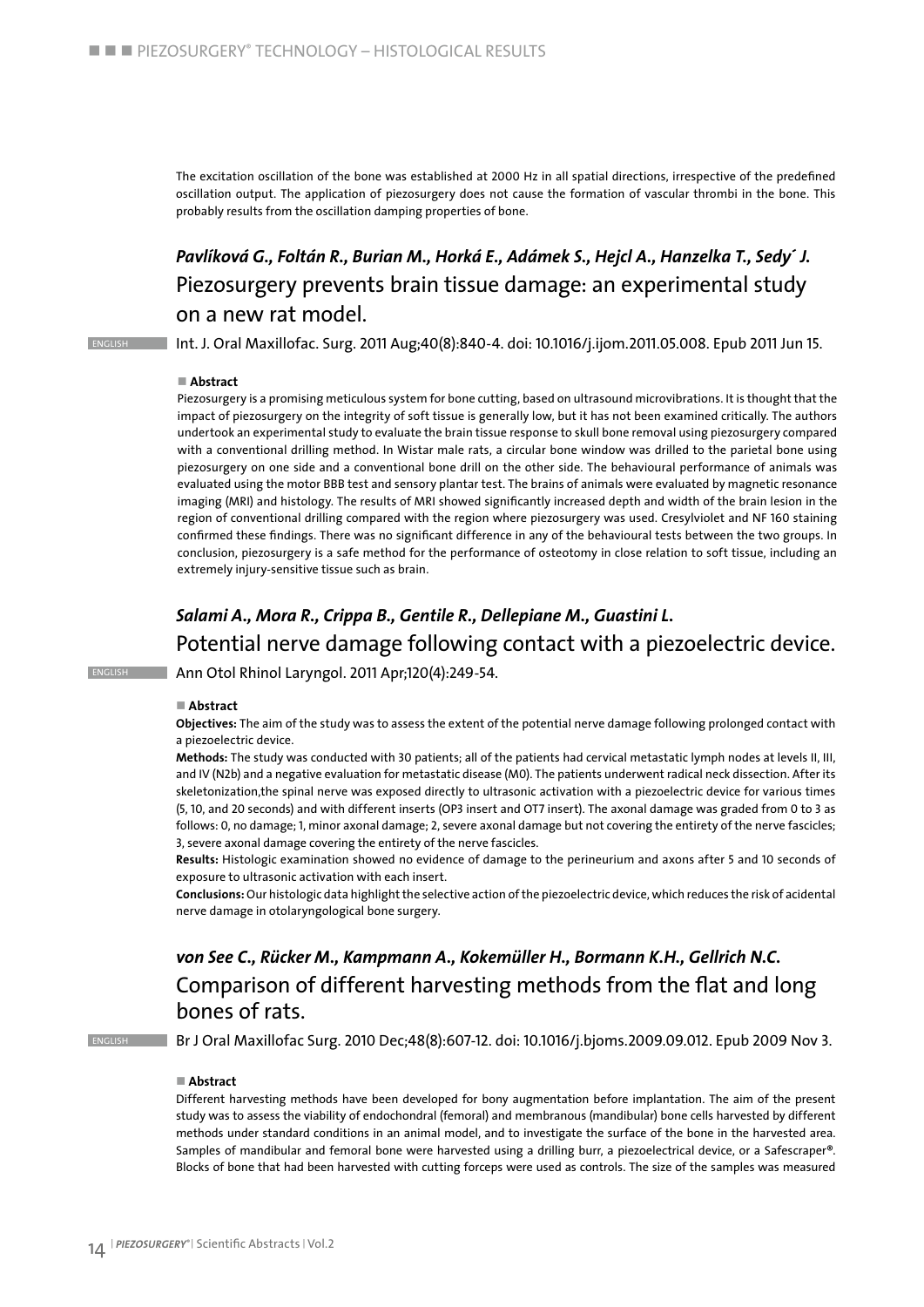and they were examined by conventional microscopy and immunohistochemical analysis; osteoblast-like cells were also cultured. The surface of the harvested area was analysed with scanning and conventional microscopy. There was no significant difference between mandibular and femoral bone in the size of particles harvested, but bone chips were significantly smaller when a drilling device had been used in both harvesting areas. Viability of cells in these smaller particles was significantly less than among cells harvested with a piezoelectrical device or Safescraper®. Scanning microscopy showed a smooth bony surface where a drilling burr or piezoelectrical device had been used, whereas small disruptions were observed after the Safescraper® had been used. Harvesting of particulate bone is feasible using a drilling burr, piezoelectrical device, or Safescraper® from mandibular and femoral bone. The piezoelectrical device and the Safescraper® gave comparable results concerning the viability of osteoblast-like cells, and so are preferred to a drilling burr.

### *Di Alberti L., Donnini F., Di Alberti C., Camerino M.* A comparative study of bone densitometry during osseointegration: piezoelectric surgery versus rotary protocols.

english Quintessence Int (Berl) 41(8):639-44 (2010) PMID 20657852.

#### ■ Abstract

**Objectives:** To date, there have been no studies on the outcome of osseointegration of alveolar bone around dental implants inserted with piezoelectric osteotomy versus conventional osteotomy. The aim of this study was to compare the radiographic differences, through evaluation of peri-implant bone density, between implant insertion using traditional surgical technique and piezoelectric technique.

**Method and materials:** Forty patients were selected whose treatment consisted of a minimum of two implants placed in non-pathologic native bone. A single type of implant surface (SLA) was chosen. The implants were placed following the manufacturer protocol for traditional surgical technique and piezoelectric technique. Radiographs were taken following surgery and 30, 60 and 90 days after surgery. The bone density was studied with the densitometry application.

**Results and conclusion:** All patients completed the study period with success. Despite a limited number of treated patients, the results of this pilot study demostrated that *(1)* piezoelectric implant site preparation promotes better bone density and osteogenesis, and *(2)* the piezoelectric technique is predictable, with a 100% success rate in this study.

### *Maurer P., Kriwalsky M.S., Block Veras R., Vogel J., Syrowatka F., Heiss C.* Micromorphometrical analysis of conventional osteotomy techniques and ultrasonic osteotomy at the rabbit skull.

english Clin Oral Implants Res. 2008 Jun;19(6):570-5. doi: 10.1111/j.1600-0501.2007.01516.x.

#### n **Abstract**

**Objectives:** The ultrasonic osteotome, which was recently introduced, is an alternative to conventional methods of osteotomy. The aim of the present study was to establish the differences between three osteotomy techniques and to perform a quantitative roughness analysis of the osteotomized bone surface.

**Materials and methods:** Fresh bony samples of standardized size were taken from the rabbit skull. The techniques used were as follows: reciprocate micro-saw, Lindemann bur, ultrasonic osteatome with the two insert tips OT6 (rough) and OT7 (fine). The prepared surfaces were examined by light microscopy, environmental surface electron microscopy (ESEM) and by confocal laser scanning microscopy (CLSM).

**Results:** It was difficult to distinguish between cortical and cancellous bone after using the conventional osteotomy technique. The ultrasonic technique preserved the original structure of the bone. The values observed for superficial roughness were as follows: 3.97 µm (micro·saw), 5.7 µm (Lindemann bur). 2.48 µm (OT7) and 3 µm (OT6). There were statistical diffeences between the values of the bur and insert tip OT6 (*P=* 0.01 5) as well as between the bur and insert tip OT7 (*P=* 0.003).

**Conclusions:** In the present study micromorphological differences after using various osteotomy techniques could be clearly identified.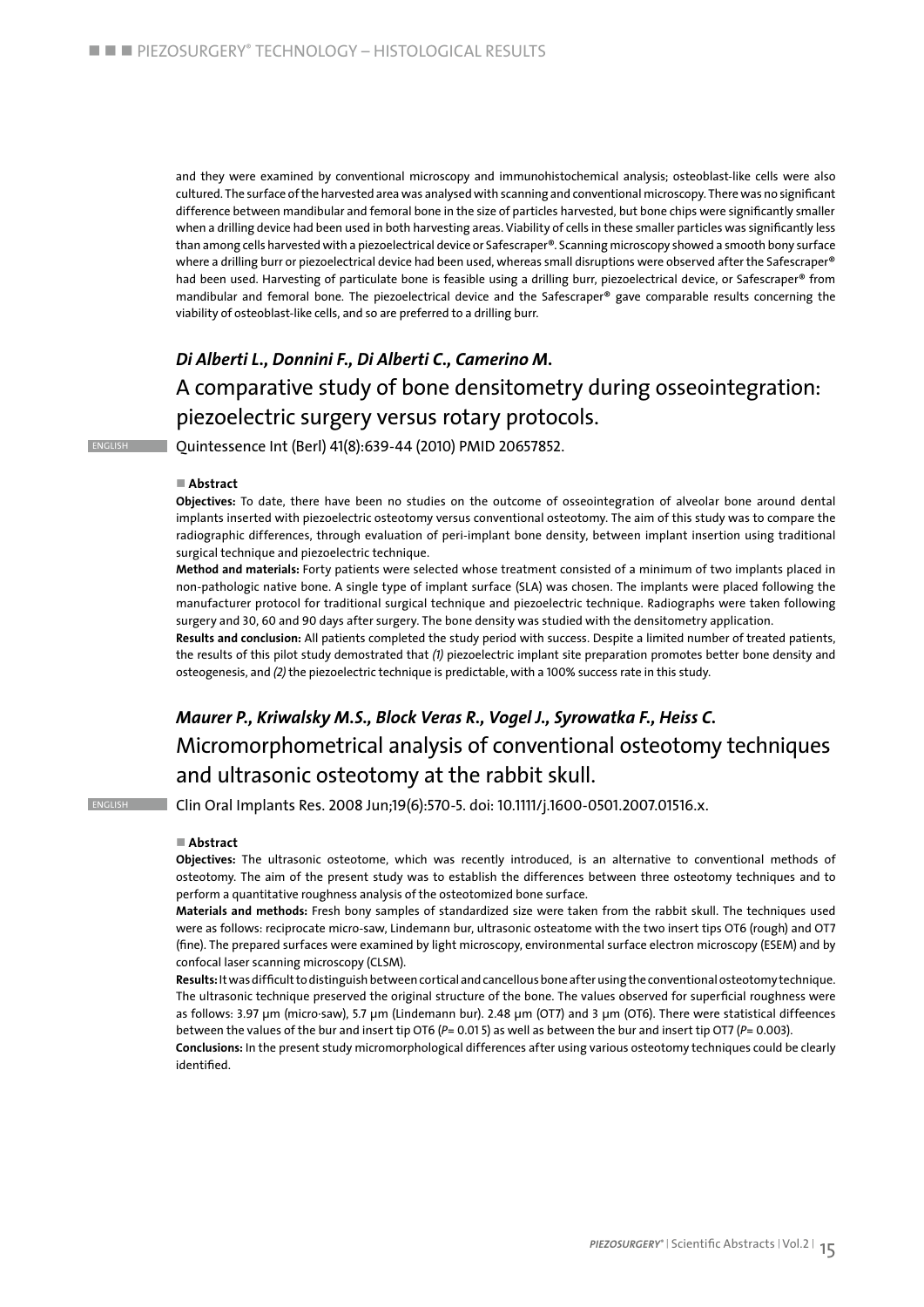### *Grauvogel J., Scheiwe C., Kaminsky J.*  Use of Piezosurgery for removal of retrovertebral body osteophytes in anterior cervical discectomy.

english Spine J. 2014 Apr;14(4):628-36. doi: 10.1016/j.spinee.2013.06.085. Epub 2013 Dec 4.

#### ■ Abstract

**Background context:** The relatively new technique of Piezosurgery is based on microvibrations, generated by the piezoelectrical effect, which results in selective bone cutting with preservation of adjacent soft tissue.

**Purpose:** To study the applicability of Piezosurgery in anterior cervical discectomy with fusion (ACDF) surgery.

**Study design/setting:** Prospective clinical study at the neurosurgical department of the University of Freiburg, Germany. **Patient sample:** Nine patients with cervical disc herniation and retrovertebral osteophytes who underwent ACDF surgery. **Outcome measures:** Piezosurgery was evaluated with respect to practicability, safety, preciseness of bone cutting, and preservation of adjacent neurovascular tissue. Pre- and postoperative clinical and radiological data were assessed. **Methods:** Piezosurgery was supportively used in ACDF in nine patients with either radiculopathy or myelopathy from disc

herniation or ventral osteophytes. After discectomy, osteophytes were removed with Piezosurgery to decompress the spinal canal and the foramina. Angled inserts were used, allowing for cutting even retrovertebral osteophytes.

**Results:** In all nine cases, Piezosurgery cut bone selectively with no damage to nerve roots, dura, or posterior longitudinal ligament. None of the patients experienced any new neurological deficit after the operation. The handling of the instrument was safe and the cut precise. Osteophytic spurs, even retrovertebral ones that generally only can be approached via corpectomies, could be safely removed because of the angled inserts through the disc space. Currently, a slightly prolonged operation time was observed for Piezosurgery. Furthermore, the design of the handpiece could be further improved to facilitate the intraoperative handling in ACDF.

**Conclusions:** Piezosurgery proved to be a useful and safe technique for selective bone cutting and removal of osteophytes with preservation of neuronal and soft tissue in ACDF. In particular, the angled inserts were effective in cutting bone spurs behind the adjacent vertebra which cannot be reached with conventional rotating burs.

### *Grauvogel J., Grauvogel T.D., Kaminsky J.*  Piezosurgical lateral suboccipital craniectomy and opening of the internal auditory canal in the rat.

**ENGLISH J Neurosurg Sci. 2014 Mar;58(1):17-22.** 

#### ■ Abstract

**Aim:** Rotating burs (RB), routinely used in skull base and cerebellopontine angle (CPA) surgery for craniotomy and opening of the internal auditory canal (IAC) carry some risks for neurovascular tissue due to their rotating power. This paper describes the use of piezosurgery (PS), which selectively cuts bone with preservation of soft tissue, in lateral suboccipital craniectomy and opening of the IAC in the rat.

**Methods:** A lateral suboccipital craniectomy and opening of the bony IAC were performed with the Mectron® piezosurgical device under microsurgical conditions in the anesthezised rat. The piezosurgical device was evaluated with respect to practicability, safety, preciseness of craniectomy and IAC opening, and preservation of adjacent neurovascular tissue. The operation procedure is described in detail.

**Results:** The present work shows that PS allows easy, safe and precise bone cutting with no injury to neurovascular tissue, such as dura, transverse or signoid sinus, brain, and cranial nerves. No complications were noted during the procedure. Due to the adsence of rotating power near neurovascular structures the drilling process was easy and confortable for the surgeon.

**Conclusion:** PS proved to be a safe, precise and easy to handle tool to perform suboccipital craniectomy and opening of IAC in the rat. Since PS makes the drilling process safer and more confortable compared to a rotating bur it may be used instead of rotating burs in all scientific applications in animal models where a safe removal of bone near delicate nervous or soft tissue structures is essential.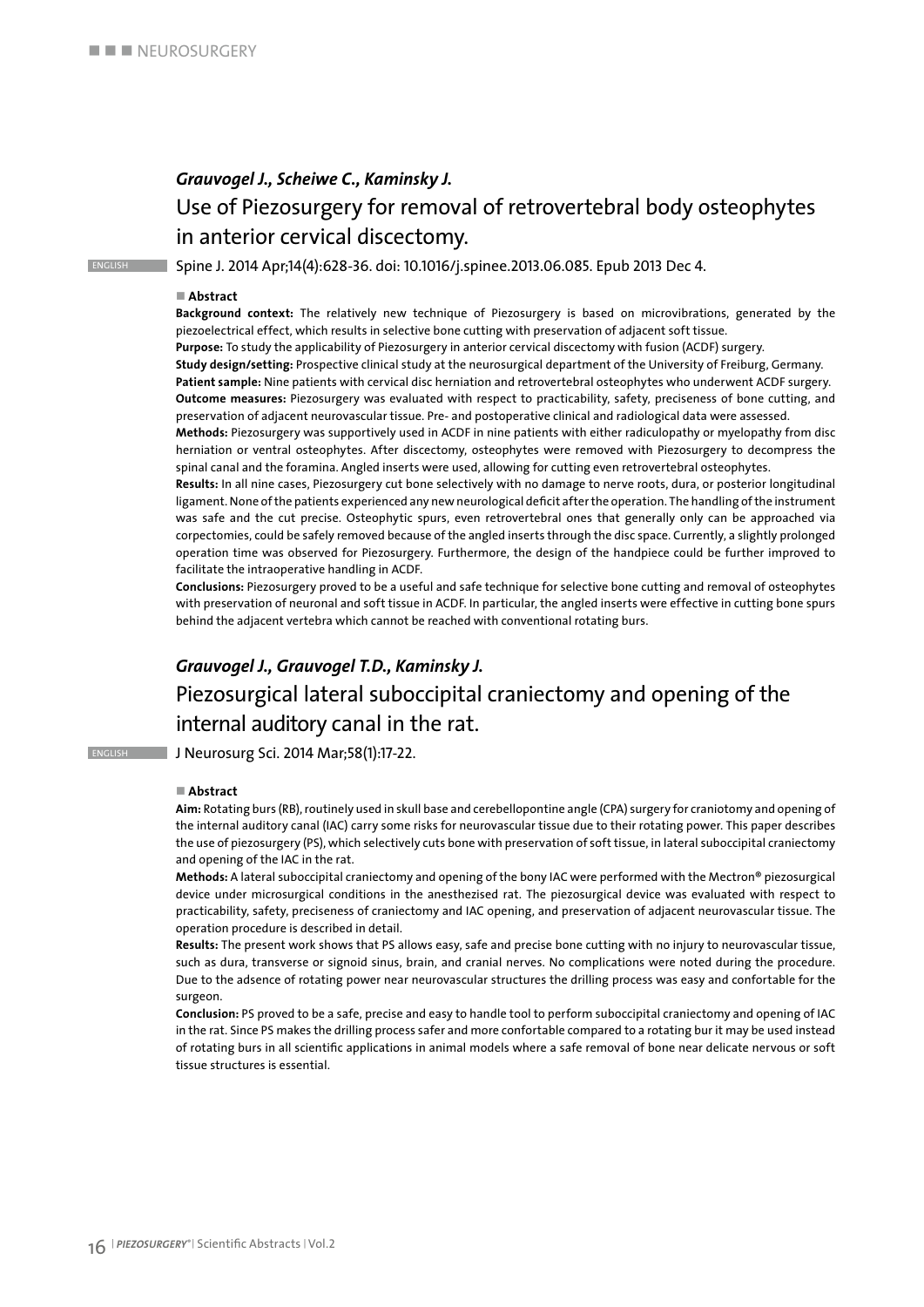### *Farrell M., Solano M.A., Fitzpatrick N., Jovanovik J.* Use of an ex vivo canine ventral slot model to test the efficacy of a piezoelectric cutting tool for decompressive spinal surgery.

english Vet Surg. 2013 Oct;42(7):832-9. doi: 10.1111/j.1532-950X.2013.12051.x. Epub 2013 Aug 5.

#### ■ Abstract

**Objective:** To test the efficacy of a piezoelectric instrument (PI) for bone removal during ventral slot surgery. **Study design:** *Ex vivo* feasibility study.

**Sample population:** Cadaveric canine cervical spinal specimens (n=3; C1–7; C1–T1; C2–T1).

**Methods:** The spinal cord of each explanted spinal unit was replaced with a saline-filled latex condom. In 8 disc spaces, ventral slot surgery was performed using a previously reported technique. Bone removal was achieved using a motorized burr (MB). In 8 disc spaces, bone was removed via en bloc ostectomy with a PI that selectively cuts mineralized tissue. Surgical duration and operating field visibility were recorded. Rupture of the fluid filled condom was used as a measure of iatrogenic collateral trauma. Computed tomography was used to measure ventral slot morphometry.

**Results**: Mean surgical duration for PI (23.4 minutes) was significantly shorter than for MB (34.1 minutes; *P=.049*). Using a 4 point Likert scale (4=excellent, 3=good, 2=fair, 1=poor), median visibility score was significantly higher for PI (2) than for MB (1; *P=.03*). The condom burst twice (1MB, 1PI) during elevation of the dorsal longitudinal ligament; there was no significant difference between techniques for incidence of collateral trauma (*P=.99)*. Regardless of surgical technique, there was a bias in slot deviation towards the right (i.e., the surgeon's left; *P=.021*).

**Conclusions:** The PI allowed completion of ventral slots in a significantly shorter time, without an increased incidence of iatrogenic trauma. The right-handed surgeon showed a left-sided aiming bias, regardless of surgical technique.

### *Jayawardene J., Choy D., Kuthubutheen J., Rajan G. P.* Piezosurgery Applications in Skull Base Surgery.

english J Neurol Surg B 2012; 73 - A429 DOI: 10.1055/s-0032-1314338.

#### ■ Abstract

**Background:** Skull base surgery involves frequent dissection of the bony skull base around critical neurovascular structures. Current tools for bone dissection such as the drill or saw are dangerous as they can cause significant collateral damage to these structures, thus potentially altering functional outcomes after skull base surgery. Piezosurgery, due to its soft tissue sparing and hemostatic effects, enables safe, precise and atraumatic bone dissection with the potential of expanding the capabilities of skull base surgery and reducing the associated functional morbidity. We demonstrate the various applications of piezosurgery in different skull base regions.

**Methods:** Retrospective case series of three skull base cases in the anterior, middle, and posterior cranial fossa using piezosurgery. An anterolateral skull base approach, a middle cranial fossa approach, and a translabyrinthine approach were performed; piezosurgery was used to dissect or expose dural and neurovascular structures under nerve monitoring. Operation time, macroscopic preservation, and functional preservation were monitored and correlated with postoperative function. Any complications were correlated with the different phases of surgery and the instruments used.

**Results:** Operation times were comparable to conventional procedures. Dural integrity was maintained, and the extent of bone removal was increased by piezosurgery. Dissection and exposure of neurovascular structures was achieved with macroscopic preservation and no functional irritation of neural structures. No surgical complications occurred.

**Conclusion:** Piezosurgery increases the extent and radicality of bone removal possible through anatomic and integritypreserving dissection of critical neurovascular structures in the bony skull base. This enhances exposure and access in various skull base regions.

### *Grauvogel J., Scheiwe C., Kaminsky J.* Use of piezosurgery for internal auditory canal drilling in acoustic

### neuroma surgery.

english Acta Neurochir (Wien). 2011 Oct;153(10):1941-7; discussion 1947. Epub 2011 Jul 27.

#### ■ Abstract

**Background:** Piezosurgery is based on microvibrations generated by the piezoelectrical effect and has a selective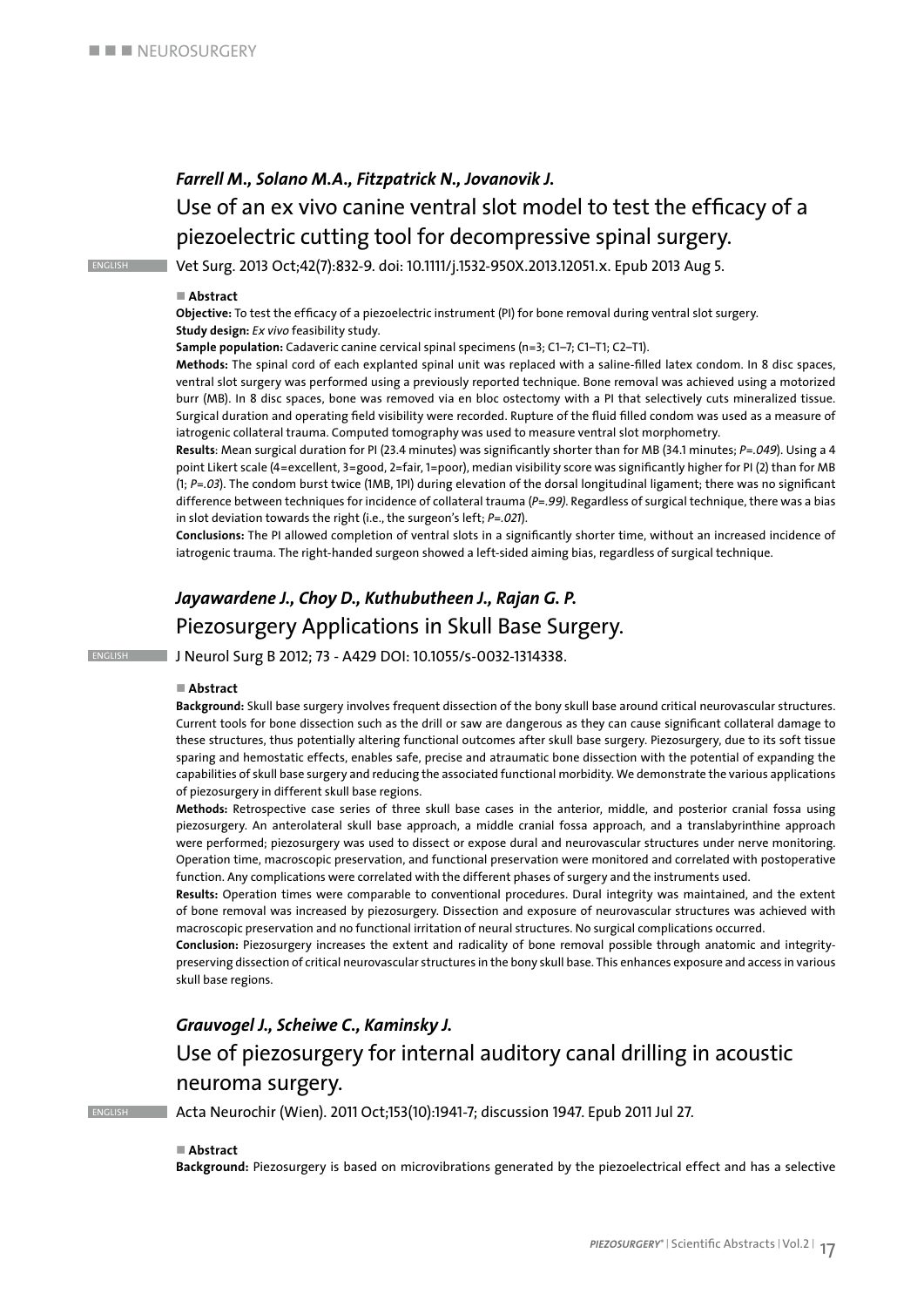bone-cutting ability with preservation of soft tissue. This study examined the applicability of Piezosurgery compared to rotating drills (RD) for internal auditory canal (IAC) opening in acoustic neuroma (AN) surgery.

**Materials and methods:** Piezosurgery was used in eight patients for IAC drilling in AN surgery. After exposition of the IAC and tumor, the posterior wall of the IAC was drilled using Piezosurgery instead of RD. Piezosurgery was evaluated with respect to practicability, safety, preciseness of bone cutting, preservation of cranial nerves, influences on neurophysiological monitoring, and facial nerve and hearing outcome.

**Results:** Piezosurgery was successfully used for selective bone cutting, while cranial nerves were structurally and functionally preserved, which could be measured by means of neuromonitoring. Piezosurgery guaranteed a safe and precise cut by removing bone layer by layer in a shaping way. Compared to RD, limited influence on neurophysiological monitoring attributable to Piezosurgery was noted, allowing for continuous neuromonitoring. No disadvantage due to microvivrations was noticed concerning hearing function. The angled tip showed better handling in right-sided than in left-sided tumors in the hands of a right-handed surgeon. The short, thick handpiece may be improved for more convenient handling.

**Conclusion:** Piezosurgery is a safe tool for selective bone cutting for opening of the IAC with preservation of facial nerve and hearing function in AN surgery. Piezosurgery has the potential to replace RD for this indication because of its safe and precise bone-cutting properties.

### *Sham M.E., Sai Kiran* Efficacy of Piezo-Electric Surgery for Optic Canal Unroofing: Our Experience with Two Cases.

**ENGLISH The Open Neurosurgery Journal, 2011, 4, 24-27.** 

#### n **Abstract**

Ultrasonic vibrations have been used to cut tissues for two decades. However, it is only in the last five years that experimental applications have been used routinely for standard clinical applications in many different fields of surgery. Surgically decompressing optic nerve, with the use of conventional drills is associated with greater risk of damage to the optic nerve itself. Developing new & precession bound safer techniques would certainly be beneficial to accomplish this task. Ultrasonic piezo bone surgery is a highly sophisticated device designed specifically for high end precession osseous surgery. In this article we describe our experience in using this device for extradural unroofing of the optic canal.

### *Jung S.H., Ferrer A.D., Vela J.S., Granados F.A.*

### Spheno-Orbital Meningioma Resection and Reconstruction: The Role of Piezosurgery and Premolded Titanium Mesh.

english Craniomaxillofac Trauma Reconstr. 2011 December; 4(4): 193–200. doi: 10.1055/s-0031-1286113.

#### ■ Abstract

We present the clinical case of a patient with a spheno-orbital meningioma. Literature review of the treatment options, including the application of piezoelectric or ultrasound surgery and orbital reconstruction after meningioma resection, is also presented. Complete resection was performed by means of a frontotemporal craniotomy and an orbitozygomatic approach. Piezoelectric osteotomy was used around the optic nerve canal and the superior orbital fissure to minimize the damage to soft tissues. Orbital wall reconstruction was done using a titanium mesh previously premolded using a skull model. The superior orbital rim was reconstructed with calvarial bone grafts, and the sphenotemporal bone defect was covered with a titanium mesh cranioplasty. Ultrasonic vibrations to perform osteotomies in craniofacial surgery provide an interesting tool to reduce damage to surrounding soft tissues. Reconstruction of the roof and lateral orbital wall with premolded titanium meshes with a skull model is a safe and easy method to achieve a good orbital reconstruction and to avoid secondary sequelae.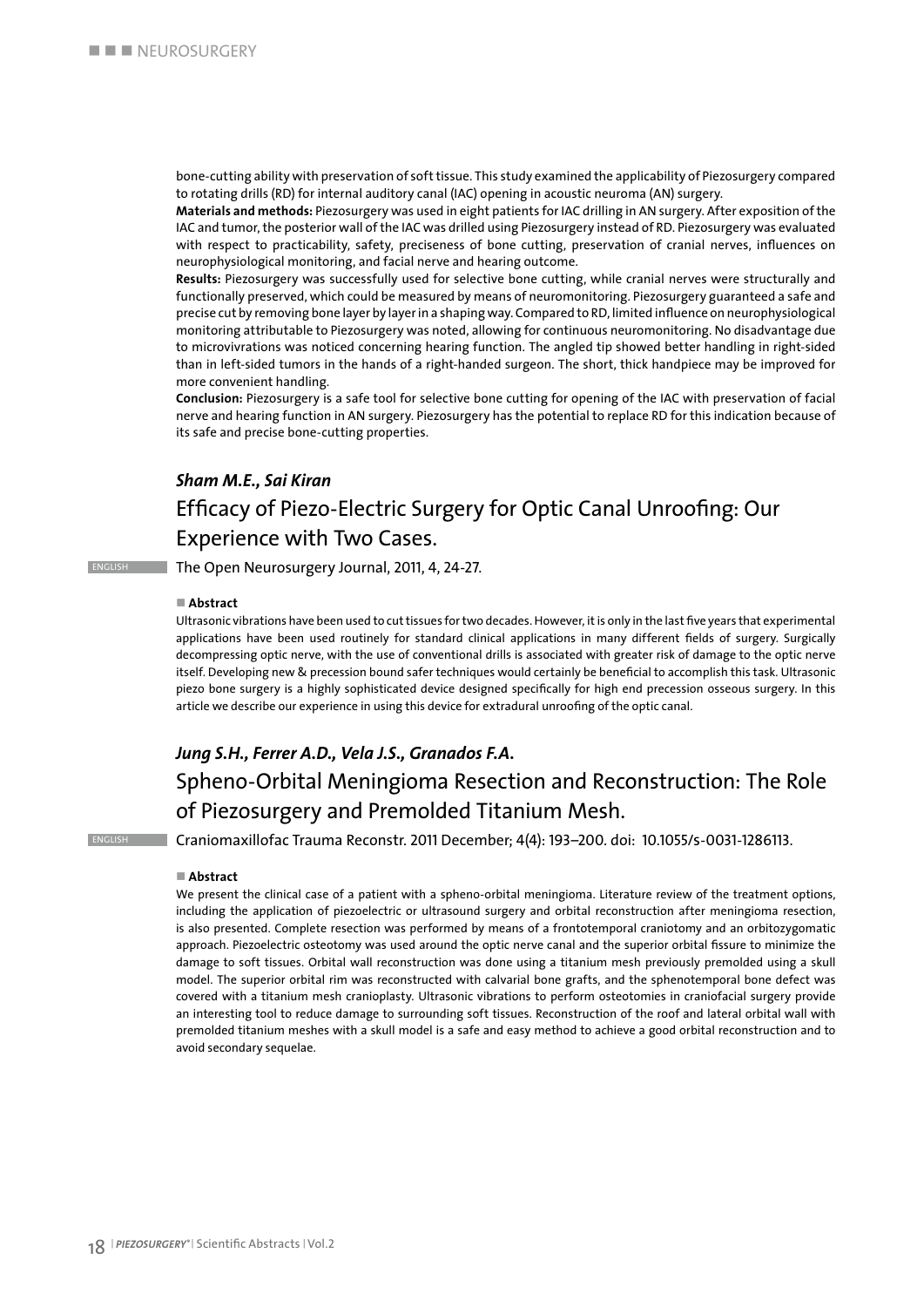### *Mancini G., Buonaccorsi S., Reale G., Tedaldi M.* Application of piezoelectric device in endoscopic sinus surgery.

english J Craniofac Surg. 2012 Nov;23(6):1736-40. doi: 10.1097/SCS.0b013e318270fa16.

### ■ Abstract

New applications of piezoelectric device have been already documented from otologic and ophthalmic endoscopic studies. The authors describe a first experience in endoscopic sinus surgery with piezosurgery to approach the paranasal sinus. Patients involved in this study presented for rhinogenous headache, rhinorrhea, nasal obstruction, and sinusitis. Radiological studies such as computed tomography of paranasal sinus and a correct clinical examination with a rigid endoscope 0 degrees were carried out, to exclude from the procedure patients with polyposis or other soft-tissue diseases. In fact, because of piezosurgery properties of micrometric and selected cutting on mineralized tissues, it has been used only to treat bone or cartilage anomalies of nasal sinus. The main advantages of the technique include soft-tissue protection and optimal visibility in the surgical field with decreased blood loss. From this preliminary report, the stability of mucous membrane previously cut has been documented by endoscopic follow-up, and the resolution of the main symptom of headache was referred. The main indications for piezosurgery shown in literature are in oral surgery, such as sinus lift, bone graft harvesting, osteogenic distraction, ridge expansion, endodontic surgery, and periodontal surgery. Other applications have been shown in otology, neurosurgery, ophthalmology, and orthopedics. Authors describe as a promising technique the piezoelectric device use in functional endoscopic paranasal sinus surgery in selected cases, with a minimal mucosal approach and thus the preservation of ventilation.

### *Pirodda A., Raimondi M.C., Ferri G.G.* Piezosurgery in otology: a promising device but not always the treatment of choice.

### english Eur Arch Otorhinolaryngol. 2012 Mar;269(3):1059. doi: 10.1007/s00405-011-1841-2. Epub 2011 Nov 22.

#### ■ Letter to the editor

#### Dear Editor,

An interesting paper by Crippa et al. [1] was recently published on the European Archives of Otorhinolaryngology, concerning the favourable effects of piezoelectric surgery on the postoperative pain as compared to microdrill in otology. Actually, even in our much more limited experience the minimal postoperative pain appears remarkable; in the same direction, the first impression about the rapidity of recovery appears noteworthy: it results in a reduced necessity of postoperative medications, due to a lesser production of granulation tissue and, consequently, to the possibility to better foresee the stabilized result with important anatomical and functional implications. On the other hand, a better control of the inflammatory processes was already reported in oral surgery [2] and appears reliable according to the observations about the bone formation subsequent to the surgical trauma reported [1]. The minimum patient discomfort derived from the employment of piezoelectric device is a further advantage in addition to its safety in ear surgery due to the capability to spare soft tissues that has been extensively documented [3]. These considerations render piezoelectric device a very promising and interesting tool, in routine tympanic and mastoid surgery as well as in selected cases when the need of respecting delicate soft tissues is prominent (e.g., particular anatomical conditions, extended processes reaching vascular and nervous structures, transmastoid surgery of the superior semicircular canal dehiscence). Nevertheless, some aspects, to date, need to be perfected: first of all, the velocity of the device appears not competitive with micro-drill yet, and needs to be improved; at the moment, a possible solution could consist in making an initial gross bone demolition by means of the traditional tool and refine the remnant bone with piezoelectric device, thus achieving the advantages of the latter in terms of a less inflammatory attitude; a second aspect is represented by the irrigation, that should in our opinion permit to choose a different regulation in order to afford a better vision of the limited operatory field: this should be an easily resolvable technical detail; finally, the width of the hand-piece makes it difficult to use it in a pure transmeatal approach when the space is particularly restricted. Taken together, these limits are not absolute but suggest the need of a further development of this important tool, that anyhow already represents an enrichment in the field of instruments for otologic surgery and seems to yield a real contribution in terms of safety and comfort.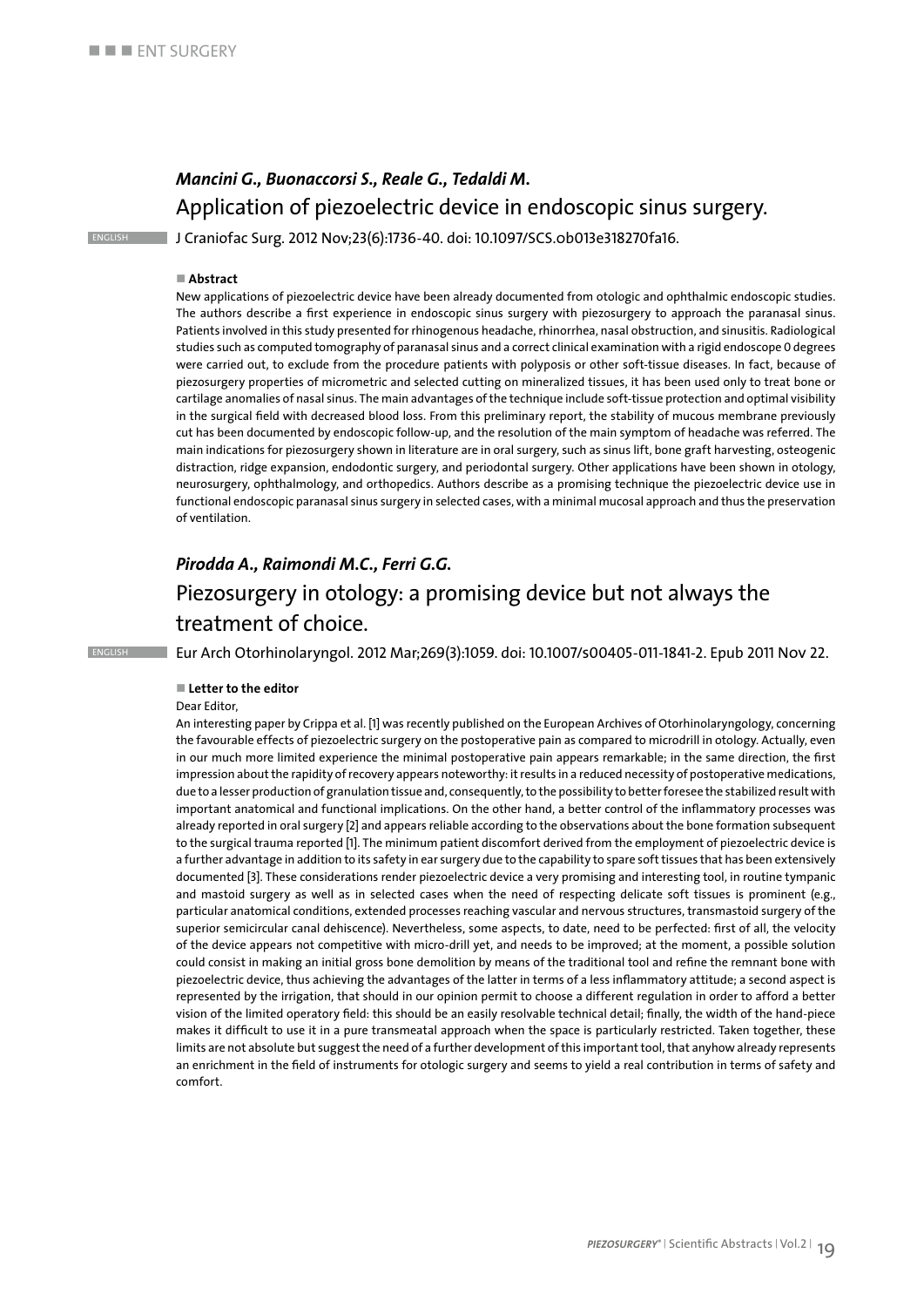### *Crippa B., Salzano F.A., Mora R., Dellepiane M., Salami A., Guastini L.* Comparison of postoperative pain: piezoelectric device versus microdrill.

english Eur Arch Otorhinolaryngol. 2011 Sep;268(9):1279-82. doi: 10.1007/s00405-011-1520-3. Epub 2011 Feb 16.

#### ■ Abstract

Piezosurgery® is a recently developed system for cutting bone with microvibrations. The objective of this study was to compare the severity of pain over the first 10 postoperative days in a group of 70 patients who underwent intact canal wall mastoidectomy, with the piezoelectric device, and to compare the results with traditional method by means of microdrill (70 patients). The subjective perception of pain was evaluated on a scale from 0 to 10, such that 0 represented no pain and 10 represented maximum pain; the severity was recorded as null when the score was 0; slight, when it was 1–4; moderate, when it was 5–7; or severe, when it was 8–10. Compared with microdrill, the patients that underwent surgery with the piezoelectric device showed a significant (P < 0.05) lower postoperative pain on day 1 (52 vs. 26 patients presented a slight pain, 12 vs. 37 presented a moderate pain, and 6 vs. 7 presented a severe pain) and day 3 (68 vs. 44 patients presented a slight pain, 2 vs. 23 presented a moderate pain, and 0 vs. 3 presented a severe pain). These results highlight as the piezoelectric device is a safe and minimally invasive tool.

### *Salami A., Mora R., Dellepiane M., Crippa B., Santimauro V., Guastini L.* Piezosurgery versus microdrill in intact canal wall mastoidectomy.

english Eur Arch Otorhinolaryngol. 2010 Nov;267(11):1705-11. doi: 10.1007/s00405-010-1308-x. Epub 2010 Jun 25.

#### n **Abstract**

Piezosurgery® is a recently developed system for cutting bone with microvibrations. The objectives of the present study were to report our experience with the piezoelectric device in the intact canal mastoidectomy, and to compare the results with traditional method by means of microdrill. A non-randomized controlled trial was undertaken on 60 intact canal wall mastoidectomy performed using the piezoelectric device (30 patients) or the microdrill (30 patients). Before 1 month and 1 year after surgery, all the patients underwent the following instrumental examinations: otomicroscopic evaluation of the tympanic membrane and external auditory duct, bone conduction threshold audiometry, tympanometry, transient-evoked otoacoustic emissions with linear click emission, distortion product otoacoustic emissions, auditory brainstem response (ABR) by MK 12-ABR screener with natus-ALGO2e (Amplifon, Milan, Italy), and electronystamographic recording. The piezoelectric device is proved to be effective in sclerotic and pneumatic mastoid, with an excellent control and without side effects on the adjacent structures of the middle and inner ear (lateral sinus, facial nerve, and/or dura mater). The operation time has been the same as compared with microdrill, and the average hospital stay was significantly (p < 0.05) shorter. Postoperatively, all patients had uneventful recovery with no evidence of audiovestibular deficit or side effects. Our experience highlights the safety of the piezoelectric device on the anatomic structures of the middle and inner ear, and demonstrates its efficiency in terms of cutting precision and healing process.

### *Salami A., Mora R., Dellepiane M., Guastini L.* Piezosurgery® for removal of symptomatic ear osteoma.

english Eur Arch Otorhinolaryngol. 2010 Oct;267(10):1527-30. doi: 10.1007/s00405-010-1289-9. Epub 2010 Jun 4.

#### ■ Abstract

Piezosurgery is an ultrasound instrument (24.7-29.5 kHz) that is able to cut the bone without necrosis and nonmineralized tissue damage. The aim of this work has been to determine the applicability and efficiency of the piezoelectric device in the excision of symptomatic ear osteomas. 10 patients affected by osteoma of the external auditory canal (EAC) (6 right, 4 left) were enrolled. Patients underwent excision of the EAC osteoma through a transcanal approach, with the piezoelectric device. Before and 6 months after surgery, all the patients underwent pure-tone audiometry, tympanometry, transient-evoked otoacoustic emissions, distortion product otoacoustic emissions, auditory brainstem response, and electronystamographic recording. The piezoelectric device provided excellent control without side effects on the adjacent structures of the external, middle and inner ear. The piezoelectric device is a new bony scalpel using the microvibrations at ultrasonic frequency so that soft tissue (nerve, vessel, dura mater, skin, etc.) will not be damaged even on accidental contact with the cutting tip. A feature of the piezoelectric device is its good manageability, which makes it easy for a well-trained otologic surgeon to create a straight osteotomy line: this renders the piezoelectric device suitable for bone surgery and for removal osteomas of the EAC.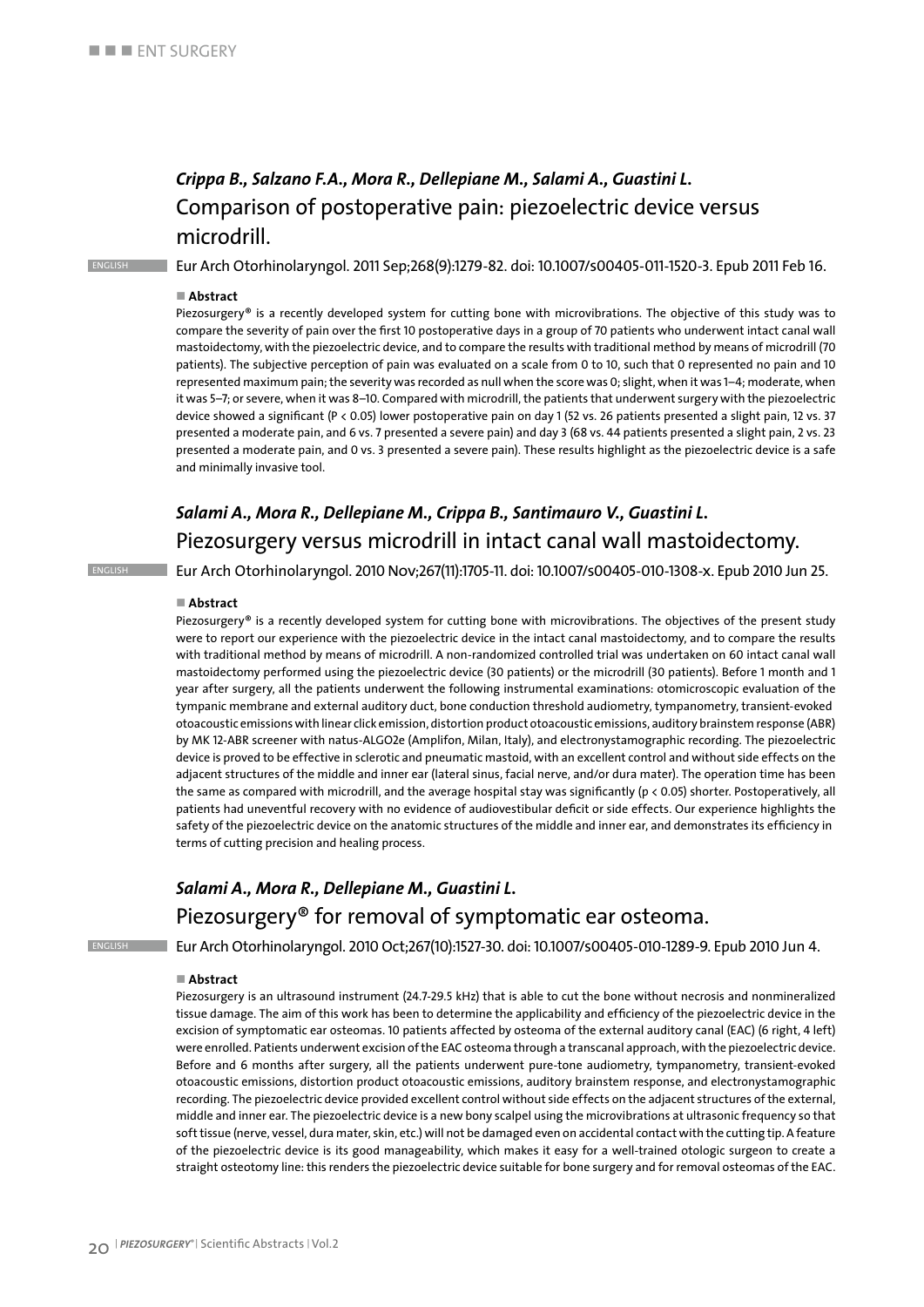### *Salami A., Mora R., Dellepiane M., Crippa B., Guastini L.* Results of revision mastoidectomy with Piezosurgery®.

english Acta Otolaryngol. 2010 Oct;130(10):1119-24. doi: 10.3109/00016481003716536.

#### ■ Abstract

**Conclusion:** For otologic revision surgery, the advantage of the piezoelectric device appears real because it is possible to perform a 'blind' cutting of bone with fewer precautions necessary for soft tissues such as the facial nerve, lateral sinus, and dura mater.

**Objectives:** The aim of this study was to determine the efficiency of the piezoelectric device in revision surgery for chronic otitis media.

**Methods:** A total of 30 patients had revision mastoidectomy with previous canal wall up mastoidectomy. The piezoelectric device was used in all intraoperative steps. Before surgery and 1 month and 1 year after surgery, all the patients underwent the following instrumental examinations: pure-tone audiometry, tympanometry, transient-evoked otoacoustic emissions, distortion product otoacoustic emissions, auditory brainstem response, and electronystamographic recording.

**Results:** The piezoelectric device provided effective cutting, with excellent control and without side effects on the adjacent structures of the middle and inner ear (lateral sinus, facial nerve, and/or dura mater). Postoperatively, all patients had an uneventful recovery with no evidence of audiovestibular deficit or side effects. Among 30 cases followed for 1 year, 29 (97%) maintained a dry and safe ear. Intermittent otorrhea with perforation of the tympanic membrane occurred in one patient (3%).

### *Salami A., Dellepiane M., Proto E., Mora R.* Piezosurgery in otologic surgery: four years of experience.

english Otolaryngol Head Neck Surg. 2009 Mar;140(3):412-8.

#### n **Abstract**

**Objective:** Piezosurgery (Mectron Medical Technology, Genoa, Italy) is a new ultrasound instrument (24.7-29.5 kHz) that is able to cut the bone without necrosis and nonmineralized tissues damage. The aim of this work has been to report our experience with the piezoelectric device in otologic surgery.

**Study design:** We have used the piezoelectric device in 50 patients affected by otosclerosis, 50 by chronic otitis media, 20 by posttraumatic facial nerve palsy, 10 by type A glomus tympanicum tumor, and in three patients with a B-cell non-Hodgkin lymphoma.

**Methods:** Patients underwent platinotomy, mastoidectomy, antroatticotomy, posterior tympanotomy, facial nerve decompression, and excision of middle ear tumors. Before and 6 months after surgery, all the patients underwent the following instrumental examinations: pure-tone audiometry, tympanometry, transient-evoked otoacoustic emissions, distortion product otoacoustic emissions, auditory brainstem response, and electronystamographic recording.

**Results:** In each surgical technique, the piezoelectric device provided excellent control without side effects on the adjacent structures of the middle and inner ear.

**Conclusions:** The piezoelectric device is a new and revolutionary bony scalpel using the microvibrations at ultrasonic frequency so that soft tissue will not be damaged even on accidental contact with the cutting tip; this renders the piezoelectric device ideal for otologic bone surgery.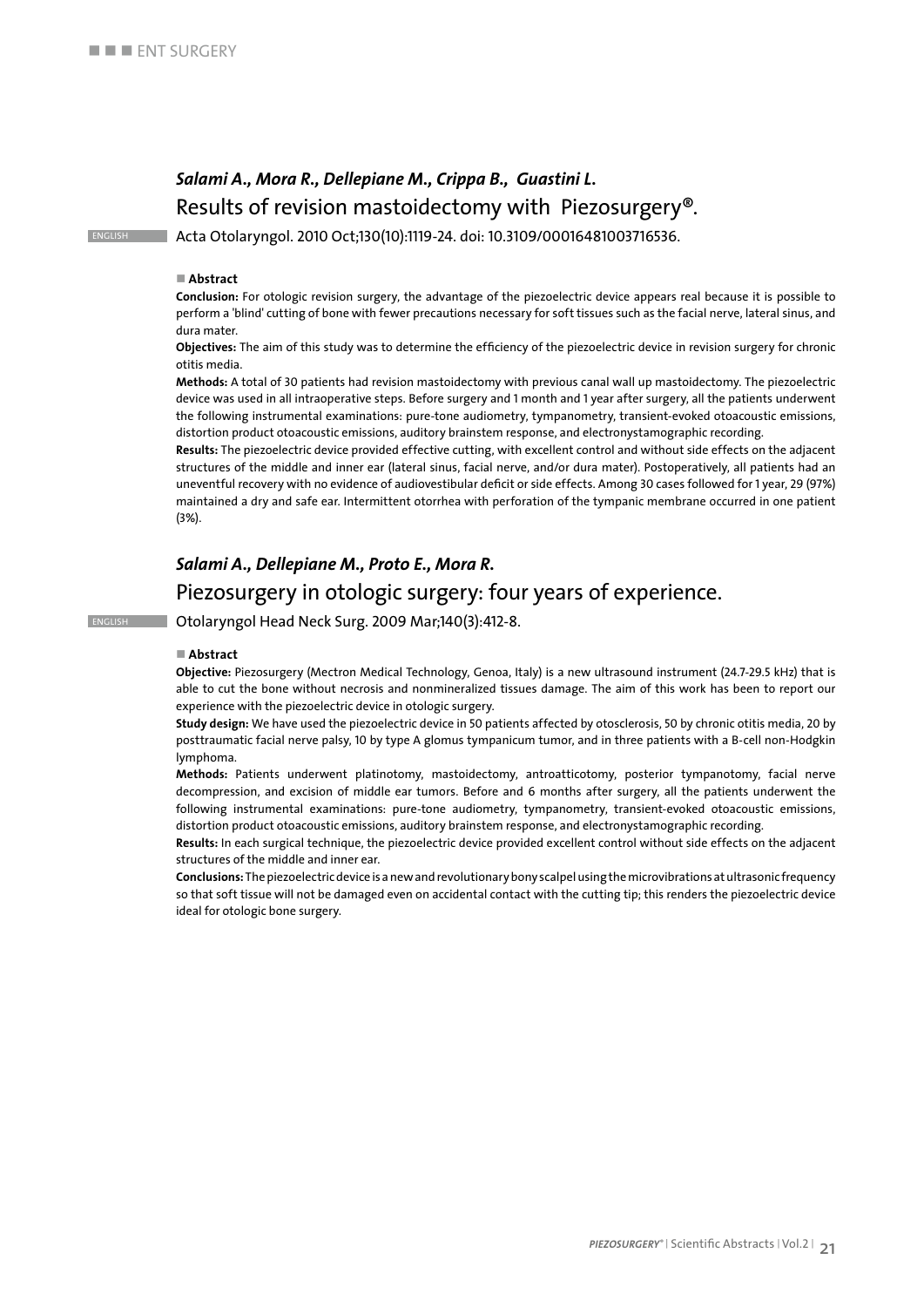### *Robiony M., Casadei M., Sbuelz M., Della Pietra L., Politi M.* Ultrasonic aesthetic cranioplasty.

ENGLISH J Craniofac Surg. 2014 Jul;25(4):1448-50. doi: 10.1097/SCS.0000000000000793.

#### ■ Abstract

The management of frontal bone injury is an important issue, and inappropriate management of such injuries may give rise to serious complications. Piezosurgery is a technique used to perform safe and effective osteotomies using piezoelectric ultrasonic vibrations. This instrument allows a safe method for osteotomy of the cranial vault in close proximity to extremely injury-sensitive tissue such as the brain. After a wide review of the literature, the authors present this technical report, introduce the use of piezosurgery to perform a safe "slim-osteotomies" for treatment of posttraumatic frontal bone deformities, and suggest the use of this instrument for aesthetic recontouring of the craniofacial skeleton.

### *Ponto K.A., Zwiener I., Al-Nawas B., Kahaly G.J., Otto A.F., Karbach J., Pfeiffer N., Pitz S.* Piezosurgery for orbital decompression surgery in thyroid associated orbitopathy.

ENGLISH J Craniomaxillofac Surg. 2014 Jun 26. pii: S1010-5182(14)00204-2. doi: 10.1016/j.jcms.2014.06.020. [Epub ahead of print]

#### n **Abstract**

The purpose of this study was to assess a piezosurgical device as a novel tool for bony orbital decompression surgery. At a multidisciplinary orbital center, 62 surgeries were performed in 40 patients with thyroid associated orbitopathy (TAO). Within this retrospective case-series, we analyzed the medical records of these consecutive unselected patients. The reduction of proptosis was the main outcome measure. Indications for a two (n = 27, 44%) or three wall (35, 56%) decompression surgery were proptosis (n = 50 orbits, 81%) and optic neuropathy (n = 12, 19%). Piezosurgery enabled precise bone cuts without intraoperative complications. Proptosis decreased from 23.6 ± 2.8 mm (SD) by 3 mm (95% CI: - 3.6 to - 2.5 mm) after surgery and stayed stable at 3 months (- 3 mm, 95% CI: - 3.61 to - 2.5 mm, p < 0.001, respectively). The effect was higher in those with preoperatively higher values (> 24 mm versus ≤ 24 mm: - 3.4 mm versus - 2.81 mm before discharge from hospital and - 4.1 mm versus - 2.1 mm at 3 months:  $p < 0.001$ , respectively). After a mean long-term follow-up period of 14.6  $\pm$  10.4 months proptosis decreased by further - 0.7  $\pm$  2.0 mm (p < 0.001). Signs of optic nerve compression improved after surgery. Infraorbital hypesthesia was present in 11 of 21 (52%) orbits 3 months after surgery. The piezosurgical device is a useful tool for orbital decompression surgery in TAO. By cutting bone selectively, it is precise and reduces the invasiveness of surgery. Nevertheless, no improvement in outcome or reduction in morbidity over conventional techniques has been shown so far.

### *Robiony M., Costa F., Politi M.* Ultrasound endoscopic bone cutting for rapid maxillary expansion.

English J Oral Maxillofac Surg. 2014 May;72(5):980-90. doi: 10.1016/j.joms.2013.10.004. Epub 2013 Oct 16.

#### ■ Abstract

**Purpose:** This study evaluated the feasibility and morbidity of ultrasound endoscopic rapid maxillary expansion.

Patients and methods: Thirteen consecutive patients (7 women and 6 men; mean age at time of surgery, 22 yr 10 months; range, 15 yr 4 months to 26 yr 3 months) who required surgically assisted rapid palatal expansion were included in this study. Eight patients had Class III malocclusion and 5 had Class II malocclusion. All osteotomies were performed using ultrasound bone-cutting instruments under direct visualization with a rigid 30° 2.7-mm-diameter endoscope connected to a video system, with access through 3 small vertical incisions.

**Results:** Satisfactory maxillary expansion was achieved in all patients, with minimal postsurgical sequelae. The average operative time for the 13 cases was 74 minutes (standard deviation, 11 minutes) and was not dependent on the quality of bone. Postoperative pain was measured using a visual analog scale ranging from 0 to 10 and was found to be 1.5  $\pm$  0.8 on the first postoperative day, which decreased to 0.9 ± 0.4 on the second day. Mucosal healing was excellent and none of the patients had excessive edema, hematoma formation, or nerve injury.

**Conclusion:** The procedure described is minimally invasive and has advantages over the usual technique in providing direct vision, creation of a precise and safe osteotomy, minimal bleeding risk, and decreased dissection.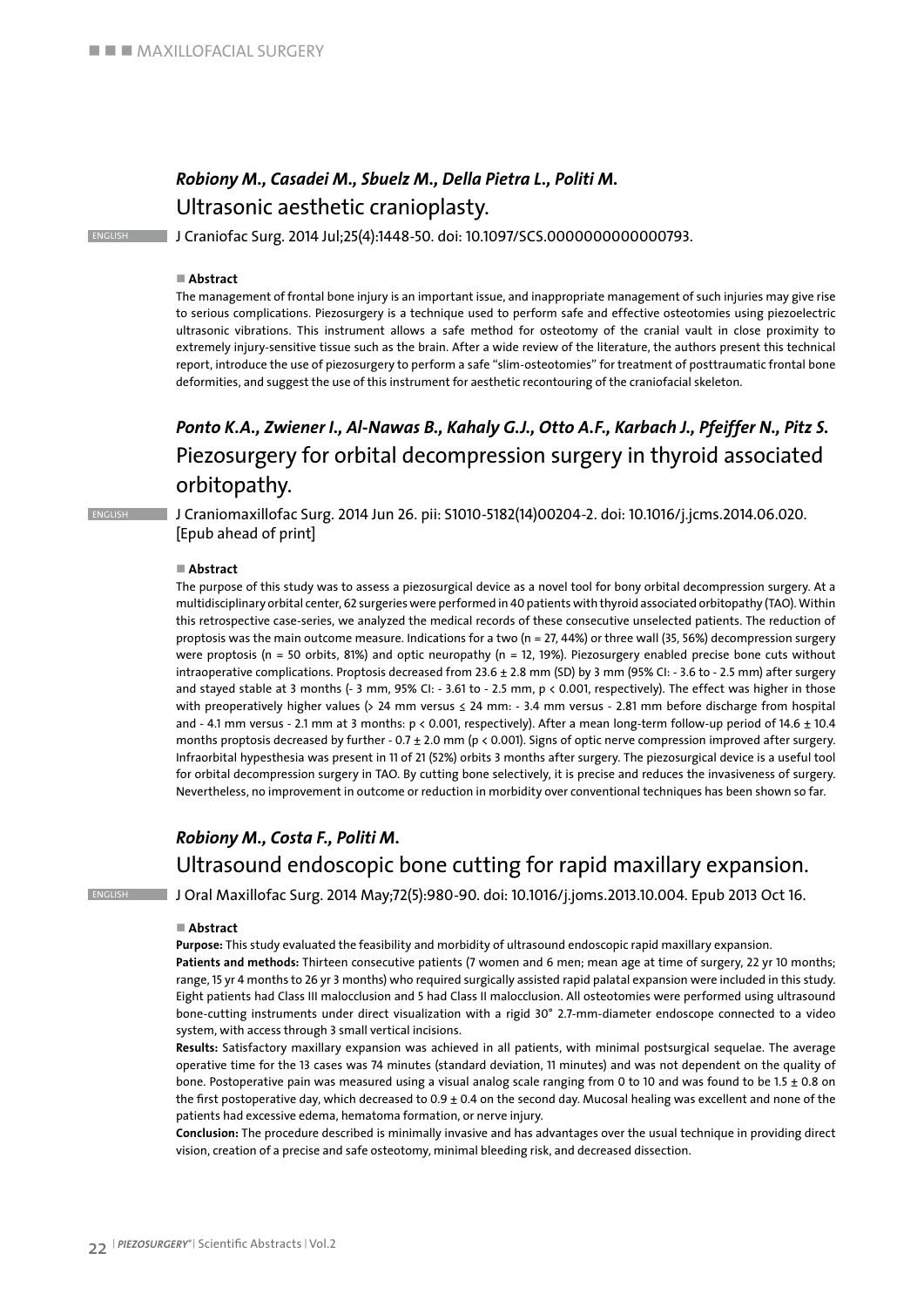### *Chiarini L., Albanese M., Anesi A., Galzignato P.F., Mortellaro C., Nocini P., Bertossi D.* Surgical treatment of unilateral condylar hyperplasia with piezosurgery.

english J Craniofac Surg. 2014 May;25(3):808-10. doi: 10.1097/SCS.0000000000000699.

#### ■ Abstract

**Introduction:** Unilateral condylar hyperplasia (UCH) is a disorder of unknown etiology mainly seen in growing patients, which results in facial asymmetry. High condylectomy alone or in association with orthognathic surgery can improve the occlusion and the facial aesthetics.

**Materials and methods:** Between 2005 and 2012, a total of 5 patients underwent high condylectomy for UCH using a piezoelectric cutting device. All patients were treated postoperatively with functional rehabilitation.

**Results:** The long-term follow-up showed that all patients had a satisfactory temporomandibular joint articular function associated with stable occlusion without any recurrence of further condylar growth.

**Conclusions:** High condylectomy in the surgical treatment of unilateral UCH seems to be the procedure of choice in growing patients. The use of a piezoelectric cutting device allows a safe and less invasive high condylectomy.

### *Bertossi D., Albanese M., Chiarini L., Corega C., Mortellaro C., Nocini P.* Eagle syndrome surgical treatment with piezosurgery.

english J Craniofac Surg. 2014 May;25(3):811-3. doi: 10.1097/SCS.0000000000000700.

#### ■ Abstract

**Introduction:** Eagle syndrome (ES) is an uncommon complication of styloid process elongation with stylohyoideal complex symptomatic calcification. It is an uncommon condition (4% of the population) that is symptomatic in only 4% of the cases. Eagle syndrome is usually an acquired condition that can be related to tonsillectomy or to a neck trauma. A type of ES is the styloid-carotid syndrome, a consequence of the irritation of pericarotid sympathetic fibers and compression on the carotid artery. Clinical manifestations are found most frequently after head turning and neck compression. Although conservative treatment (analgesics, anticonvulsants, antidepressants, local infiltration with steroids, or anesthetic agents) have been used, surgical treatment is often the only effective treatment in symptomatic cases.

**Materials and methods:** We present the case of a 55-year-old patient, successfully treated under endotracheal anesthesia. The cranial portion of the calcified styloid process was shortened through an external approach, using a piezoelectric cutting device (Piezosurgery Medical II; Mectron Medical Technology, Carasco, Italy) with MT1-10 insert, pump level 4, vibration level 7. **Results:** No major postoperative complications such as nerve damage, hematoma, or wound dehiscence occurred. After 6 months, the patient was completely recovered. Two years after the surgery, the patient did not refer any symptoms related to ES. **Conclusions:** The transcervical surgical approach in patients with ES seems to be safe and effective, despite the remarkable risk for transient marginal mandibular nerve palsy. This risk can be decreased by the use of the piezoelectric device for its distinctive characteristics—such as precision, selective cut action, and bloodless cut.

### *Spinelli G., Lazzeri D., Conti M., Agostini T., Mannelli G.* Comparison of piezosurgery and traditional saw in bimaxillary orthognathic surgery.

english J Craniomaxillofac Surg. 2014 Mar 20. pii: S1010-5182(14)00080-8. doi: 10.1016/j.jcms.2014.02.011. [Epub ahead of print]

#### ■ Abstract

**Purpose:** Investigators have hypothesised that piezoelectric surgical device could permanently replace traditional saws in conventional orthognathic surgery.

**Methods:** Twelve consecutive patients who underwent bimaxillary procedures were involved in the study. In six patients the right maxillary and mandible osteotomies were performed using traditional saw, whilst the left osteotomies by piezoosteotomy; in the remaining six patients, the surgical procedures were reversed. Intraoperative blood loss, procedure duration time, incision precision, postoperative swelling and haematoma, and nerve impairment were evaluated to compare the outcomes and costs of these two procedures.

**Results:** Compare to traditional mechanical surgery, piezoosteotomy showed a significant intraoperative blood loss reduction of 25% (p = 0.0367), but the mean surgical procedure duration was longer by 35% (p = 0.0018). Moreover, the use of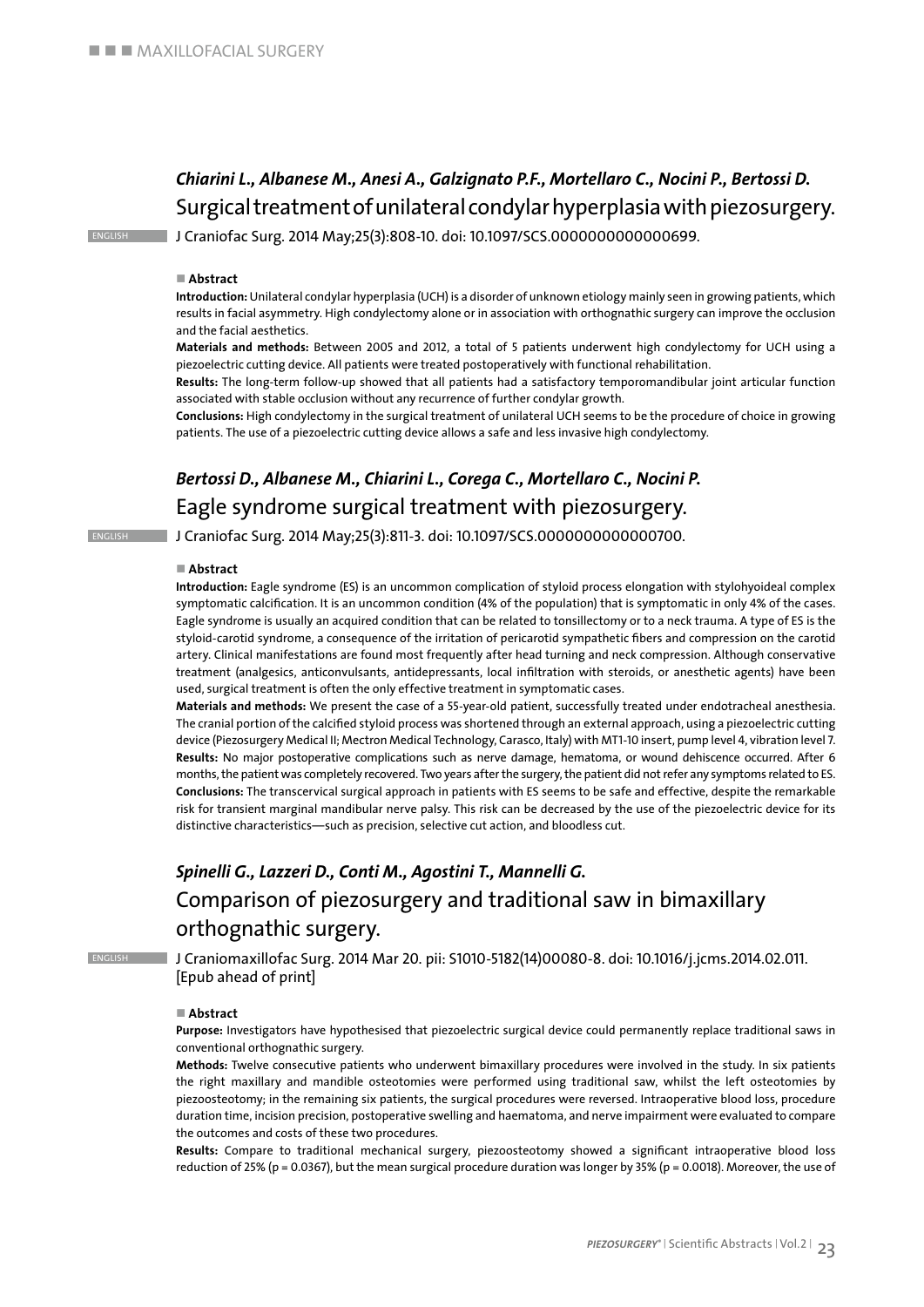piezoosteotomy for mandible procedure required more time than for the maxillary surgery ( $p = 0.0003$ ). There was a lower incidence of postoperative haematoma and swelling following piezoosteotomy, and a statistically significant reduction in postoperative nerve impairment ( $p = 0.003$ ).

**Conclusions:** We believe that piezoelectric device allows surgeons to achieve better results compared to a traditional surgical saw, especially in terms of intraoperative blood loss, postoperative swelling and nerve impairment. This device represents a less aggressive and safer method to perform invasive surgical procedures such as a Le Fort I osteotomy. However, we recommend the use of traditional saw in mandible surgery because it provides more foreseeable outcomes and wellcontrolled osteotomy. Further studies are needed to analyse whether piezoosteotomy could prevent relapse and promote bony union in larger advancements.

### *Iacoangeli M., Rienzo A.D., Nocchi N., Balercia P., Lupi E., Regnicolo L., Somma L.G., Alvaro L., Scerrati M.*

### Piezosurgery as a Further Technical Adjunct in Minimally Invasive Supraorbital Keyhole Approach and Lateral Orbitotomy.

**ENGLISH J Neurol Surg A Cent Eur Neurosurg. 2014 Feb 19. [Epub ahead of print]** 

#### ■ Abstract

**Objective:** One of the problems in neurosurgery is how to perform rapid and effective craniotomies that minimize the risk of injury to underlying eloquent structures. The traditional high-powered pneumatic tools and saws are efficient in terms of speed and penetration, but they can provoke bone necrosis and sometimes damage neurovascular structures. As an alternative, we evaluated the piezoelectric bone scalpel (piezosurgery), a device that potentially allows thinner and more precise bone cutting without lesioning neighboring delicate structures, even in the case of accidental contact.

**Material and methods:** From January 2009 to December 2011, 20 patients (8 men and 12 women), 19 to 72 years of age (mean: 49.3 years) were treated using piezosurgery. Surgery was performed for the removal of anterior cranial fossa meningiomas, orbital tumors, and sinonasal lesions with intracranial extension.

**Results:** The time required to perform craniotomy using piezosurgery is a few minutes longer than with traditional drills. No damage was observed using the piezoelectric device. Follow-up clinical and neuroradiologic evaluation showed a faster and better ossification of the bone flap with good esthetic results.

**Conclusions:** Piezosurgery is a new promising technique for selective bone cutting with soft tissue preservation. This instrument seems suitable to perform precise thin osteotomies while limiting damage to the bone itself and to the underlying delicate structures even in the case of unintentional contact. These advantages make the piezoelectric bone scalpel a particularly attractive instrument in neurosurgery.

### *Ghassemi A., Prescher A., Talebzadeh M., Hölzle F., Modabber A.* Osteotomy of the nasal wall using a newly designed piezo scalpel a cadaver study.

english J Oral Maxillofac Surg. 2013 Dec;71(12):2155.e1-6. doi: 10.1016/j.joms.2013.07.028. Epub 2013 Sep 25.

#### ■ Abstract

**Purpose:** Achieving the desired outcome in rhinoplasty depends on many factors. Osteotomy and adjustment of the lateral nasal wall are important steps that necessitate careful planning and execution. A cadaver study was performed to evaluate the osteotomy result obtained with a newly designed piezoelectric-based scalpel.

**Materials and methods:** Twenty lateral osteotomies of the nasal wall were performed in 10 human cadaver noses. The osteotomies were conducted in 6 female and 4 male cadavers (age range, 65 to 83 yr; mean age, 74.8 yr). A specially designed Piezosurgery-based scalpel was used endonasally to perform the lateral osteotomy. Cutting of the bony nasal wall was performed subperiostally along the planned osteotomy route under tactile control. Digital infracturing was accomplished by applying gentle pressure. After completing the osteotomy, the osteotomy line and nasal mucosa were examined endoscopically. The skin cover was removed to examine the lateral bony nasal wall for the shape and amount of bone fragments, the osteotomy path, and mucosa involvement.

**Results:** Using the Piezosurgery-based scalpel required a learning curve, but the handling was easy. It allowed an exact performance of the osteotomy and caused no mucosal tearing. If excessive force was used, the piezo tip stopped working. There was no comminuted fracture pattern and the lateral nasal wall remained in 1 piece. The duration of the osteotomy was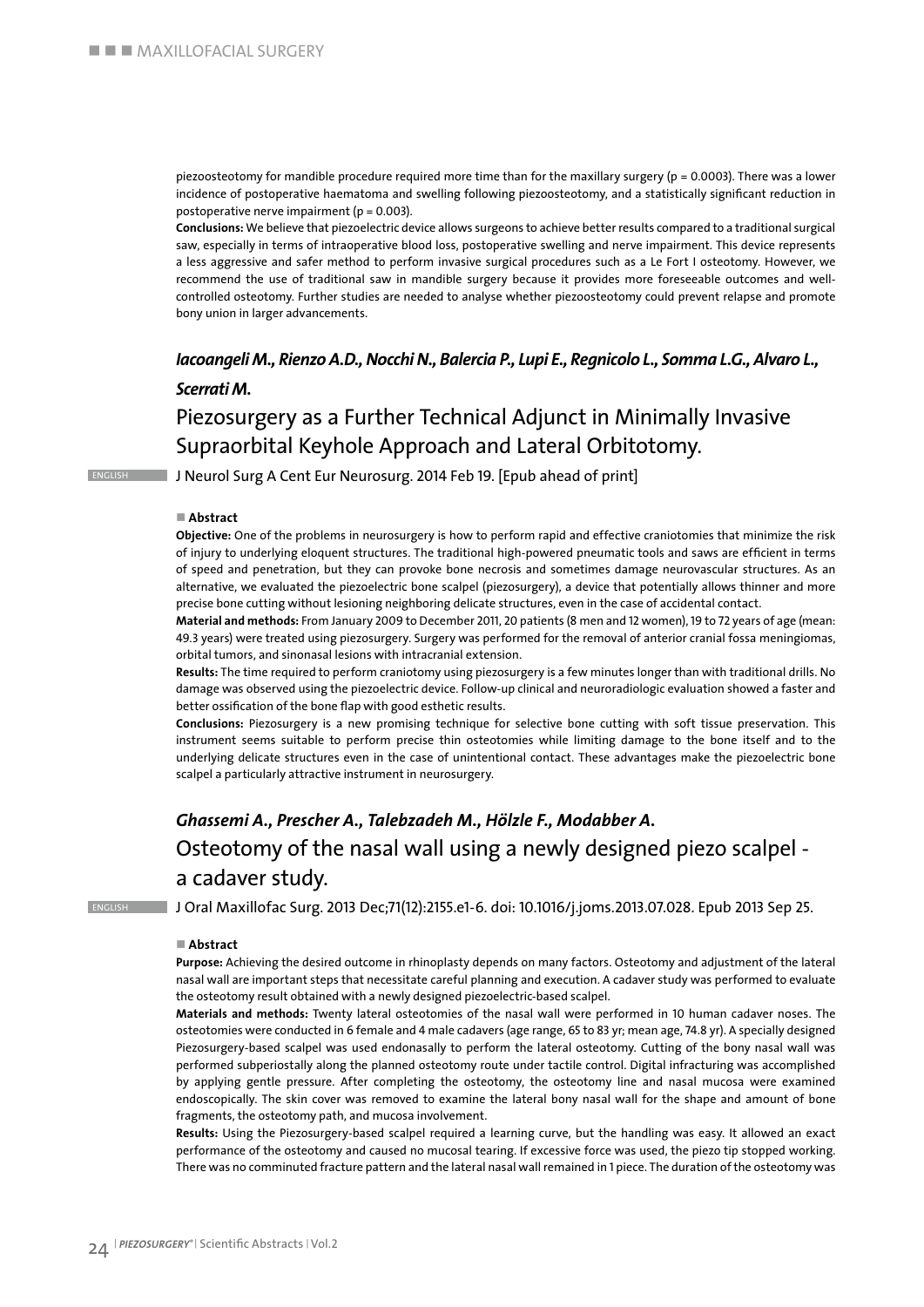#### 5 to 10 minutes on each side.

**Conclusion:** The piezoelectric-based scalpel is a useful tool, which can be used to perform osteotomy of the nasal wall. In addition, this specifically designed tool tip allows an endonasal approach, is easy to handle, and allows effective irrigation of the osteotomy region.

### *Bertossi D., Lucchese A., Albanese M., Turra M., Faccioni F., Nocini P., Rodriguez Y Baena R.* Piezosurgery versus conventional osteotomy in orthognathic surgery: a paradigm shift in treatment.

english J Craniofac Surg. 2013 Sep;24(5):1763-6. doi: 10.1097/SCS.0b013e31828f1aa8.

#### ■ Abstract

The aim of the study was to compare in a randomized controlled clinical trial the use of the piezoelectric osteotomy as an alternative to the conventional approach in terms of surgery time, intraoperative blood loss, cut quality, nerve injury, and costs. One hundred ten patients who had orthognathic surgery procedures with bimaxillary osteotomy were divided into 2 groups: group A was treated with a piezosurgery device, and group B, with a reciprocating saw and bur. The piezosurgical bone osteotomy permitted individualized cut designs. The surgical time in group A was reduced, with a mean for the mandibular osteotomy (1 side) between 3 minutes 31 seconds and 5 minutes 2 seconds, whereas in group B, the surgical time was between 7 minutes 23 seconds and 10 minutes 22 seconds. The surgical time in group A for the Le Fort I osteotomy was between 5 minutes 17 seconds and 7 minutes 55 seconds in group A and between 8 minutes 38 seconds and 15 minutes 11 seconds in group B. All patients in group A had a low blood loss (<300 mL) versus patients of group B who had a medium to high blood loss (medium loss: 400 mL, high loss: >500 mL). Inferior alveolar nerve sensation was retained in 98.2% of group A versus 92.7% in group B at 6 months postoperative testing. Piezoelectric osteotomy reduced surgical time, blood loss, and inferior alveolar nerve injury in bimaxillary osteotomy. Absence of macrovibrations makes the instrument more manageable and easy to use and allows greater intraoperative control with higher safety in cutting in difficult anatomical regions.

### *Gennaro P., Chisci G., Aboh I.V., Iannetti G.* Inferior alveolar nerve lateralization: a dual technique.

english Int J Oral Maxillofac Surg. 2013 Jun;42(6):796-7. doi: 10.1016/j.ijom.2013.02.015. Epub 2013 Apr 2.

#### ■ Letter to the editor

#### Dear Editor

We read the article 'Rehabilitation of edentulous posterior atrophic mandible: inferior alveolar nerve lateralization by piezotome and immediate implant placement' by Fernández Díaz & Naval Gías with great interest, and we congratulate the authors for their review of inferior alveolar nerve lateralization (IANL) and for describing the challenges in re-using an updated technique. The use of piezosurgery is an appealing concept in maxillofacial surgery due to the frequent proximity of the bone surgical site to the nerve and/or vascular tissues; many studies have suggested this application in implant surgery, and have reported satisfactory in vivo and in vitro results compared with the bur technique. In the discussion section, Fernández Díaz and Naval Gías refer to the common habit of the surgeon to choose techniques based on their own experience. We partially agree with this concept, as young surgeons and researchers often introduce new techniques or use validated theories from other medical disciplines to find better postoperative outcomes; hence this appears to be a related condition, more due to the specific personal characteristics of some surgeons than to a common habit. Fernández Díaz and Naval Gías discuss mandibular atrophy, a common case in prosthetic dentistry, and refer to the occurrence of vertical bone resorption and postoperative infections due to wound dehiscence as complications in mandibular bone grafts that could suggest the use of IANL to obtain the needed vertical bone instead. They also relate the use of a sandwich technique as a key factor in decreasing the occurrence of such situations. With the evidence of many studies, we think that the type and origin of the bone graft have a strong influence on graft resorption, and in recent years many authors have reported better outcomes with calvarial grafts compared with iliac crest grafts in the rehabilitation of mandibular atrophy. ITURRIAGA and RUIZ determined a crestal height reduction of 1.5–2.5 mm in 6% of 233 dental implants inserted on calvarial grafts in 58 patients. Hence mandibular grafts are still a matter of interest in maxillofacial surgery, and the indication for and choice between IANL and graft appears to be the target to focus on, rather than the techniques themselves, which have both been shown to be reliable. We recently used the IANL for a different reason: a 48-year-old man was referred due to IAN hypoesthesia after implant surgery on the posterior mandible. We used the preoperative and postoperative trigeminal evoked potential to assess neurosensory function. After a panoramic radiograph and computed tomography (CT) scan, it was discovered that the implant fixture interrupted the IAN. A simple implant removal with counter-torque ratchet technique or high speed bur could have caused further damage to the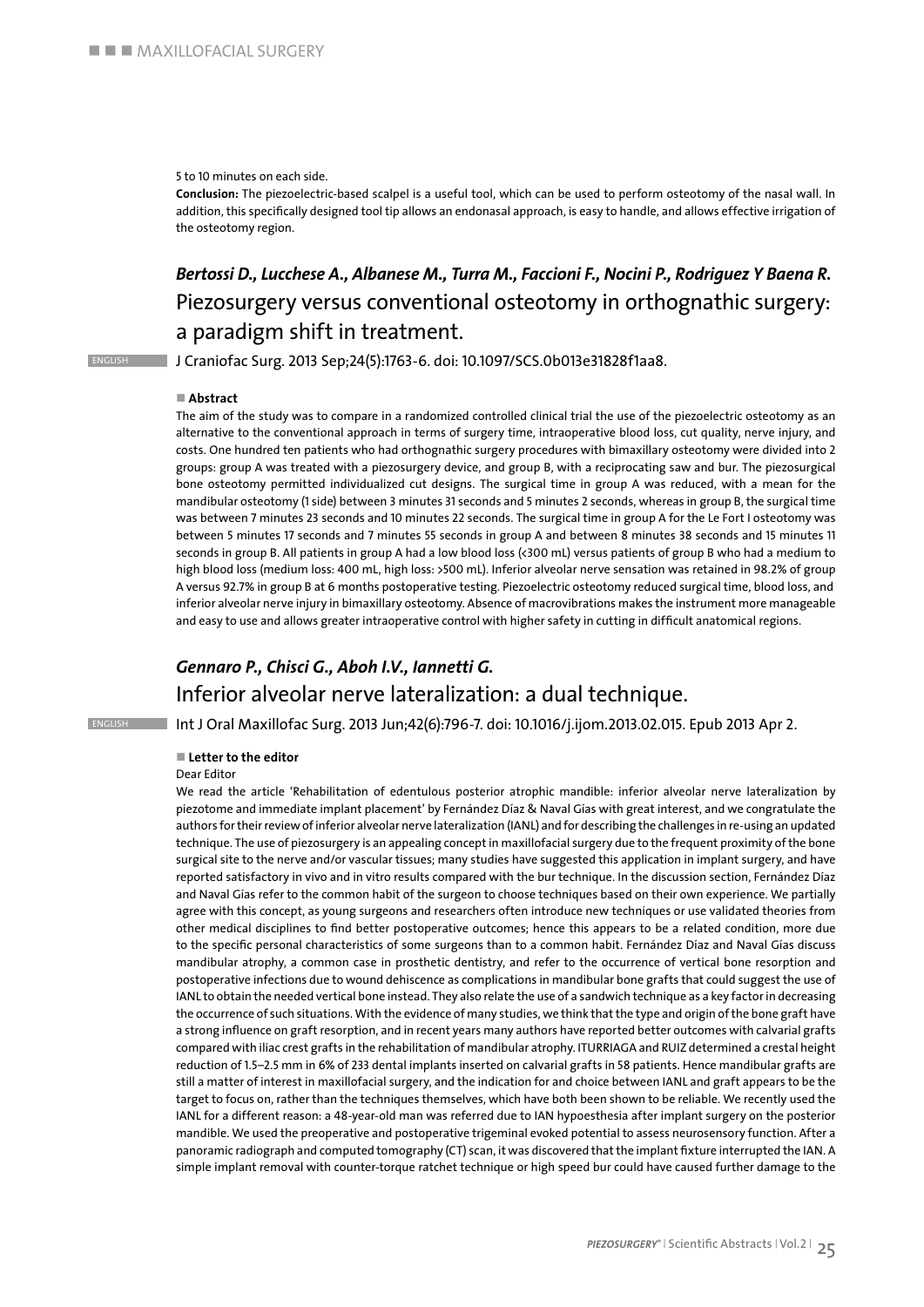nerve during implant removal, due to the spiral shape of the implant. Hence IANL was performed under general anesthesia to obtain a correct lateralization of the IAN during implant removal. Differently to Fernández Díaz and Naval Gías, we achieved a bevel shape on the contours of the osteotomy section to obtain an improved direct view of the mandibular nerve and to better place the cortical outer bone after IANL. Postoperative visits showed a gradual recovery of the neuronal lesion, and the trigeminal evoked potential after 6 months showed recovery of neuronal function.-Many patients are referred to our Department of Maxillofacial Surgery in Siena for surgical treatment of iatrogenic problems. We believe that IANL performed with piezosurgery is a useful technique for all conditions requiring a surgical intervention in maxillofacial and implant surgery. We used IANL for the treatment of complications after implant dentistry, while Fernández Díaz and Naval Gías have shown IANL with the piezotome to be a reliable technique in implant dentistry. Our results regarding the recovery of the neuronal disturbance after surgical intervention, along with the evidence in the literature, suggest IANL to be a dual technique, useful for both implant removal and prosthetic surgery.

### *Hoffmann E., Räder C., Fuhrmann H., Maurer P.* Styloid-carotid artery syndrome treated surgically with Piezosurgery: A case report and literature review.

english J Craniomaxillofac Surg. 2013 Mar;41(2):162-6. doi: 10.1016/j.jcms.2012.07.004. Epub 2012 Aug 16.

#### ■ Abstract

Styloid-carotid artery syndrome was first described by Eagle and is associated with cervical and facial pain caused by head movement resulting from mechanical compression of the carotid nerve plexus due to an elongated styloid process. The case of a 49-year-old man with persistent cervical pain, neurological symptoms and an elongated styloid process of 7.5 cm is reported here; this patient was successfully treated using Piezosurgery. In addition, a literature review is included.

### *Rana M., Gellrich N.C., Rana M., Piffkó J., Kater W.* Evaluation of surgically assisted rapid maxillary expansion with piezosurgery versus oscillating saw and chisel osteotomy – a randomized prospective trial.

english Trials. 2013 Feb 17;14:49. doi: 10.1186/1745-6215-14-49.

#### n **Abstract**

**Background:** Ultrasonic bone-cutting surgery has been introduced as a feasible alternative to the conventional sharp instruments used in craniomaxillofacial surgery because of its precision and safety. The piezosurgery medical device allows the efficient cutting of mineralized tissues with minimal trauma to soft tissues. Piezoelectric osteotome has found its role in surgically assisted rapid maxillary expansion (SARME), a procedure well established to correct transverse maxillary discrepancies. The advantages include minimal risk to critical anatomic structures. The purpose of this clinical comparative study (CIS 2007-237-M) was to present the advantages of the piezoelectric cut as a minimally invasive device in surgically assisted, rapid maxillary expansion by protecting the maxillary sinus mucosal lining.

**Methods:** Thirty patients (18 females and 12 males) at the age of 18 to 54 underwent a surgically assisted palatal expansion of the maxilla with a combined orthodontic and surgical approach. The patients were randomly divided into two separate treatment groups. While Group 1 received conventional surgery using an oscillating saw, Group 2 was treated with piezosurgery. The following parameters were examined: blood pressure, blood values, required medication, bleeding level in the maxillary sinus, duration of inpatient stay, duration of surgery and height of body temperature.

**Results:** The results displayed no statistically significant differences between the two groups regarding laboratory blood values and inpatient stay. The duration of surgery revealed a significant discrepancy. Deploying piezosurgery took the surgeon an average of 10 minutes longer than working with a conventional-saw technique. However, the observation of the bleeding level in the paranasal sinus presented a major and statistically significant advantage of piezosurgery: on average the bleeding level was one category above the one of the remaining patients.

**Conclusion:** This method of piezoelectric surgery with all its advantages is going to replace many conventional operating procedures in oral and maxillofacial surgery.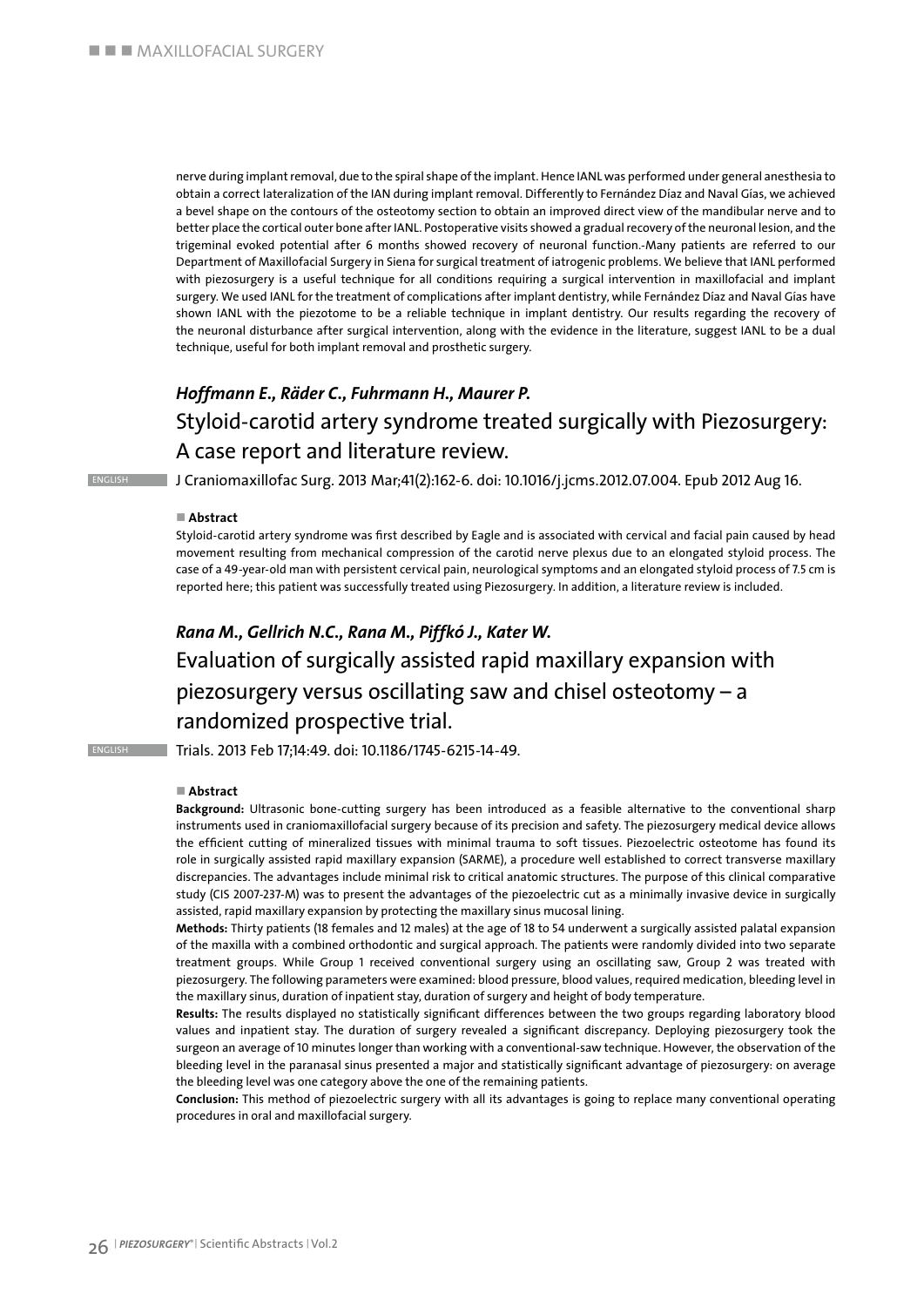### *Ochiai S., Kuroyanagi N., Sakuma H., Sakuma H., Miyachi H., Shimozato K.* Endoscopic-assisted resection of peripheral osteoma using

### piezosurgery.

english Oral Surg Oral Med Oral Pathol Oral Radiol. 2013 Jan;115(1):e16-20. doi: 10.1016/j.oooo.2011.09.032. Epub 2012 May 10.

#### ■ Abstract

Endoscopic-assisted surgery has gained widespread popularity as a minimally invasive procedure, particularly in the field of maxillofacial surgery. Because the surgical field around the mandibular angle is extremely narrow, the surrounding tissues may get caught in sharp rotary cutting instruments. In piezosurgery, bone tissues are selectively cut. This technique has various applications because minimal damage is caused by the rotary cutting instruments when they briefly come in contact with soft tissues. We report the case of a 33-year-old man who underwent resection of an osteoma in the region of the mandibular angle region via an intraoral approach. During surgery, the complete surgical field was within the view of the endoscope, thereby enabling the surgeon to easily resection the osteoma with the piezosurgery device. Considering that piezosurgery limits the extent of surgical invasion, this is an excellent low-risk technique that can be used in the field of maxillofacial surgery.

### *Iacoangeli M., Neri P., Balercia P., Lupi E., Di Rienzo A., Nocchi N., Alvaroa L., Scerrati M.* Piezosurgery for osteotomies in orbital surgery: Our experience and review of the literature.

english Int J Surg Case Rep. 2013;4(2):188-91. doi: 10.1016/j.ijscr.2012.11.006. Epub 2012 Nov 17.

#### ■ Abstract

**Introduction:** Piezoelectric bone surgery, simply known as Piezosurgery®, is a new promising technique for bone cutting based on ultrasonic microvibrations that allows to perform precise and thin osteotomies with soft tissue sparing.

**Presentation of case:** A 45-years-old woman presenting with progressive left ocular pain, diplopia on the lateral left gaze, and visible exophthalmos was admitted to our department. CT scan and MRI images documented a left supero-lateral orbital lesion. A left lateral orbitotomy using the piezoelectric scalpel was performed. The tumour (lacrimal gland lymphoma) was completely removed with no injuries to the orbital structures and with a perfect realignment of the bone stumps.

**Discussion:** High powered pneumatic osteotome are commonly used to perform craniotomies. Large bone cutting groove and high temperatures developing at the contact site could produce an uneasy bone healing. The use of a piezoelectric scalpel allows to realize precise and thin osteotomies, facilitating craniotomy's borders ossification and avoiding injuries to non-osseous structures.

**Conclusion:** Widely used in Oral and Maxillofacial Surgery, Piezosurgery® can also be useful in neurosurgical approaches in order to obtain a faster bone flap re-ossification, a better aesthetic result, and a lower risks of dural layer and soft tissue damage.

*Itro A., Lupo G., Carotenuto A., Filipi M., Cocozza E., Fiengo G., Marra A.* Management of temporomandibular joint ankylosis: a case report of joint replacement with piezoelectric surgery.

english Minerva Stomatol. 2012 Jul-Aug;61(7-8):329-35.

#### ■ Abstract

**Aim:** Temporomandibular joint (TMJ) ankylosis is a joint disorder which refers to bone or fibrous adhesion of the anatomic joint components and the ensuing loss of function. This report describes the management of a case of bilateral TMJ ankylosis in a 20-year-old patient with prosthetic replacement with the aid of a piezoelectric instrument (MECTRON (R).

**Methods:** The right ankylotic mass was surgically removed and replaced by a custom-made prosthesis based on data obtained from three-dimensional computed tomography (CT) reconstruction of the skull of the patient using a stereolithography model.

**Results:** At six months postoperative, the opening of the mouth was stable at 36 mm and imaging studies (CT and magnetic resonance imaging [MRI]) showed a great condylar prosthesis and surrounding tissues in addition to partial remodeling of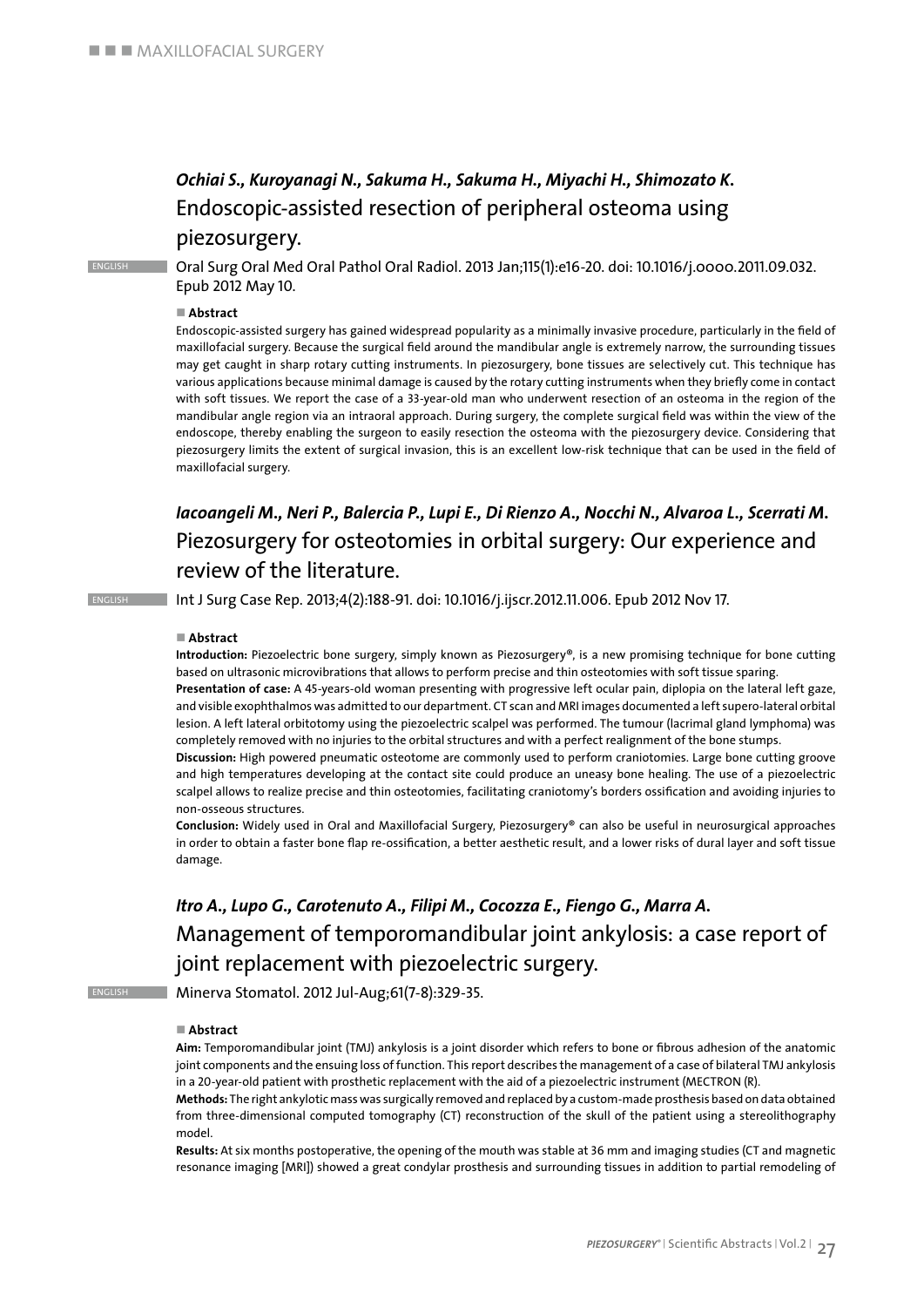the left TMJ.

**Conclusion:** In this patient, despite the bilateral ankylosis, it was sufficient to intervene only on the right TMJ, which presented a serious bone block, with mobilization since surgery gradually restored the anatomical and functional conditions of the left TMJ compatible with normal activities of mastication and speech.

### *Itro A., Lupo G., Carotenuto A., Filipi M., Cocozza E., Marra A.* Benefits of piezoelectric surgery in oral and maxillofacial surgery. Review of literature.

english Minerva Stomatol. 2012 May;61(5):213-24.

### ■ Abstract

Piezoelectric surgery is based on the use of ultrasound for the cutting of bones. It represents an innovative technique, as it offers the maxillofacial surgeon the opportunity of making precise bone cuts without damaging any soft tissue, minimizing the invasiveness of surgical procedure, and the opportunity of working in a field which is almost totally blood-free. It reduces the impact on soft tissues (vessels and nerves) which lie adjacent to the areas of treatment. Compared to traditional methods, it enables optimal healing because it reduces the postsurgery swelling and discomfort. In this article the authors realized a review of the literature.

### *Rougeot A., Koppe M., Gleizal A.*

The use of Piezosurgery™ for external dacryocystorhinostomy.

ENGLISH Br J Oral Maxillofac Surg. 2012 Apr 17. [Epub ahead of print]

■ No Abstract available

### *Nusrath M.A., Postlethwaite K.R.*

Use of piezosurgery in calvarial bone grafts and for release of the inferior alveolar nerve in sagittal split osteotomy: technical note.

english Br J Oral Maxillofac Surg 2011 Dec;49(8):668-9. doi: 10.1016/j.bjoms.2010.09.024. Epub 2011 Jan 7.

■ No Abstract available

### *Salgarelli A.C., Robiony M., Consolo U., Collini M., Bellini P.* Piezosurgery to perform hyoid bone osteotomies in thyroglossal duct cyst surgery.

ENGLISH J Craniofac Surg. 2011 Nov;22(6):2272-4. doi: 10.1097/SCS.0b013e318232788e.

#### ■ Abstract

Ultrasonic bone-cutting surgery has been introduced as a feasible alternative to the conventional sharp instruments used in craniomaxillofacial surgery because of its precision and safety. The device used is unique in that the cutting action occurs when the tool is used on mineralized tissues and stops on soft tissues. This work describes the use of piezosurgery for hyoid bone resection in thyroglossal duct cyst surgery, briefly reviews the literature on the surgical technique, and reports our experience with 12 cases.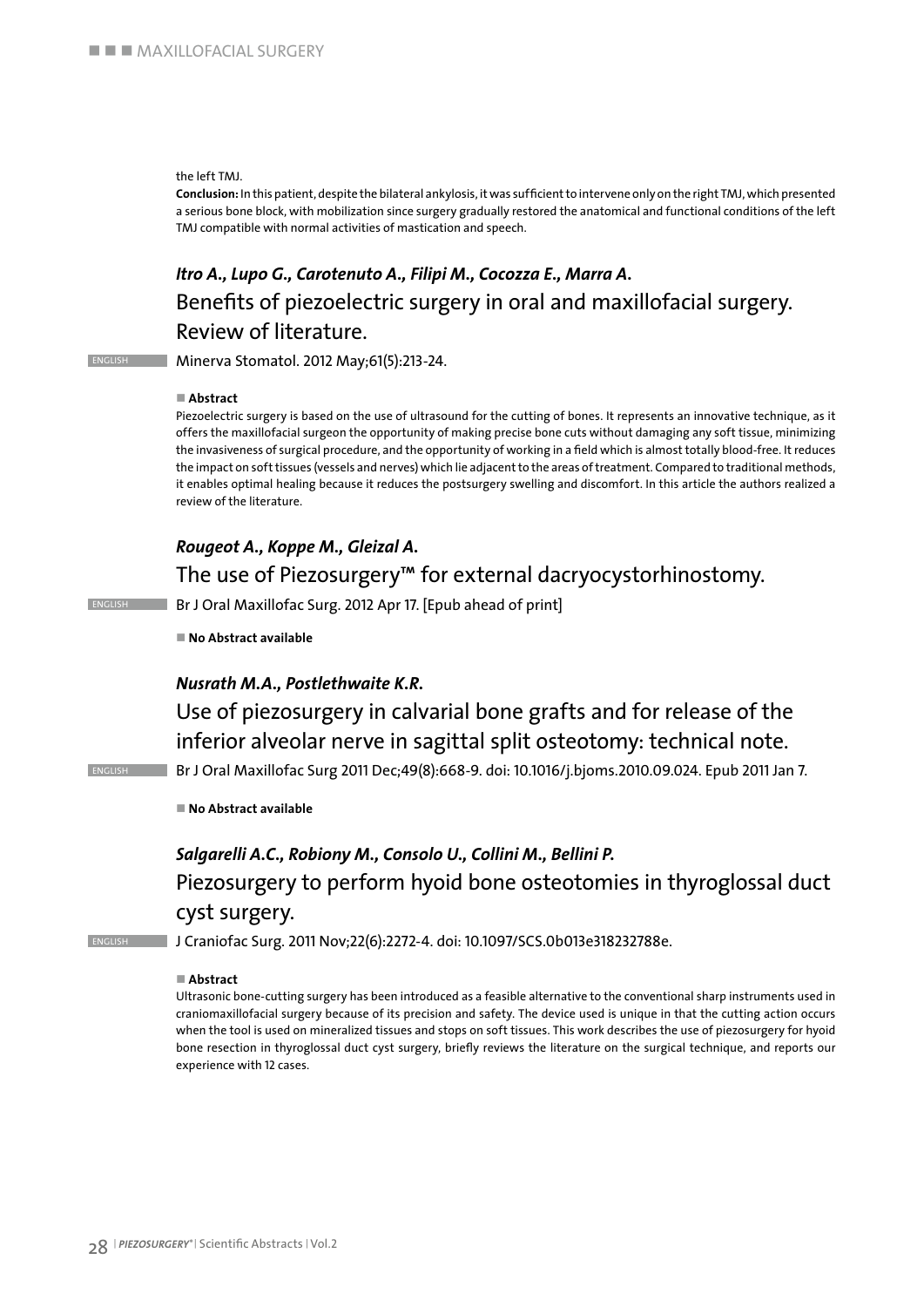### *Wagner M.E., Rana M., Traenkenschuh W., Kokemueller H., Eckardt A.M., Gellrich N.C.* Piezoelectric-assisted removal of a benign fibrous histiocytoma of the mandible: an innovative technique for prevention of dentoalveolar nerve injury.

ENGLISH Head Face Med. 2011 Oct 31;7:20. doi: 10.1186/1746-160X-7-20.

#### ■ Abstract

In this article, we present our experience with a piezoelectric-assisted surgical device by resection of a benign fibrous histiocytoma of the mandible. A 41 year-old male was admitted to our hospital because of slowly progressive right buccal swelling. After further radiographic diagnosis surgical removal of the yellowish-white mass was performed. Histologic analysis showed proliferating histiocytic cells with foamy, granular cytoplasm and no signs of malignancy. The tumor was positive for CD68 and vimentin in immunohistochemical staining. Therefore the tumor was diagnosed as primary benign fibrous histiocytoma. This work provides a new treatment device for benign mandibular tumour disease. By using a novel piezoelectric-assisted cutting device, protection of the dentoalveolar nerve could be achieved.

### *Nocini P.F., Turra M., Valsecchi S., Blandamura S., Bedogni A.* Microvascular Free Bone Flap Harvest With Piezosurgery.

english J Oral Maxillofac Surg. 2011 May;69(5):1485-1492. doi: 10.1016/j.joms.2009.10.016. Epub 2010 Jun 29.

■ No Abstract available

### *Robiony M., Polini F.*

### Piezosurgery: a safe method to perform osteotomies in young children affected by hemifacial microsomia.

english J Craniofac Surg. 2010 Nov;21(6):1813-5. doi: 10.1097/SCS.0b013e3181f43e03.

#### ■ Abstract

Piezosurgery is a new innovating technique used to perform safe and effective osteotomies using piezoelectric ultrasonic vibrations. It was conceived by Tomaso Vercellotti, MD, DDS, and it was first reported for preprosthetic surgery, as alveolar crest expansion, sinus grafting, and, more recently, alveolar distraction. The purpose of this report was to introduce and justify the use of Piezosurgery to perform osteotomies during mandibular distraction in cases of hemifacial microsomia.

### *Laurentjoye M., Jeanniot P.Y., Beziat J.L., Gleizal A.* Piezoelectric osteotomies during fibula free flap harvesting.

english J Plast Reconstr Aesthet Surg. 2010 May;63(5):e495-6. Epub 2009 Oct 8.

#### ■ Correspondence and communication

Piezosurgery is useful in a variety of oral cranio-maxillofacial and otologic surgical procedures. This new technique of osteotomy carries out precise and selective cut. Hard and soft tissues are cut at different frequencies. These are presented here the piezosurgical used during osteotomies of the useful fibula free flap. Disadvantages encountered with the fibula free flap have occurred when dissecting the pedicle as Collins described recently: risks of damage to the peroneal vessels during dissection and osteotomies. The good osteotomies placing are very difficult when contouring the fibula in mandibular reconstruction. Proximal and distal osteotomies are performed using ultrasonic bone cutting (Mectron, Piezosurgery). The ultrasonic device is composed of 16 W generator attached by a flexible cord. An automatic irrigation system is connected for cooling during osteotomies. One insert is used for cutting: OT7. All osteotomies are realised without protection of the pedicle on the deep surface of the fibula. Classiquely, osteotomies are performed using a sagittal oscillating saw with elevator on the postero-medial surface of the fibula to protect the pedicle. Subperiosteal dissection, necessary to put the elevator protecting the vessels, can cause pedicle lesions. Piezosurgery can be used for osteotomies without protections of the pedicle during flap harvesting or after when contouring the fibula for mandibular reconstruction. This technique decreases the risk of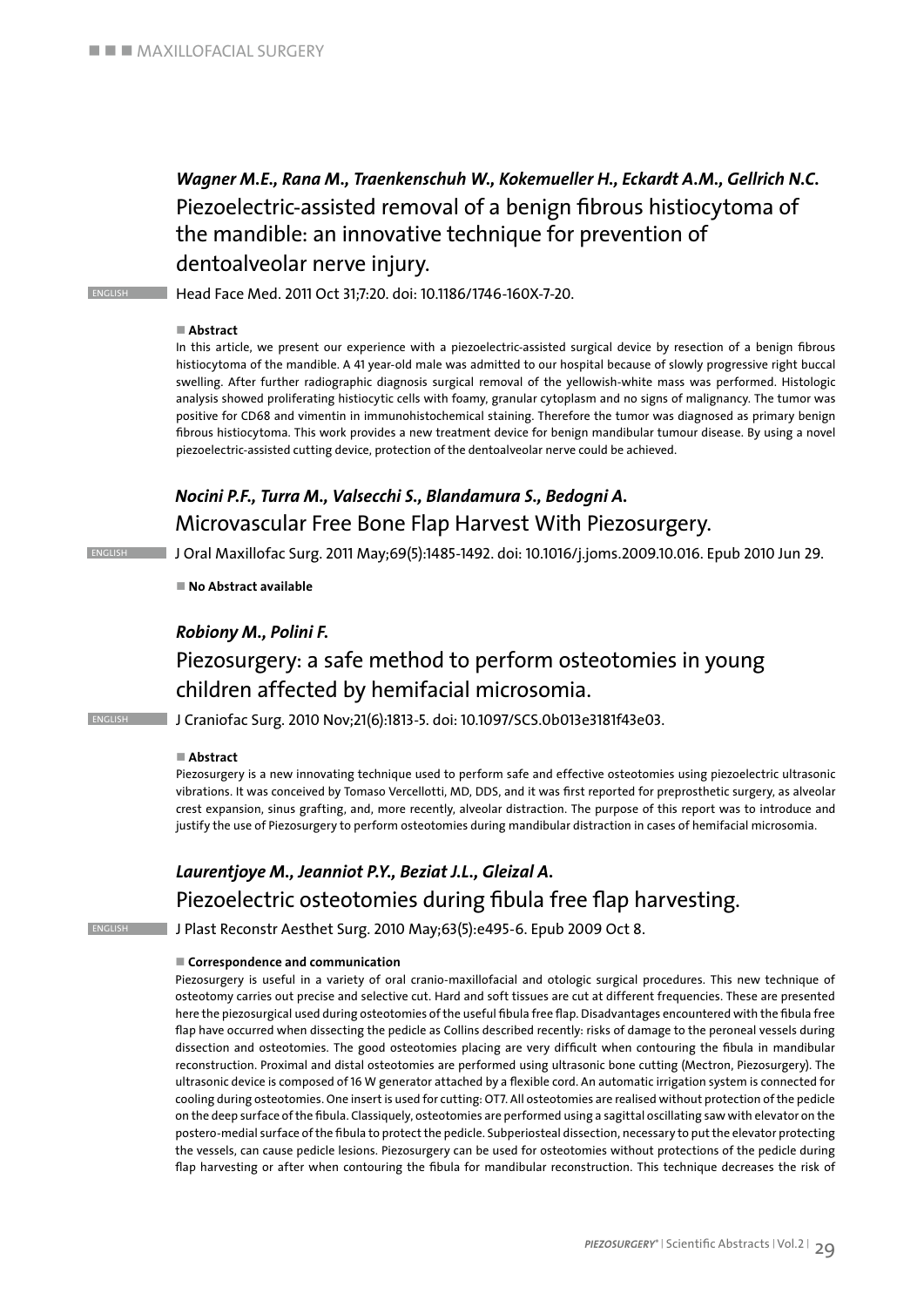pedicle damages during manipulations. Moreover, the piezoelectric bone surgery ensure a precise micrometric bone cutting action which facilitate ideal placement of osteotomies. Extra osteotomies when contouring fibula could be realised during harvesting while it is still attached to the leg. With piezosurgery, cutting a fixed bone is easier and faster than cutting a mobil bone. Moreover, this technique maintains a blood-free operative area secondary to the cavitation effect from the irrigation solution. The cost of a good ultrasonic device is about 8000 €. Piezoelectric osteotomies have also been described in craniomaxillo-facial surgery for sectioning bone without damaging soft tissues.

### *Burghard P.*

### Piezosurgery-assisted sliding genioplasty: a method for reduction of complications. Review and case report.

english Eur J Plast Surg (2010) 33:183-187.

### ■ Abstract

The anterior mandible is generally considered a relatively safe surgical site for performing osteotomies. Nevertheless, the increasing rate of surgical interventions also has raised the reported complications. Careful preoperative planning and surgical approach are necessary to prevent damage to vital anatomic structures. The most frequent complications after genioplasties result from damage to neurovascular structures. The present article attempts to review the neurovascularization of the anterior mandible, taking account of typical anatomic variations and considering specific complications as well as therapeutic consequences. Piezosurgery is introduced as a safe and precise technique to reduce the complication rate and to improve the treatment outcomes of genioplasties. Conventional chin osteotomies are performed with bone drills, saws, and chisels. In comparison to these traditional instruments, the piezoelectric device is a lot easier to control and much less aggressive, creating only minimal damage to soft tissues. Accordingly, piezosurgery provides increase in the safety of osteotomies, especially concerning nerve and vessel injuries.

### *Bovi M., Manni A., Mavriqi L., Bianco G., Celletti R.*

### The use of piezosurgery to mobilize the mandibular alveolar nerve followed immediately by implant insertion: a case series evaluating neurosensory disturbance.

**ENGLISH Int J Periodontics Restorative Dent. 2010 Feb;30(1):73-81.** 

#### ■ Abstract

One of the therapeutic options proposed for reconstruction of the atrophic posterior mandible is inferior alveolar nerve (IAN) mobilization with simultaneous implant placement. However, studies on the functionality of this neurovascular bundle after its mobilization have shown mixed results. This variability can be attributed both to the test methodology, which typically requires subjective answers from patients, and to the surgical procedure itself, which is highly dependent on operator technique. This article reports on a series of 10 cases of IAN mobilization using a device specifically engineered to simplify bone surgery. This device enables the oral surgeon to avoid overstretching the nerve by creating a smaller bone window and using an apicocoronal inclination of instruments to capture the neurovascular bundle. Evaluation by means of neurosurgery function tests over a 36-month period found that all patients had a return to normal sensation after a brief period of neurosensory disturbance. Subjective responses to a patient questionnaire confirmed these findings. The implant success rate was 100%.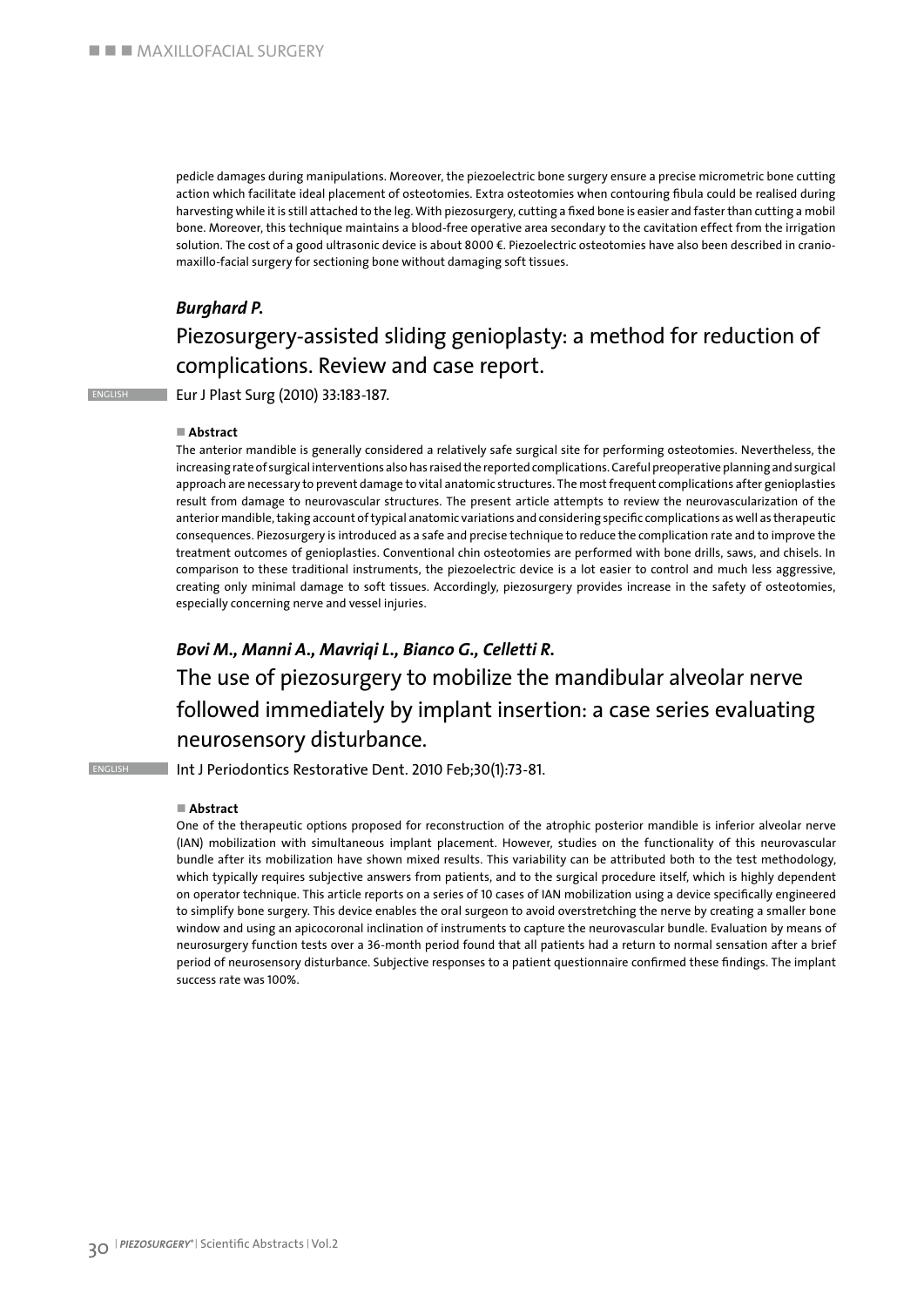### *Clauser L., Tieghi R.* New mini-osteotomy of the infraorbital nerve in bony decompression for endocrine orbitopathy.

english J Craniofac Surg. 2010 Jan;21(1):222-4. doi: 10.1097/SCS.0b013e3181c51123.

#### ■ Abstract

Endocrine orbitopathy is a systemic complex disease that involves the orbital contents. The symptoms are exophthalmos and correlated. The surgical techniques used to correct this condition can be fat decompression by the Olivari technique, 3-wall bony decompression, or the combination of these 2 surgical strategies, the ancillary procedure. Fat decompression is indicated when the intraconal and extraconal fat tissue is increased, whereas bony decompression is used in the presence of extraocular muscle involvement, associated with a normal quantity of intraconal-extraconal fat. Surgical techniques include the transconjunctival approach and ostectomy of the medial wall (when possible through endoscopy), orbital floor, and lateral wall of the orbit. Complications of this type of intervention are often represented by sensitivity disorders of the second branch of the trigeminal nerve, compressed by the intraorbital contents when they prolapse into the sinus. Possible sensitivity disorders are paresthesia, anesthesia, hypoaesthesia, dysesthesia, and hyperesthesia. The innovation introduced by the first author in 2007 consists of a mini ostectomy around the infraorbital foramen with removal of bone fragment. This determines relaxation of the nerve and makes easier the descent toward the sinus, allowing a larger expansion of the orbit contents. The absence of compression significantly reduces the sensitive complications. After treatment of the basic disease, surgical indications should be given according to the Werner classification. Fat decompression with the coronal approach is almost entirely abandoned for the transconjunctival approach, which allows adequate exposure of the lower orbit. The use of mini ostectomy of the infraorbital foramen combined with a 3-wall bony expansion showed a significant reduction of sensitive complications that often cause patient discomfort.

### *Béziat J.L., Babic B., Ferreira S., Gleizal A.*  [Justification for the mandibular-maxillary order in bimaxillary osteotomy].

FRANÇAIS Rev Stomatol Chir Maxillofac. 2009 Dec;110(6):323-6. Epub 2009 Nov 25.

#### n **Résumé**

**lntroduction:** Le but de ce travail a été d'étudier la fiabilité respective du clivage sagittal et de l'ostéotomie Le Fort I pour essayer de juger objectivement de l'incidence de leur ordre sur le résultat final de l'ostéotomie maxillomandibulaire.

**Patients et méthode:** Nous avons chiffré les erreurs que génèrent le clivage sagittal et l'ostéotomie Le Fort I chez 50 patients en réalisant en peropératoire une empreinte de l'occlusion après chaque ostéotomie.

**Résultants:** Aprèe clivage sagittal, des variations dans le sens antéropostérieur ont été présentes dans 74 % des cas avec une amplitude moyenne de 0,32 mm. Dans le sens transversal, elles ont été de 54 % des cas avec une amplitude moyenne de 0,19 mm. Après ostéotomie Le Fort I, il n'y avait aucune différence dans le sens antéropostérieur dans 92 % des cas. L'erreur moyenne était de 0,02 mm. Aucune erreur n'a été ohservée dans le sens transversal.

**Discussion:** Le positionnement Le Fort l est remarquablement précis à la différence de celui du clivage sagittal. L'ordre ostéotomie Le Fort I en premier, clivage sagittal mandibulaire en second a l'inconvénient de pérenniser les erreurs du clivage sagittal. L'ordre inverse qui, en commençant par la mandibule, aboutit à gommer les petites erreurs du clivage lors du Le Fort I est plus logique et préférable.

#### ■ Abstract

**Introduction:** Our aim was to study the reliability of sagittal split osteotomy and Le Fort I osteotomy respectively, and to try to judge objectively the impact of their order for the final result of bimaxillary osteotomy.

**Patients and method:** Fifty patients were included. For each we calculated the errors generated by sagittal split osteotomies on one hand and Le Fort I osteotomy on the other hand, by performing a peroperative splint after each osteotomy.

**Results:** After sagittal split osteotomies changes in the anteroposterior direction were present in 74% of cases with an average amplitude of 0.32 mm. They were less frequent in the transversal direction, 54% of cases, with a smaller amplitude (0.19 mm). After Le Fort I osteotomy, there was no difference in 92% of cases with an average error of 0.02 mm in the anteroposterior direction. No errors were observed in the transverse direction.

**Discussion and conclusion:** Le Fort I positioning is remarkably accurate contrary to the sagittal split. Using Le Fort I osteotomy first and mandibular sagittal split second has for drawback to perpetuate the errors of the sagittal split. The reverse order, beginning with the mandible, allows correction of sagittal split mistakes with the Le Fort I osteotomy. So it seems that the latter order is more logical and preferable.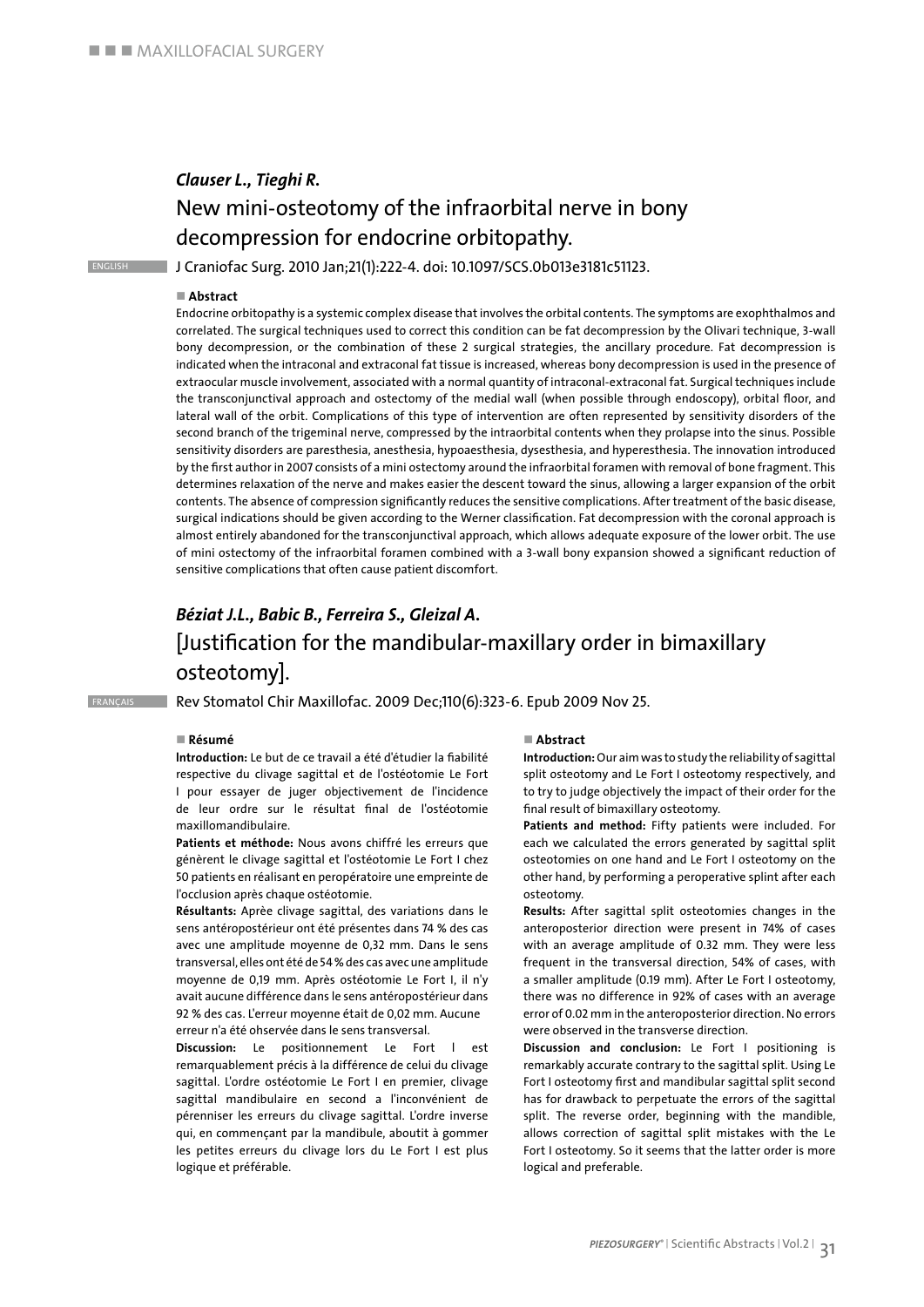### *Sortino F., Pedullà E., Masoli V.* The piezoelectric and rotatory osteotomy technique in impacted third molar surgery: comparison of postoperative recovery.

english J Oral Maxillofac Surg. 2008 Dec;66(12):2444-8. doi: 10.1016/j.joms.2008.06.004.

#### ■ Abstract

**Purpose:** The aim of this study was the comparison of postoperative outcome in mandibular impacted third molars treated by piezoelectric surgery or by rotatory osteotomy technique.

**Patients and methods:** One hundred patients with impacted mandibular third molars were included in the study. Fifty patients were treated by rotatory osteotomy technique (group A) and 50 patients were treated by piezoelectric osteotomy technique (group B). Therapeutic protocol was the same for both groups. Twenty-four hours after surgery, 2 different parameters, facial swelling and trismus, were evaluated in both groups. A pair of compasses were used for the evaluation of facial swelling and trismus was evaluated.

**Results:** The average surgery time was 17 minutes in group A, 23 minutes in group B; the mean facial swelling was 7.04 mm in group A, 4.22 mm in group B; trismus was 16.76 mm in group A, 12.52 mm in group B. Statistical analysis showed a significant reduction (P < .05) of postoperative facial swelling and trismus in group B; however, in this group, a statistically significant increased (P < .05 vs group A) surgery time was required.

**Conclusion:** The piezoelectric osteotomy technique produced a reduced amount of facial swelling and trismus 24 hours after surgery, but a longer surgery time was required when compared with the rotatory osteotomy technique.

### *Landes C.A., Stübinger S., Laudemann K., Rieger J., Sader R.* Bone harvesting at the anterior iliac crest using piezoosteotomy versus conventional open harvesting: a pilot study.

**ENGLISH Oral Surg Oral Med Oral Pathol Oral Radiol Endod. 2008 Mar;105(3):e19-28.** 

#### ■ Abstract

**Objective:** The objective of this study was to evaluate piezoosteotomy for bone harvesting at the iliac crest in a pilot collective. **Study design:** Thirteen patients underwent anterior iliac crest bone graft harvesting using piezoosteotomy. These patients were compared to an age- and sex-matched retrospective cohort of 13 patients who underwent bone graft harvesting at the anterior iliac crest using conventional chisels and saws in an otherwise identical protocol.

**Results:** Harvested bone volumes and operation times were comparable; hospitalization time was briefer and pain levels at the first 2 postoperative days less in the piezoosteotomy group; pain medication requirement was comparable. Spearman'srho correlation showed a strong tie between pain medication requirement and harvested bone volume in the piezoosteotomy group and between harvested bone volume and operation time in the conventional surgery collective.

**Conclusions:** The correlation between required pain medication and harvested bone volume together with lower pain levels in the piezoosteotomy group indicate pain more exclusively related to local osseous damage than to correlated soft tissue lacerations. Conventional technique shows a correlation between operation time and harvested bone volume indicating a more time-effective procedure, although total operation time was comparable. Piezoosteotomy appears to have potential use in iliac crest bone harvesting.

### *Turra M., Bertossi D., Bissolotti G., Anesi A., Chiarini L., Nocini P.F.* Genioplasty with piezosurgery.

english J Cranio-Maxillofac Surg. 2008; 36 (Suppl.1) Abstracts, EACMFS XIX Congress

#### ■ Abstract

**Aims:** The chin is the most prominent and median sector of the lower third of the face giving harmony to nose and lips. We present the application of piezoelectric bone cutting device for the correction of different chin deformities. The distinctive characteristics of this device allows us to avoid or reduce the immediate genioplasty complications.

**Methods:** 25 cases of defective chin have been treated from January 2006 to April 2007. Intraoral chinplasty was performed during the correction of dentofacial dysmorphisms or associated to nasal surgery. We used a piezoelectric cutting device to perform different osteotomies and if necessary, different kind of interpositional grafts were used to stabilize bony segments.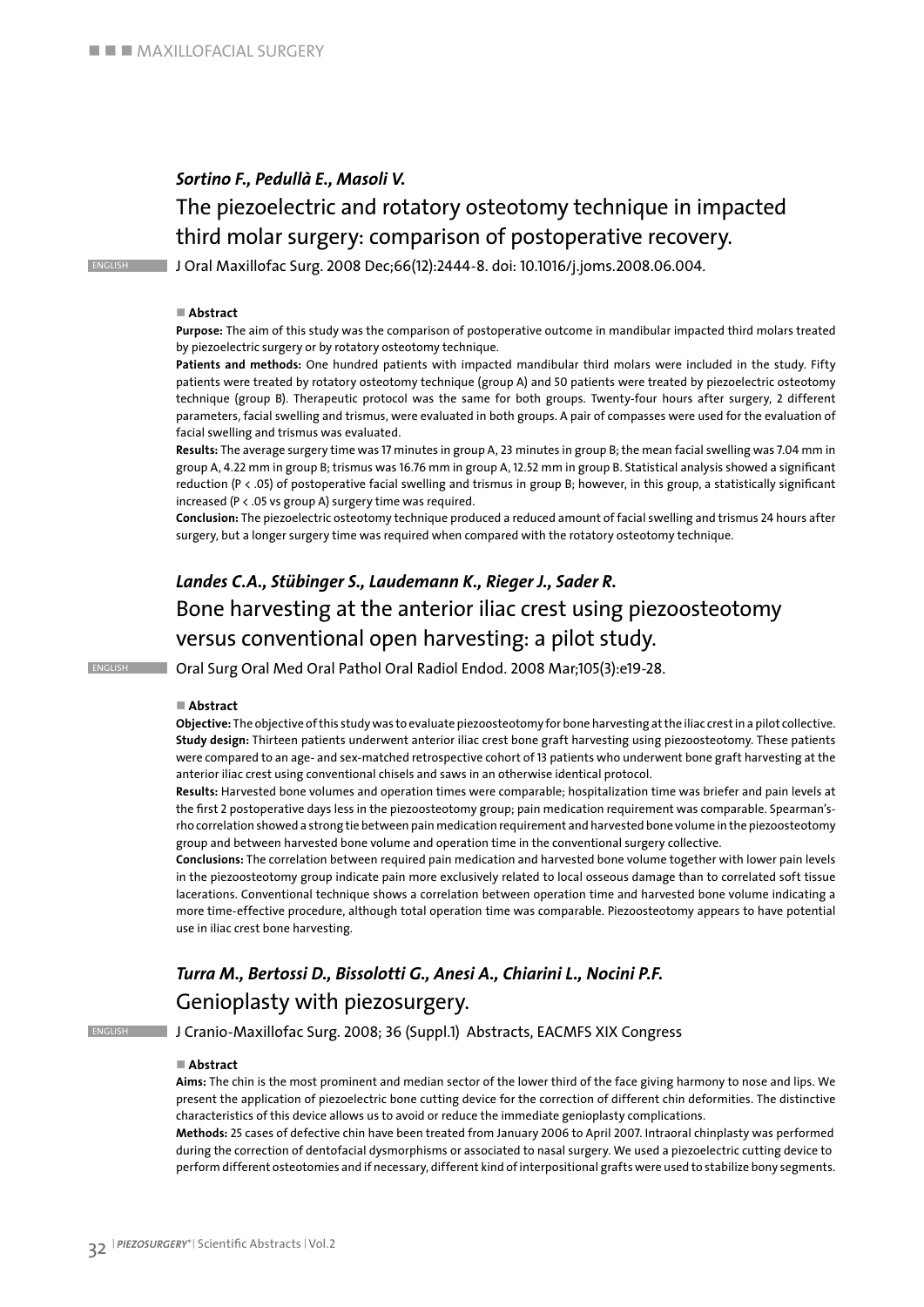**Results:** We observed a more precise and thin osteotomies (100% of cases), a reduced intraoperative bleeding (92%) with light degree of postoperative hematoma, no nervous injuries (100%, slight paresthesia 36%) and patients' satisfaction (96%). **Discussion:** Chinplasty represent one of the most common ancillary procedures and may be associated with corrective surgery of skeletal bases in dentofacial dysmorphisms. Mental nerve injuries, asymmetries, intraoperative bleeding are the main immediate complications of genioplasty. Distinctive characteristics of ultrasonic piezoelectric osteotomy are selective cutting of only mineralized structure with less risk of vascular and nervous damage (microvibrations), intraoperative precision (thin cutting scalpel and no macrovibrations), blood free site (cavitation effect). In our experience, piezoelectric cutting device, compared to saw and drill, enables us to reduce or avoid immediate complications of chin surgery, helping the surgeon to reach patients' satisfaction.

### *Gonzalez-Lagunas J., Mareque J.* Calvarial bone harvesting with piezoelectric device.

**ENGLISH J Craniofac Surg. 2007 Nov;18(6):1395-6.** 

#### n **Abstract**

We introduce the use of a piezoelectric device in order to harvest calvarial bone grafts. The vibration frequency of the instrument allows for the efficient cutting of bone without the risk of accidentally damaging the dura.

#### $\blacksquare$   $\blacksquare$  ORTHOPEDIC SURGERY

### *Pamelin E., Zoccolan A., Spingardi O.*

Corrective osteotomies of the hand using piezosurgery: Our experience.

english Chirurgie de la main, Volume 30, n° 6, pages 464-465 (décembre 2011) Doi : 10.1016/j.main.2011.10.123

■ **No Abstract available** 

#### *Hoigné D., Hug U., von Wartburg U.*

## Piezoelectric osteotomy in hand surgery: the autologous osteocartilage transplantation for joint reconstruction.

DEUTSCH Handchir Mikrochir Plast Chir. 2011 Oct;43(5):319-20. Epub 2011 Sep 20.

#### n **Zusammenfassung**

Die Anwendung des Piezosurgery® Device wird am Beispiel einer autologe osteokartilaginären Transplantation zur Defektrekonstruktion eines Fingergrundgliedkopfes durch einen Teil eines Zehengrundgliedkopfes dargestellt.

#### ■ Abstract

This article demonstrates the use of this piezoelectricsurgical device during an autologous osteocartilage transplantation in which the head of the phalanx of a finger is reconstructed from part of the phalanx condyle of a toe.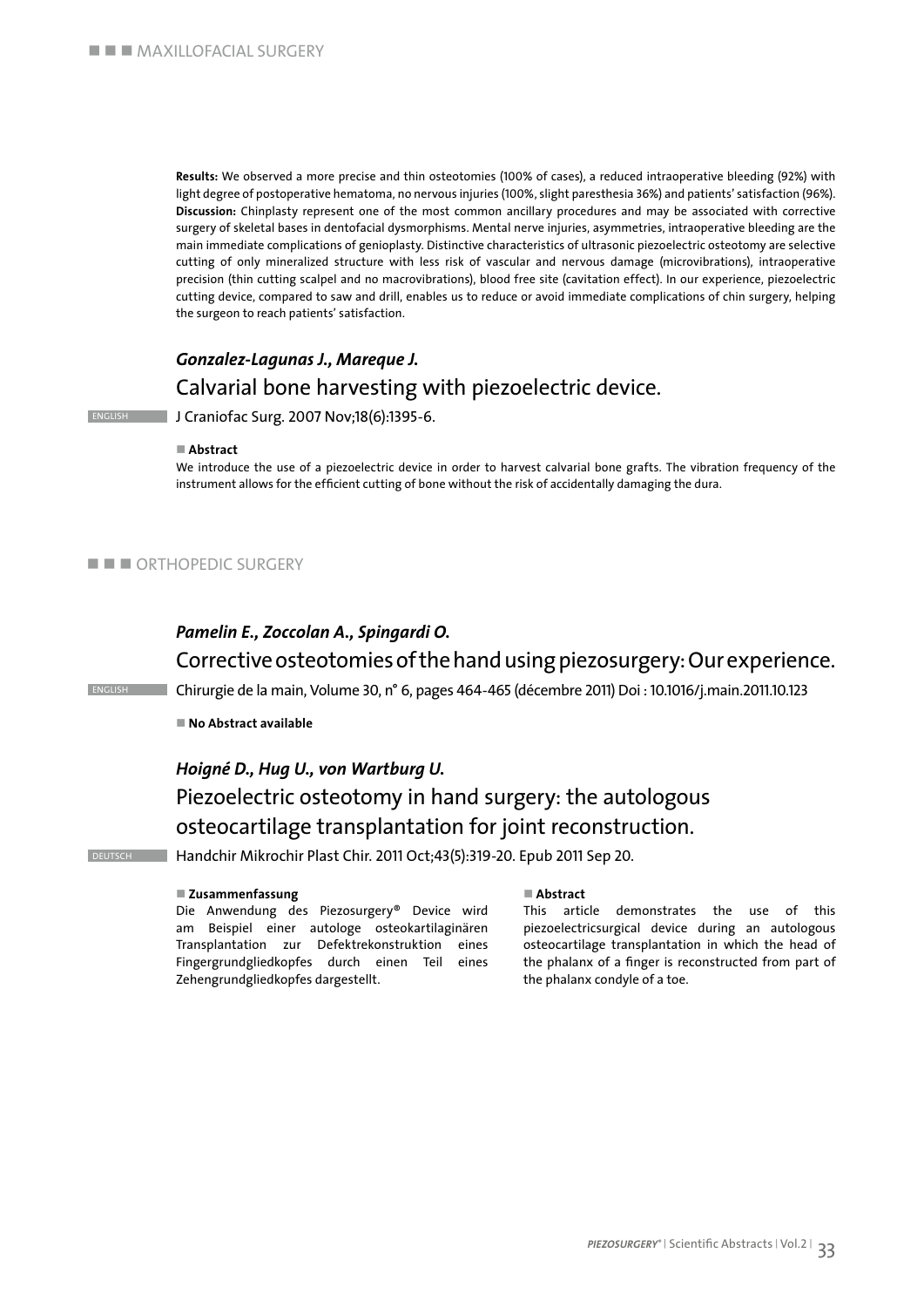### *Dagnino G., Dagnino G., Ruggeri R., Franchin F.* La piezosurgery dans la chirurgie de l'avant-pied (Piezosurgery in forefoot surgery).

FRANÇAIS Médecine et Chirurgie du Pied Volume 27, Number 2, 57-60, DOI: 10.1007/s10243-011-0310-3

#### n **Résumé**

La piezosurgery est une nouvelle technique de découpe ultrasonique initialement utilisée en chirurgie craniomaxillofaciale. Nous avons réalisé 22 interventions d'ostéotomie pour corriger les troubles fonctionnels de l'avant-pied. L'utilisation de l'appareil est un progrès considérable et a permis des découpes osseuses extrêmement précises avec respect des parties molles et diminution de la nécrose thermique du tissu osseux. Lors de la période d'apprentissage, le temps de réalisation des ostéotomies et le temps opératoire global du fait de la disparition des contraintes de protection de parties molles ont été identiques.

#### ■ Abstract

Piezosurgery is a new surgical technique used in dentistry to section hard tissues without damaging the adjacent soft tissues. We made 22 osteotomy interventions to correct functional disorders of the forefoot. The use of the device is considered a progress and allows for extremely precise bone-cutting with respect to soft tissue and decreased bone tissue thermal necrosis. After the study period, it was seen that piezosurgery increased the time or bone-cutting but not the overall operative time, because of the absence of soft tissue protection.